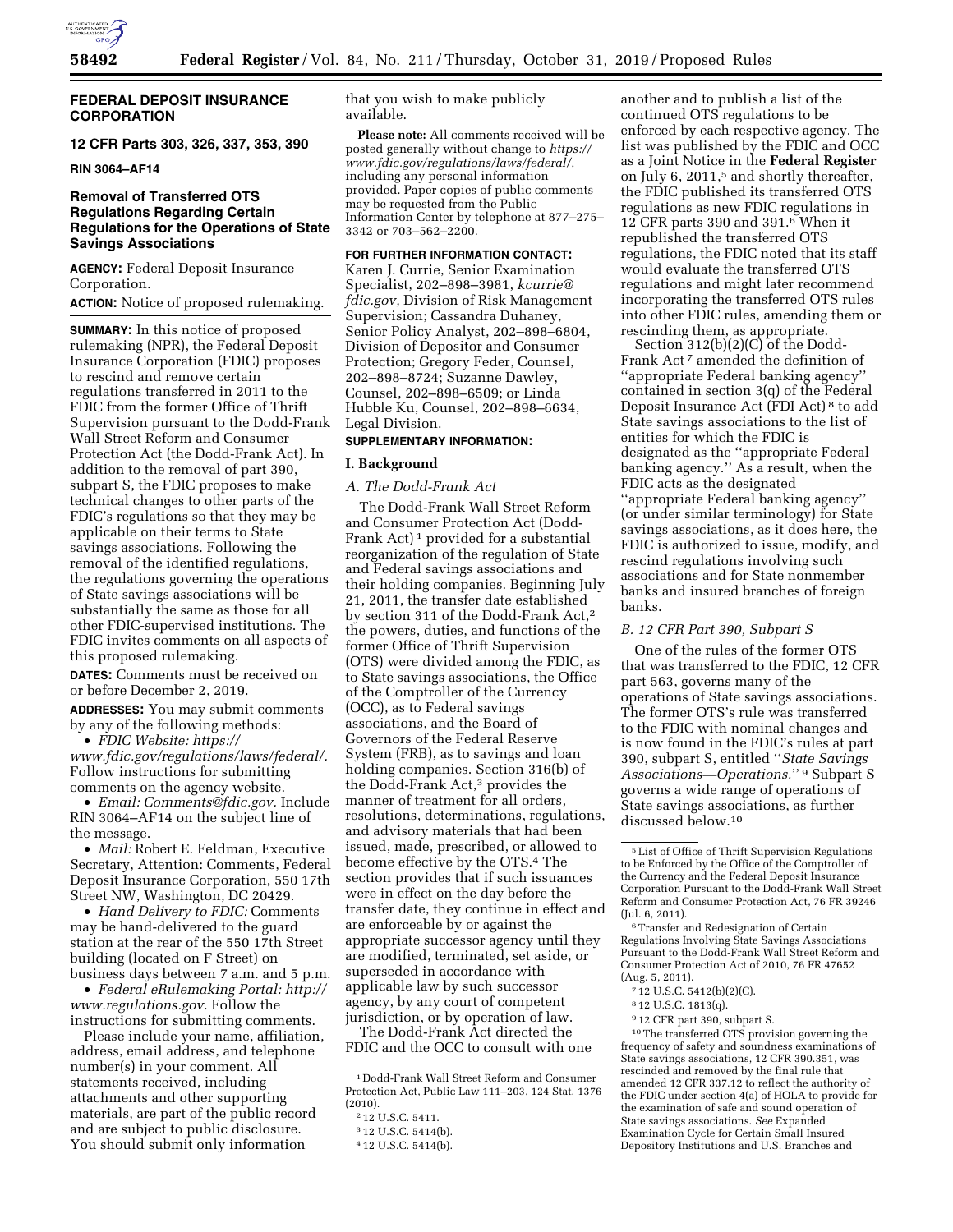# **II. The Proposal**

Section 316(b)(3) of the Dodd-Frank Act in pertinent part, provides that the regulations of the former OTS, as they apply to State savings associations, will be enforceable by the FDIC until they are modified, terminated, set aside, or superseded in accordance with applicable law.11 Consistent with the FDIC's stated intention to evaluate transferred OTS regulations before taking action on them, the FDIC has carefully reviewed the provisions of subpart S, and proposes to take action as described below with respect to certain sections of this subpart.

### *A. Section 390.330—Chartering Documents*

Section 390.330 requires a de novo State savings association, prior to commencing operations, to file its charter and bylaws with the FDIC for approval. This section also requires a de novo State savings association to certify to the FDIC that its charter and bylaws are permissible under all applicable laws, rules, and regulations. In addition, this section requires each State savings association to make available to its accountholders a copy of its charter and bylaws, including amendments thereto, in each office or by request.

Unlike the OCC or state banking supervisors, the FDIC does not charter insured depository institutions. Thus, as it does with State nonmember banks, the FDIC proposes to defer to state law as to whether and how a State savings association should disclose or provide copies of its organizational documents to interested parties. Consistent with this position, the FDIC proposes to rescind and remove this section of Subpart S.

### *B. Section 390.331—Securities: Statement of Non-Insurance*

Section 390.331 requires that every security issued by a State savings association include in its provisions a clear statement that the security is not insured by the FDIC. Although the FDIC does not have an identical companion rule to § 390.331, provisions of the Federal Deposit Insurance Act (the FDI Act), and the FDIC regulations clarify (and require FDIC-supervised institutions to clarify) that securities are not deposits under the FDI Act and are not insured by the FDIC.

Section 3(*l*) of the FDI Act defines ''deposit'' for the purposes of the FDI Act and does not include any securities, regardless of issuer.12 The definition of ''insured deposit'' at section 3(m) of the FDI Act, also does do not include securities, including those issued by a State savings association.13

Further, part 328 governs the use of the official sign of the FDIC and prescribes its use by insured depository institutions. It also provides the official advertising statement that insured depository institutions must include in their advertisements. For purposes of part 328, the term ''insured depository institution'' includes insured branches of a foreign depository institution, as well as State savings associations. In particular, the advertising of nondeposit products (which includes securities) is governed by § 328.3(e). That section prohibits an insured depository institution from including the official advertising statement, or any other statement or symbol which implies or suggests the existence of Federal deposit insurance, in any advertisement that relates solely to nondeposit products.

Because § 390.331 largely is redundant to current FDIC rules and regulations that govern advertising of non-deposit products, including securities, for all insured depository institutions, the FDIC proposes to rescind and remove § 390.331.

# *C. 12 CFR 390.332—Merger, Consolidation, Purchase or Sale of Assets, or Assumption of Liabilities*

Section 390.332 addresses the application requirements for mergers, consolidations, purchases or sales of assets, and assumptions of liabilities that apply to State savings associations. The FDIC proposes to rescind § 390.332 and to amend 12 CFR part 303, subpart D, the section of the FDIC's regulations governing merger transactions. The proposed amendments to subpart D would make that section applicable to any FDIC-supervised institution, including State savings associations, and would make other conforming changes. The proposed revisions to subpart D would make subpart D applicable to mergers in which the resulting institution is a State savings association, while observing the necessary requirements of the Bank Merger Act and Home Owners' Loan Act (HOLA).14 The FDIC specifically proposes amending § 303.62(a)(1) of the FDIC's regulations to clarify that this section applies to merger transactions in which the resulting institution is either

an insured State nonmember bank or a State savings association.

HOLA generally provides for a 60-day expedited processing period for applications involving State or Federal savings associations that acquire or are acquired by another insured depository institution.15 The FDIC proposes to amend § 303.64 of its regulations to reflect HOLA's expedited statutory processing requirement as it applies to State savings associations. Specifically, a proposed new paragraph (c) of section 303.64 would clarify that the FDIC will act on merger applications submitted by State savings associations within 60 days after the date of the FDIC's receipt of a substantially complete merger application, subject to the FDIC's authority to extend such period by an additional 30 days in cases where material information is substantially inaccurate or incomplete.16 Although the FDIC proposes to incorporate this 60-day processing requirement with respect to State savings associations, the FDIC proposes to rescind the provisions of § 390.332 that deem certain merger applications involving state savings associations to be automatically approved.17 The FDIC does not consider such provisions to be statutorily required by the HOLA, and their inclusion in subpart D would be inconsistent with the treatment of State nonmember banks under subpart D, which clarifies that merger applications processed under expedited processing are not deemed to be automatically approved upon the conclusion of the expedited processing period.18 After the proposed amendment to subpart D and proposed removal and rescission of § 390.332, all FDIC-supervised institutions would be subject, in substantially the same manner, to the regulations for merger applications found in part 303, subpart D.

The FDIC is including a technical amendment to § 303.62(b)(5) of the FDIC's regulations. Currently, § 303.62(b)(5) provides that an insured depository institution assuming deposit liabilities of another insured institution must provide certification of assumption of deposit liability to the FDIC in accordance with part 307. This provision no longer accurately reflects the requirements of part 307, which was amended to clarify that the transferring institution file the certification, rather than the assuming institution.19

Agencies of Foreign Banks, 81 FR 90949 (Dec. 16, 2016). 11 12 U.S.C. 5414(b)(3).

<sup>12</sup> 12 U.S.C. 1813(*l*).

<sup>13</sup> 12 U.S.C. 1813(m).

<sup>14</sup> 12 U.S.C. 1461 *et seq.* 

<sup>15</sup> 12 U.S.C. 1467a(s)(2).

<sup>16</sup> 12 U.S.C. 1467a(s)(2)(B).

<sup>17</sup>*See* 12 CFR 390.332(f) and (h).

<sup>18</sup> 12 CFR 303.64(a)(3).

<sup>19</sup> 71 FR 8789 (Feb. 21, 2006), codified at 12 CFR 307.1 *et seq.*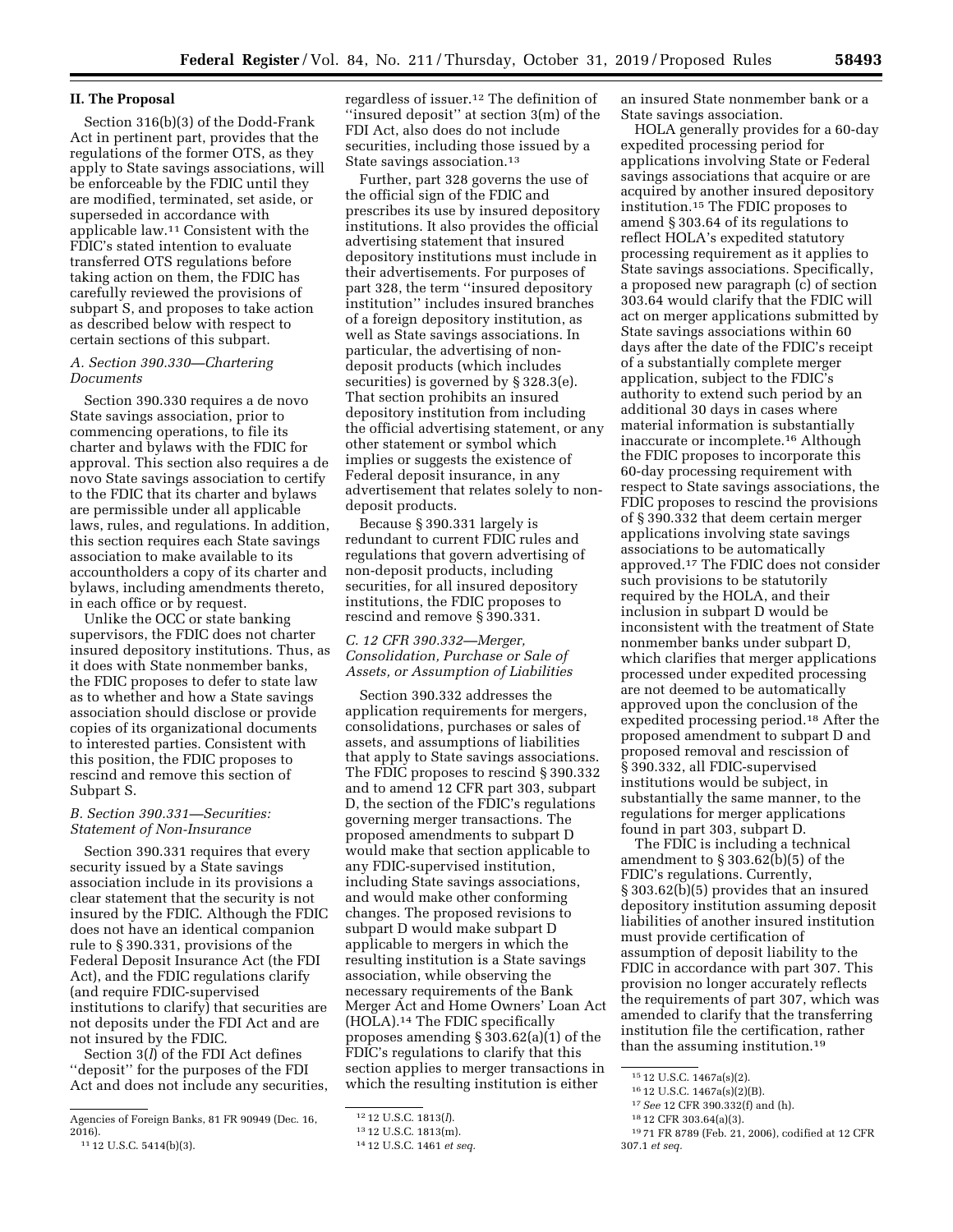## *D. 12 CFR 390.333—Advertising*

Section 390.333 prohibits State savings associations from making inaccurate representations about services, contracts, investments, or financial condition in their advertising. It appears that the former OTS used this regulation sparingly. FDIC staff identified only ten occasions in which the former OTS cited this provision in guidance letters and no circumstances in which the former OTS cited the regulation in an adjudicated enforcement proceeding.

The prohibition of misrepresentations in advertising contained in § 390.333 is substantially similar to the more general prohibition of unfair or deceptive acts or practices under section 5(a) of the Federal Trade Commission Act (Section 5). The FDIC enforces this provision pursuant to its authority under Section 8 of the FDI Act.20 Section 390.333 prohibits advertising and representations that are inaccurate or that misrepresent a State savings association's services, contracts, investments, or financial condition. The prohibition contained in Section 5 is broader than § 390.333 because it prohibits all ''unfair or deceptive acts or practices in or affecting commerce,'' and it applies to all FDIC-supervised institutions, not only State savings associations.21 Because the narrower prohibitions of § 390.333 appear subsumed within the broader prohibitions of Section 5, the FDIC proposes to rescind and remove § 390.333.

In interpreting Section 5, the Federal Trade Commission (FTC) and the courts have concluded that an advertisement is not misleading unless the representation, omission, or practice is material, meaning that it is likely to affect a consumer's decision regarding a product or service.22 Arguably, then, § 390.333 sets a higher standard than Section 5 because § 390.333 lacks an explicit materiality requirement. That is, if § 390.333 is read strictly, an advertisement could violate that section even if the misrepresentation in the advertisement is not material. As a practical matter, however, it is unlikely that the FDIC would cite a violation of § 390.333 for an immaterial misrepresentation. Therefore, the FDIC does not believe that § 390.333 provides additional meaningful supervisory or

enforcement authority to regulate misrepresentations by State savings associations. As a result, the FDIC proposes to rescind and remove § 390.333.

### *E. 12 CFR 390.334—Directors, Officers, and Employees*

Section 390.334 limits who may serve on the board of directors of a State savings association by providing that: A majority of the directors must not be employees of the State savings association or its affiliates; no more than two directors may come from the same family; and no more than one director may be an attorney with a particular law firm.

The FDIC proposes to remove and rescind § 390.334. The FDIC expects State nonmember banks to comply with the laws and regulations of their chartering authority regarding the composition of their boards of directors and will expect State savings associations to do the same. The provisions of § 390.334 are not statutorily mandated and were initially adopted in 1976 by the former OTS' precursor, the Federal Home Loan Bank Board (FHLBB) to increase the independence of boards of directors of insured institutions.23

The FDIC expects State savings associations to comply with the laws of their chartering authorities regarding the composition of boards of directors and to look to FDIC-issued guidance for examples of practices that the FDIC considers consistent with safety-andsoundness standards or other applicable laws and regulations. For example, the FDIC's Pocket Guide for Directors contains examples of appropriate conduct by directors' and boards' conduct.24 The FDIC believes that this Statement of Policy adequately advances the policy objectives of § 390.334. Accordingly, the FDIC proposes to rescind and remove § 390.334.

# *F. 12 CFR 390.335—Tying Restriction Exception*

Section 390.335 is entitled ''Tying restriction exception'' and refers solely to the regulations issued by the FRB. This section is a re-designation of the former OTS regulation 12 CFR 563.36. That section provided for an anti-tying safe harbor for discounts related to a

customer's continued minimum balance in certain eligible products. This safe harbor was adopted to conform to a similar safe harbor adopted by the FRB. When the former OTS regulations were transferred to the FDIC, the FDIC replaced the substantive regulations of § 563.36 with the following statement: ''For applicable rules, see the regulations issued by the Board of Governors of the Federal Reserve System.'' This reflects the fact that section 312(b)(2) of the Dodd-Frank Act transferred the authority to grant exceptions from the anti-tying regulations of HOLA to the FRB in consultation with the FDIC or OCC as appropriate, rather than to the FDIC, upon the dissolution of the OTS.25

The FDIC proposes rescinding and removing § 390.335 because the FRB's Regulation LL 26 sets forth regulatory exceptions to the anti-tying provisions of HOLA.<sup>27</sup> The authority to grant such exceptions rests with the FRB, in consultation with the FDIC, and the FDIC retains the authority to enforce the anti-tying provisions of HOLA.28 The FDIC, therefore, considers it appropriate to rescind and remove § 390.335 from the FDIC's rules and regulations.

## *G. 12 CFR 390.336—Employment Contracts*

Section 390.336 sets forth requirements with which a State savings association must comply when entering into an employment contract with its officers and other employees. This section is a re-designation of the former OTS regulation 12 CFR 563.39, which relies on the general statutory authority in HOLA to promulgate regulations concerning the savings and loan industry.29

The FDIC proposes to rescind and remove § 390.336. State savings associations are subject to existing statutory authority regarding employment contracts with institutionaffiliated parties. For instance, section 30 of the FDI Act prohibits an insured depository institution from entering into a contract with any person for services or goods if the contract would adversely affect the institution's safety or soundness.30 Further, the FDIC expects that State savings associations will be guided by the Interagency Guidelines Establishing Standards for Safety and Soundness (the Interagency Safety and Soundness Guidelines) prescribed

<sup>20</sup> 12 U.S.C. 1818.

 $^{\rm 21}$  15 U.S.C. 45(a)(1).

<sup>22</sup>FTC Policy Statement on Deception, October 14, 1983 (appended to *Cliffdale Assocs., Inc.,* 103 F.T.C. 110, 174 (1984)); *Novartis Corp.* v. *F.T.C.,*  223 F.3d 783, 786 (D.C. Cir. 2000); *F.T.C.* v. *Pantron I Corp.,* 33 F.3d 1088, 1095 (9th Cir. 1994).

<sup>23</sup> Director Guidelines and Certain Prohibitions and Disclosures, 41 FR 35812, 35814 (Aug. 24, 1976).

<sup>24</sup>Available at *[https://www.fdic.gov/regulations/](https://www.fdic.gov/regulations/resources/director/pocket/index.html)  [resources/director/pocket/index.html](https://www.fdic.gov/regulations/resources/director/pocket/index.html)* (last updated Dec. 13, 2007). *See also* Interagency Guidelines Establishing Standards for Safety and Soundness, 12 CFR part 364, app. A.

<sup>25</sup> 12 U.S.C. 5412(b)(2)(A).

<sup>26</sup>*See* 12 CFR 238.7.

<sup>27</sup> 12 U.S.C. 1464(q).

<sup>28</sup> 12 U.S.C. 1464(d).

<sup>29</sup> 12 U.S.C. 1464(a). 30 12 U.S.C. 1831g.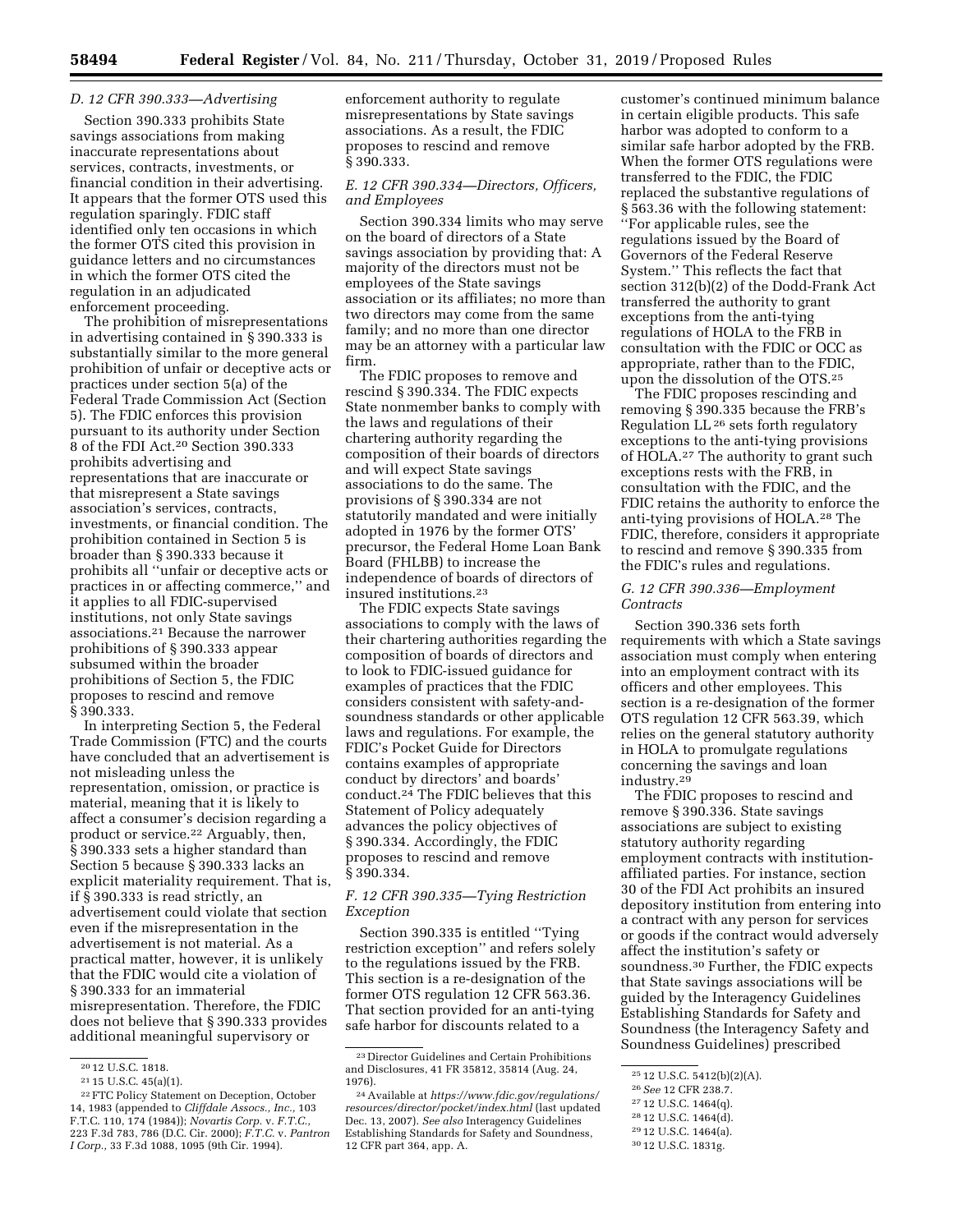pursuant to section 39 of the FDI Act, which apply to all insured depository institutions, including State savings associations.31 In addition, part 359 of the FDIC's regulations limits and/or prohibits troubled institutions from paying and making golden parachute and indemnification payments to an institution-affiliated party.

For the reasons stated above, the FDIC proposes to rescind and remove § 390.336.

# *H. 12 CFR 390.337—Transactions With Affiliates*

Section 11(a) of HOLA 32 applies Sections 23A and 23B of the Federal Reserve Act 33 to every savings association in the same manner and to the same extent as if the savings association were a member bank with two additional restrictions. The first restriction prohibits State and Federal savings associations from making a loan or other extension of credit to any affiliate unless the affiliate is engaged only in activities which the FRB, by regulation, has determined to be permissible for bank holding companies under section 4(c) of the Bank Holding Company Act.34 The second restriction prohibits State and Federal savings associations from entering into any transaction for the purchase or investment in securities issued by the affiliate with any affiliate other than with respect to the shares of a subsidiary.35

Similar to section 11 of HOLA, section 18(j) of the FDI Act applies sections 23A and 23B to every nonmember insured bank as if it were a member bank.36 The scope of the FRB's affiliate transaction regulation, Regulation W, notes that both the FDI Act and HOLA make sections 23A and 23B applicable to insured State nonmember banks and insured savings associations, respectively.37

The OTS adopted 12 CFR 563.41 to implement affiliate transaction requirements for State and Federal savings associations and, in the regulation, referenced Regulation W.38 This regulation was redesignated as 12 CFR 390.337 in the transfer of authority for State savings associations from the OTS to the FDIC. Section 390.337 states only that State savings associations should ''see the regulations issued by

- 33 12 U.S.C. 371, 371c–1.
- 34 12 U.S.C. 1468(a)(1)(A), 12 U.S.C. 1843(c).
- 35 12 U.S.C. 1468(a)(1)(B).
- 36 12 U.S.C. 1828(j)(1)(A).
- 37 12 CFR 223.1(c). 38 *Id.*

Board of Governors of the Federal Reserve System'' for the applicable rules for transactions with affiliates. The FDIC does not have a regulation comparable to § 390.337 that applies to State nonmember banks because the FDI Act specifically states that sections 23A and 23B of the Federal Reserve Act apply to State nonmember banks.39 Because HOLA similarly applies sections 23A and 23B of the Federal Reserve Act to State savings associations 40 and because the FRB's Regulation W<sup>41</sup> addresses the additional restrictions of HOLA applicable to State and Federal savings associations' transactions with their affiliates, the FDIC believes there is no need to retain § 390.337.42 The FDIC, therefore, proposes to rescind and remove this section.

# *I. 12 CFR 390.338—Loans by Savings Associations to Their Executive Officers, Directors and Principal Shareholders*

Section 22(g) of the Federal Reserve Act 43 pertains to extensions of credit to executive officers of banks, while section 22(h) of the Federal Reserve Act 44 deals with extensions of credit by member banks to their to executive officers, directors, and principal shareholders (or to related interests of those individuals) (insiders). Section  $18(j)(2)$  of the FDI Act<sup>45</sup> provides that both sections 22(g) and (h) of the Federal Reserve Act are applicable to insured nonmember banks in the same manner and to the same extent as if they were member banks. Section 11(b) of HOLA provides a similar result with respect to both State and Federal savings associations.46

The OTS implemented insider lending restrictions for savings associations at 12 CFR 563.43. That section cross-referenced the FRB's Regulation  $O<sub>147</sub>$  with some additional modifications. Section 390.338 is the redesignation of 12 CFR 563.43, a transferred OTS regulation, and the rule merely directs the reader to the regulations issued by the FRB. Section 337.3 of the FDIC's regulations 48 implements these requirements in part by incorporation through reference to Regulation O, as previously accomplished by the OTS in § 563.43,

46 12 U.S.C. 1468(b).

and also by imposing direct regulatory requirements on State nonmember banks.

After careful comparison of § 337.3 with § 390.338, the FDIC has concluded that the transferred OTS rule governing insider loans is substantively redundant. Therefore, based on the foregoing, the FDIC proposes to rescind and remove § 390.338, to make minor conforming changes to § 337.3 to clarify its applicability to State savings associations, and to make technical amendments to § 337.3, discussed in further detail below. If the proposal is adopted in final form, FDIC-supervised institutions—including State savings associations—will be regulated in a uniform manner. As a result, the FDIC proposes to rescind and remove § 390.338 in its entirety.

The FDIC also proposes to amend § 337.3 to apply to ''FDIC-supervised institutions,'' meaning State nonmember banks, State savings associations, and foreign banks having an insured branch, to conform to and reflect the scope of the FDIC's current supervisory responsibilities as the appropriate Federal banking agency for both State savings associations and State nonmember banks. Finally, the proposal would make technical corrections and changes to § 337.3. Section 337.3(a) currently provides that, with the exception of certain specified sections (namely §§ 215.5(b), 215.5(c)(3), 215.5(c)(4), and 215.11), insured nonmember banks are subject to the restrictions contained in subpart A of Regulation O to the same extent and to the same manner as if they were member banks. The citations to Regulation O in § 337.3(a) are no longer accurate, however, because the FRB amended Regulation O to remove several statutory reporting requirements relating to insider lending consistent with section 601 of the Financial Services Regulatory Relief Act of 2006.49 A 2006 FRB rulemaking reflected these statutory amendments.50 Shortly after the FRB made amendments to Regulation O, the FDIC rescinded 12 CFR part 349, the agency's regulations governing reporting on lending by a State nonmember bank and its correspondent banks to executive officers and principal shareholders.51 In addition to the Regulation O citations related to rescinded reporting requirements, the FDIC's current regulation contains an inaccurate reference to the Regulation O definition

<sup>31</sup>*See* 12 U.S.C. 1831p–1(c); 12 CFR part 364, App. A, § III.

<sup>32</sup> 12 U.S.C. 1468(a).

<sup>39</sup> 12 U.S.C. 1828(j)(1)(A).

<sup>40</sup> 12 U.S.C. 1468(a).

<sup>41</sup>The FDIC has interpreted the language ''in the same manner and to the same extent'' to include the application of Regulation W.

<sup>42</sup> 12 CFR 223.72.

<sup>43</sup> 12 U.S.C. 375a.

<sup>44</sup> 12 U.S.C. 375b.

<sup>45</sup> 12 U.S.C. 1828(j)(2).

<sup>47</sup> 12 CFR part 215.

<sup>48</sup> 12 CFR 337.3.

<sup>49</sup>Public Law 109–351.

<sup>50</sup>*See* 71 FR 71472 (Dec. 11, 2006). See also 72 FR 30470 (June 1, 2007).

<sup>51</sup>*See* 71 FR 78337 (Dec. 29, 2006).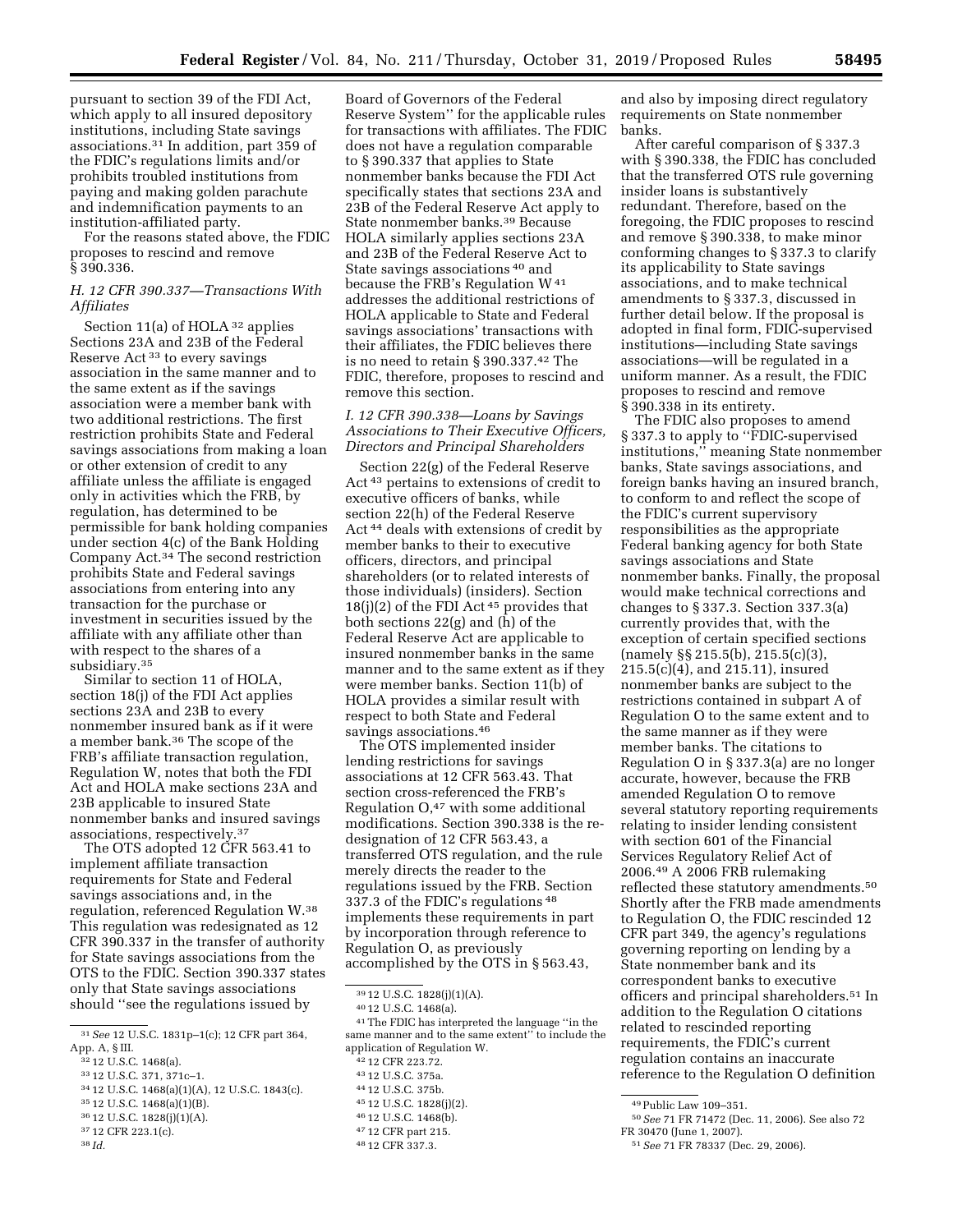of ''unimpaired capital and unimpaired surplus'' in footnote 3 of § 337.3(b). The FDIC proposes to correct this error by adding a reference to the correct Regulation O subsection.

In addition to these proposed changes, the FDIC also is proposing another technical, conforming change to § 337.3: The elimination of transitional provisions that are now obsolete. These paragraphs were added to assist insured nonmember banks in complying with the statutory lending limits for executive officers of member banks, as required by the Federal Deposit Insurance Corporation Improvement Act of 1991 (FDICIA).<sup>52</sup> To assist insured nonmember banks in making the transition, the FDIC specifically provided for the handling of loans made prior to application of the new restrictions, but which were still outstanding as of that event. These provisions are no longer needed. The FDIC, therefore, proposes to eliminate them.

In sum, if the proposal is finalized, oversight of insider loans in § 337.3 would apply to all FDIC-supervised institutions, including State savings associations; § 337.3 would reflect technical amendments; and § 390.338 would be rescinded and removed because it is largely duplicative of those rules found in § 337.3.

### *J. 12 CFR 390.339—Pension Plans*

Section 390.339 prohibits State savings associations from sponsoring an employee pension plan which, because of unreasonable costs or for any other reason, could lead to material financial loss or damage to the sponsor. It further requires a State savings association that serves as a pension plan sponsor to retain detailed pension plan records and actuarial funding reports and to provide advance notice of a pension plan termination. The FDIC proposes to rescind and remove § 390.339 because the section is substantially similar to the existing compensation regulations contained in the Interagency Safety and Soundness Guidelines.53

The Interagency Safety and Soundness Guidelines apply to all insured depository institutions, including State savings associations. Section III of the Interagency Safety and Soundness Guidelines explicitly prohibits compensation that could lead to material financial loss as an unsafe and unsound practice. The Interagency Safety and Soundness Guidelines also address excessive compensation as an unsafe and unsound practice, taking

into account factors such as compensation history, the institution's financial condition, comparable compensation practices, the projected costs and benefits of postemployment benefits, fraudulent or other inappropriate activity, and any other factors the agencies deem relevant. ''Compensation'' is defined as ''all direct and indirect payments or benefits, both cash and non-cash, granted to or for the benefit of any executive officer, employee, director, or principal shareholder, including but not limited to payments or benefits derived from an employment contract, compensation or benefit agreement, fee arrangement, perquisite, stock option plan, postemployment benefit, or other compensatory arrangement Moreover, the requirements of the Employee Retirement Security Act of 1974 54 and Internal Revenue Code 55 and the implementing regulations of the Pension Benefit Guaranty Corporation, including recordkeeping, would apply to any pension plan offered by an FDICsupervised institution.<sup>56</sup> On this basis, FDIC staff proposes to rescind and remove § 390.339.

# *K. 12 CFR 390.340—Offers and Sales of Securities at an Office of a Savings Association*

Section 390.340 generally prohibits the offer or sale of debt or equity securities issued by a State savings association or an affiliate of the State savings association at an office of the State savings association with the exception of equity securities issued in connection with the State savings association's conversion from mutual to stock form in a transaction that has been approved by the FDIC or if the sale is conducted in accordance with the conditions set forth in § 390.340. This section is a re-designation of former OTS regulation 12 CFR 563.76.

Section 563.76 was added to the former OTS' regulations in 1992 to minimize potential customer confusion and to promote understanding of the nature and risks associated with securities sold at a State savings association's offices, while still preserving an effective means for a State savings association to raise capital in the conversion process. The FDIC does not have a similar regulation but has published the NDIP Statement of Policy,57 which addresses all sales of

57 Interagency Statement on Retail Sales of Nondeposit Investment Products (Feb.15, 1994), nondeposit products (such as annuities, mutual funds, and other securities) by depository institutions; disclosures and advertising; the setting and circumstances of sales of securities; qualification and training for personnel who sell securities; standards for suitability of the products for customers and sales practices; compensation practices; and compliance policies and procedures. In addition, the FDIC Statement of Policy Regarding the Use of Offering Circulars in Connection with Public Distribution of Bank Securities (Offering Circular Statement of Policy) addresses sales and distribution of bank securities and disclosures that should be included in offering circulars for bank securities to ensure disclosure of material facts to investors.

The content requirements in § 390.340 that are designed to prevent consumer confusion are included in these two Statements of Policy. It is the FDIC's view that specifically imposing these requirements on State savings associations through regulation is unnecessary. According, the FDIC proposes that § 390.340 be rescinded and removed.

# *L. 12 CFR 390.341—Inclusion of Subordinate Debt Securities and Mandatorily Redeemable Preferred Stock as Supplementary Capital*

Section 403(b) of the National Housing Act, as amended, provided that no institution insured by the Federal Savings and Loan Insurance Corporation (FSLIC) may ''issue securities which guarantee a definite return or which have a definite maturity except with the specific approval of the'' FSLIC. Because a number of insured institutions had applied to the FSLIC for approval of the issuance of various types of subordinated debt securities to provide a broader base for capital operations, in 1972, the FHLBB, as the operating head of the FSLIC, adopted a number of rules to provide for uniform requirements for the issuance of such securities.58 That rule was transferred to the OTS pursuant to the Financial Institutions Reform, Recovery, and Enforcement Act of 1989 (FIRREA) and codified at 12 CFR 563.81.59

In 2007, the OTS adopted a final rule amending 12 CFR 563.81 to delete several unnecessary or outdated requirements and to conform certain regulations, such as maturity period requirements and purchaser restrictions, to the rules issued by the other Federal

<sup>52</sup>Public Law 102–242.

<sup>53</sup> 12 CFR 364, App. A. III.

<sup>54</sup>Public Law 93–406, 88 Stat. 829, codified in part at 29 U.S.C. 1001, *et seq.* 

<sup>55</sup> 26 U.S.C. 1, *et seq.* 

<sup>56</sup> 29 U.S.C. 1003; 29 CFR 4000, *et seq.* 

*[https://www.fdic.gov/regulations/laws/rules/5000-](https://www.fdic.gov/regulations/laws/rules/5000-4500.html)* 

*[<sup>4500.</sup>html.](https://www.fdic.gov/regulations/laws/rules/5000-4500.html)* 

<sup>58</sup> 37 FR 21179 (Oct. 6, 1972).

<sup>59</sup> 54 FR 49411.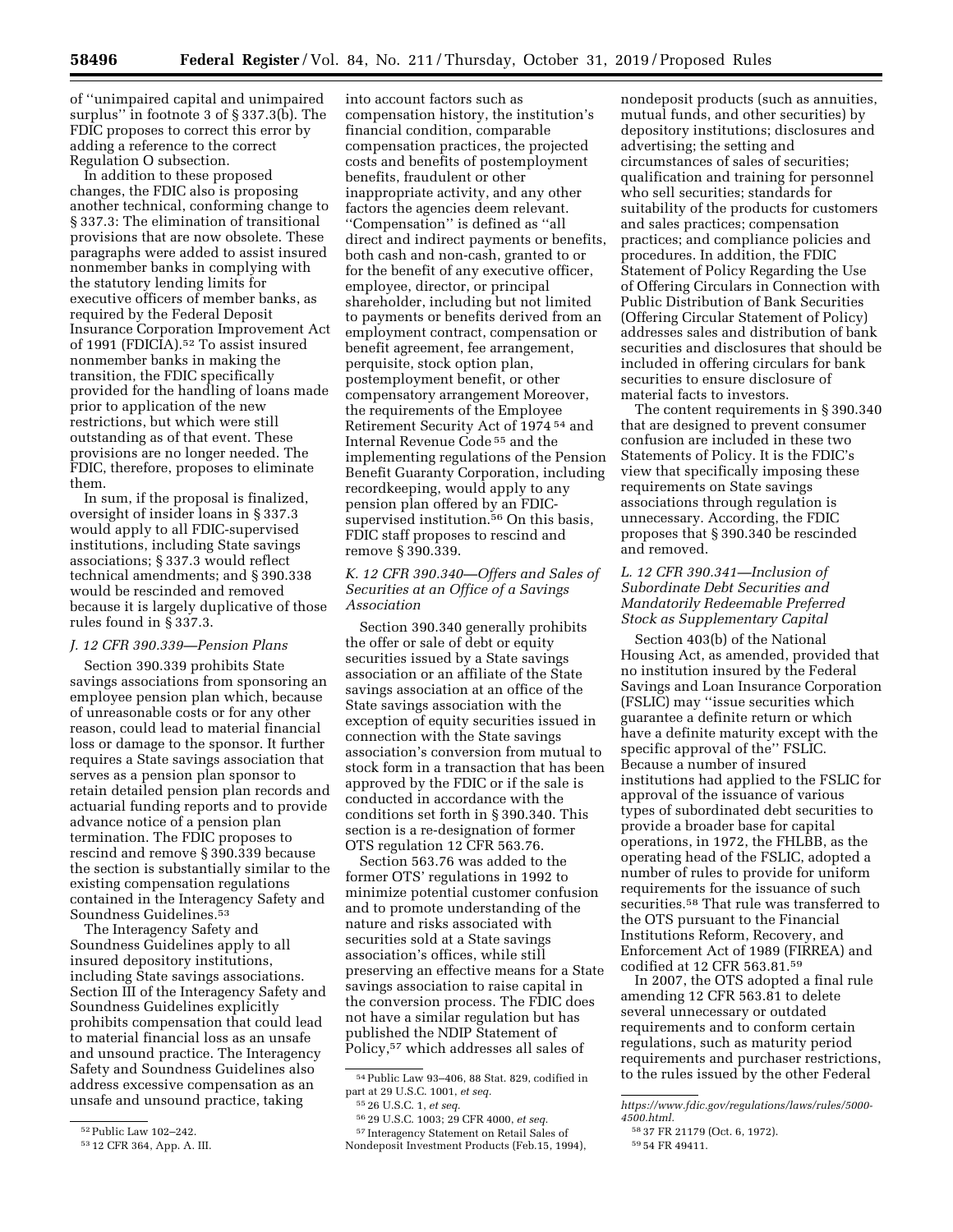banking agencies. In addition, the rule reconciled conflicting rules, included appropriate statutory cross-references, and reflected plain language.

Section 390.341 is the re-designation of § 563.81. Section 390.341 provides application and notice procedures and form and content requirements for subordinate debt securities and mandatorily redeemable preferred stock that a State savings association seeks to include in its tier 2 capital. There is no corresponding requirement applicable to State nonmember banks. For the following reasons, the FDIC is proposing to rescind § 390.341.

The FDIC believes that it is not necessary for a State savings association to apply or provide notice to the FDIC before issuing subordinate debt securities or mandatorily redeemable preferred stock. Moreover, many of the form and content requirements in § 390.341 that are designed to prevent consumer confusion are included in the FDIC's Offering Circular Statement of Policy.60 It is the FDIC's view that specifically imposing these requirements on State savings associations through a regulation is unnecessary.

Section 390.341 also includes a number of criteria that subordinate debt securities and mandatorily redeemable preferred stock must satisfy in order to qualify as tier 2 capital. The criteria for inclusion in tier 2 capital are included in the FDIC's capital rules in 12 CFR part 324.61 Accordingly, it is not necessary to specify them separately in a regulation applicable to State savings associations alone. Therefore, the FDIC proposes to rescind and remove § 390.341.

### *M. 12 CFR 390.342–348—Capital Distributions*

## 1. Regulations Governing Capital Distributions

Sections 390.342 through 390.348 govern capital distributions by State savings associations. Certain of these provisions were adopted by the OTS to implement statutory prompt corrective action (PCA) requirements that apply to all insured depository institutions, and others were adopted by the OTS for supervisory or policy reasons. The requirements that are statutorily mandated have analogous provisions in the FDIC's regulations implementing PCA with respect to State nonmember banks and insured branches of foreign banks. Other regulatory requirements that the FDIC has adopted with respect

to State nonmember banks, including those related to retirements and reductions in capital, advance some of the policy objectives that underlay the non-statutorily mandated provisions that were previously adopted by the OTS. Therefore, and as more fully explained below, the FDIC proposes to rescind the provisions of subpart S that govern capital requirements and to revise the FDIC's regulations related to PCA, as well as those related to retirements and reductions of capital, so that State savings associations are subject to the same requirements that govern capital distributions by State nonmember banks.

2. Other FDIC Regulations

a. 12 CFR 303.203—Applications for Capital Distributions

Part 303 of the FDIC's regulations includes procedures to implement the filing requirements for capital distributions under section 38 of the FDI Act.62 Section 38 applies to all insured depository institutions, and, among other things, generally prohibits an insured depository institution from making a capital distribution if, after making the distribution, the institution would be undercapitalized.63 Section 38 provides an exception to this prohibition that authorizes the Federal banking agencies to permit certain repurchases, redemptions, retirements, or other acquisitions of shares or other ownership interests that are made in connection with the issuance of additional shares or obligations and that would reduce the institution's financial obligations or otherwise improve the institution's financial condition.64 Section 38 defines a ''capital distribution'' to include certain dividends; repurchases, redemptions, retirements, or other acquisitions of shares or other ownership interests, including extensions of credit to finance an affiliated company's acquisition of such shares; and any other transaction that the Federal banking agencies find to be in substance a distribution of capital.65

Section 303.203 implements the above provisions of section 38 by requiring an insured State nonmember bank and any insured branch of a foreign bank to submit an application to the FDIC for a capital distribution if, after having made a capital distribution, the institution would be undercapitalized, significantly undercapitalized, or critically

undercapitalized.66 Section 303.203 sets forth the filing requirements for proposed capital distributions that are within the scope of section 38. Specifically, such filings must describe the nature of the proposal, including the shares or obligations that are the subject of the proposal, and must include an explanation of how the proposal would reduce the applicant institution's financial obligations or otherwise improve its financial condition.67 Section 303.203 also clarifies that if a proposed action also requires an application under § 303.241, such an application should be filed concurrently with the application filed pursuant to section 38.68

Although section 38 applies to all insured depository institutions, Subpart K, including § 303.203, applies by its terms only to State nonmember banks and insured branches of foreign banks. As discussed below, the FDIC proposes to rescind the provisions related to capital distributions by State savings associations in Subpart S and to make State savings associations subject to the same capital distribution requirements that apply to State nonmember banks and insured branches of foreign banks. Accordingly, the FDIC proposes to amend § 303.203 so that it expressly applies to State savings associations. In addition, the FDIC proposes a corresponding technical change to the scope section of Subpart K, 12 CFR 303.200, so that it applies to State savings associations.<sup>69</sup> As noted, with respect to transactions that are subject to filing requirements under both section 38 and section 18(i), § 303.203(b) provides that applicants should file such applications concurrently or as part of the same application. For the reasons described below, the FDIC proposes replacing the reference to section 18(i) with a direct reference to § 303.241.

b. 12 CFR 303.241—Reduce or Retire Capital Stock or Capital Debt Instruments

Section 303.241 implements section  $18(i)(1)$  of the FDI Act. Section  $18(i)(1)$ generally prohibits an insured State nonmember bank from reducing the amount or retiring any part of its common or preferred capital stock or

<sup>60</sup>*See* 61 FR 46807 (Sept. 5, 1996).

<sup>61</sup>*See* 12 CFR 324.20(d)(1).

<sup>62</sup> 12 U.S.C. 1831*o*; *see also* 12 CFR 324.405.

<sup>63</sup> 12 U.S.C. 1831*o*(d)(1)(A).

<sup>64</sup> 12 U.S.C. 1831*o*(d)(1)(B).

<sup>65</sup> 12 U.S.C. 1831*o*(b)(2)(B).

<sup>66</sup> 12 CFR 303.203(a). 67 12 CFR 303.203(b). 68 *Id.* 

<sup>69</sup>The FDIC is also aware that this proposal, as well as other regulatory developments, would also necessitate certain technical changes to the FDIC's regulations related to annual independent audits and reporting requirements, 12 CFR part 363, including Table 1 to Appendix A of Part 363. The FDIC intends to address such technical changes in a separate notice.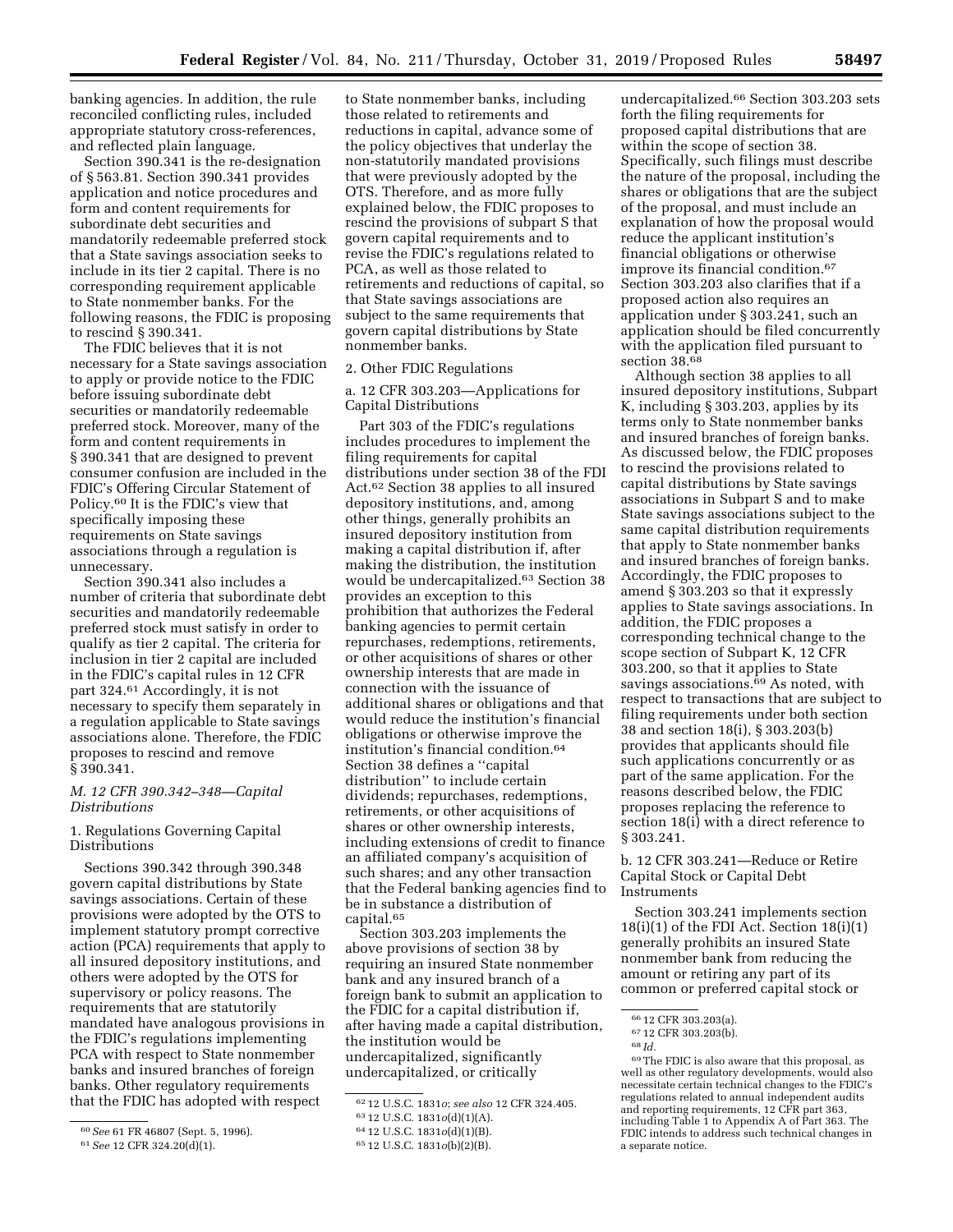retiring any part of its capital notes or debentures, without the prior consent of the FDIC.70 In considering an application to reduce or retire such instruments, section 18(i)(4) directs the FDIC to consider various statutory factors, including those related to financial history and condition, capital adequacy, future earnings prospects, general character and fitness of management, the convenience and needs of the community to be served, and consistency with the purposes of the FDI Act.71

Section 303.241 sets forth various requirements related to the content of filings submitted to the FDIC pursuant to section 18(i)(1), including, where applicable: The type and amount of the change to the applicant's capital structure; a schedule detailing the applicant's present and proposed capital structure; the time period encompassed by the proposal; certain certifications related to the capital adequacy of the applicant; the repurchase price of capital instruments and the basis for establishing fair market value; a statement that the proposal is available to all holders of a particular class of instruments, and if not, the details of any restrictions; and the date that the applicant's board of directors approved the proposal.72 Section 303.241 also authorizes the FDIC to seek additional information while processing applications under section 18(i)(1); permits applications that are subject to both section 18(i)(1) and section 38 to be filed concurrently, or as a single application; sets forth expedited processing procedures for eligible depository institutions, and provides that applications that qualify for, and are not removed from, expedited processing will be deemed approved 20 days after receipt of a substantially complete application; and sets forth standard processing procedures.73

Consistent with section  $18(i)(1)$ 's specific applicability to State nonmember banks, § 303.241 by its terms applies only to State nonmember banks. However, the FDIC believes that, consistent with the FDIC's authority under section 39 of the FDI Act,74 it would be a sound operational standard for the FDIC to consider transactions by State savings associations that would result in the reduction or retirement of capital stock or capital debt instruments. Reviewing proposals by State savings associations to reduce or

72 12 CFR 303.241(c).

retire capital stock or debt instruments would preserve the FDIC's ability to review such transactions by a State savings association, as currently required under § 390.345 of the FDIC's regulations. Because section 18(i)(1) by its terms applies only to State nonmember banks, the FDIC proposes to amend § 303.241 to clarify that § 303.241 applies to a State savings association seeking to reduce or retire any part of its common stock or preferred stock, or capital notes or debentures, as if the State savings association were a State nonmember bank subject to section 18(i)(1). Accordingly, in considering such an application by an insured State savings association, the FDIC would take into consideration the statutory factors enumerated in section 18(i)(4).75 As noted above, § 303.241 permits applications that are subject to both section 18(i)(1) and section 38 to be filed concurrently, or as a single application. Because State savings associations are not technically subject to section 18(i)(1) and would be made subject to § 303.241 by the proposed rule under the FDIC's section 39 authority, the FDIC proposes to change this provision so that it refers directly to applications subject to § 303.241, rather than to section 18(i)(1). Furthermore, to achieve consistency with the filing procedures set forth in § 303.203, which states that filings subject to §§ 303.203 and 303.241 ''should'' be made concurrently or as part of the same application, the FDIC proposes to amend § 303.241 to advise institutions that filings subject to both §§ 303.203 and 303.241 should be filed concurrently or as part of the same application.

*Question 1: Using the authority granted the FDIC as the appropriate Federal banking agency for State savings associations, is it appropriate for the FDIC to make § 303.241 applicable to State savings associations? Would doing so effectively maintain the FDIC's regulatory consideration of reductions or retirements of capital by State savings association currently provided for in 12 CFR 390.345?* 

3. 12 CFR 390.342—Capital Distributions by State Savings Associations

Section 390.342 states that §§ 390.342 through 390.348 apply to capital distributions by a State savings association.76 Because the FDIC proposes to rescind all of these sections, the FDIC proposes that § 390.342 be rescinded and removed.

## 4. 12 CFR 390.343—What is a capital distribution?

Section 390.343 defines a ''capital distribution'' for the purposes of §§ 390.342–348. Section 390.343(a) defines a capital distribution as a distribution of cash or other property made to a savings association's owners on account of their ownership, but excludes dividends consisting of shares or rights to purchase shares, and also excludes a payment that a mutual State savings association is required to make under the terms of a deposit instrument and any other amount paid on deposits that the FDIC determines is not a capital distribution.77 This prong of § 390.343's definition of ''capital distribution'' is mirrored in section 38's definition of ''capital distribution.'' 78

Section 390.343(b) includes within the definition of ''capital distribution'' a payment to repurchase, redeem, retire, or otherwise acquire any of a State savings association's shares or other ownership interests, any payment to repurchase, redeem, retire, or otherwise acquire debt instruments included in a savings association's total capital, and any extension of credit to finance an affiliate's acquisition of a State savings association's shares or interests.79 This prong is also mirrored in section 38, except that section 38's analogous provision does not expressly extend to debt instruments that are included in an institution's total capital.

Section 390.343(c) further defines ''capital distribution'' to include any direct or indirect payment of cash or other property to owners or affiliates made in connection with a corporate restructuring, including the payment of cash or property to shareholders of another savings association of its holding company to acquire ownership in that savings association, other than by a distribution of shares.<sup>80</sup> This prong of § 390.343's definition of ''capital distribution'' is not matched by an analogous prong in section 38. The OTS adopted this provision pursuant to the

78FDI Act § 38(b)(2)(B), 12 U.S.C. 1831*o*(b)(2)(B).

<sup>70</sup> 12 U.S.C. 1828(i)(1).

<sup>71</sup> 12 U.S.C. 1828(i)(4).

<sup>73</sup> 12 CFR 303.241(d)–(g).

<sup>74</sup> 12 U.S.C. 1831p–1.

<sup>75</sup>The statutory factors of section 18(i)(4) include: (A) The financial history and condition of the institution; (B) the adequacy of its capital structure; (C) its future earnings prospects; (D) the general character and fitness of its management; (E) the convenience and needs of the community to be served; and (F) whether or not its corporate powers are consistent with the purposes of [the FDI Act]. 12 U.S.C. 1828(i)(4).

<sup>76</sup> 12 CFR 390.342.

<sup>77</sup> 12 CFR 390.343(a)(2).

<sup>79</sup> 12 CFR 390.343(b).

<sup>80</sup> 12 CFR 390.343(c).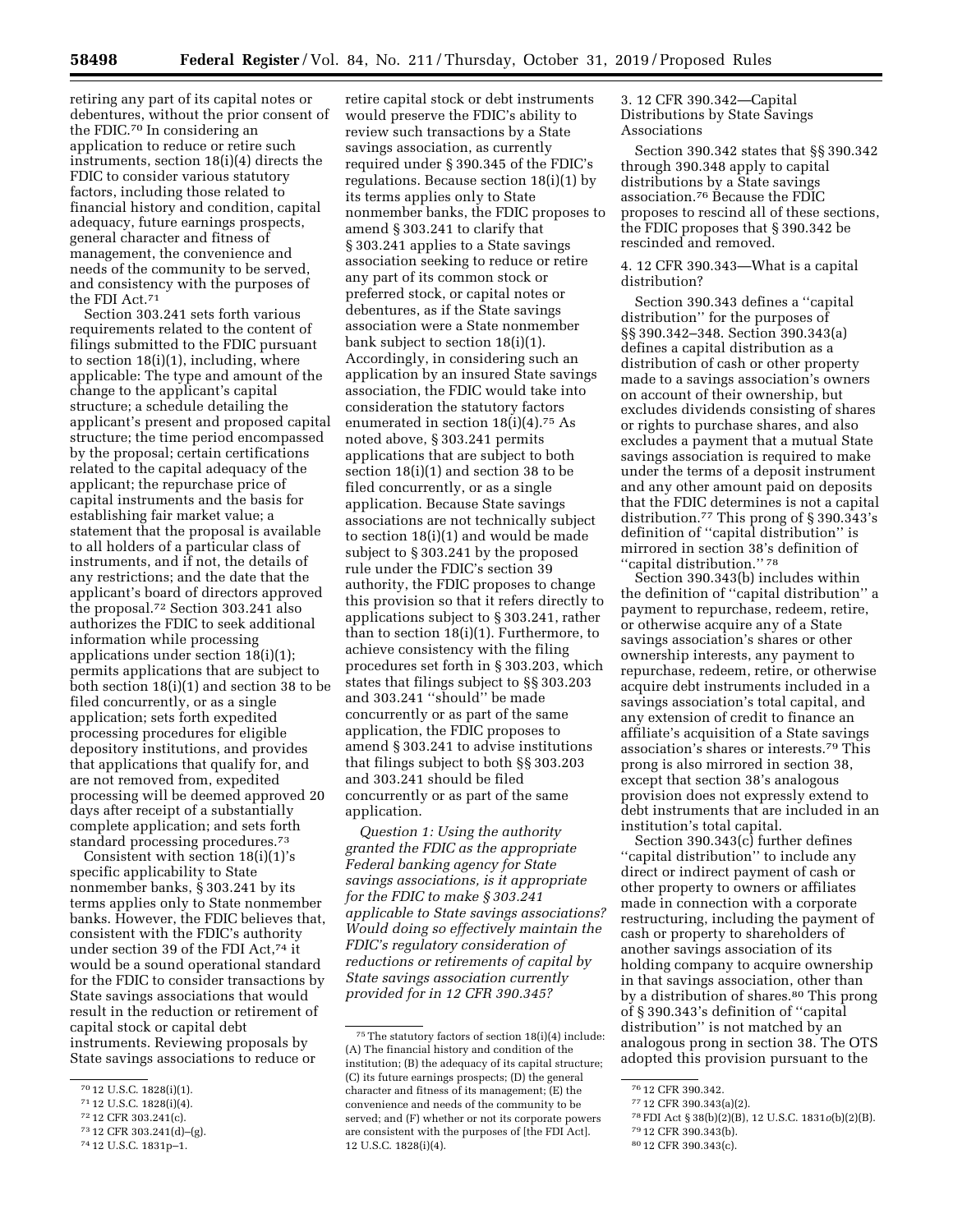authority under section 38(b)(2)(B)(iii), which authorizes the Federal banking agencies to, by order or regulation, consider a transaction that is in substance a distribution of capital to be deemed a ''capital distribution'' for the purposes of section 38.81 OTS adopted this provision in order to capture certain corporate restructurings, such as cashout mergers, based on the rationale that such transactions are in substance distributions of capital.82

Section 390.343(d) captures as a ''capital distribution'' any capital distribution that is charged against a State savings association's capital accounts if the State savings association would not be well capitalized following the distribution.83 As with payments made in connection with a corporate restructuring, this element of § 390.343's regulatory definition is not expressly addressed in section 38. The OTS adopted this prong in its regulatory definition of ''capital distribution'' in order to capture distributions by a savings association's operating subsidiary to minority shareholders that would affect the capital accounts of the savings association.<sup>84</sup>

Lastly, § 390.343(e) incorporates FDI Act section 38(b)(2)(B)(iii), which authorizes the Federal banking agencies to, by order or regulation, deem as a ''capital distribution'' any transaction that the FDIC determines to be in substance a distribution of capital.<sup>85</sup>

The FDIC's PCA capital distribution filing procedures, 12 CFR 303, subpart K, do not adopt a regulatory definition of ''capital distribution'' specific to subpart K, but instead directly rely on the statutory definition of ''capital distribution'' found in section 38(b)(2)(B) of the FDI Act. As described above, the regulatory definition of ''capital distribution'' applicable to State savings associations found in § 390.343 incorporates all of the elements of the statutory definition of ''capital distribution.'' In addition, § 390.343's definition of ''capital distribution'' expressly extends to certain transactions not specifically addressed in section 38, such as: Repurchases, redemptions, retirements, or other acquisitions of debt instruments; payments made in connection with corporate restructurings; or other distributions that would be charged against a State savings association's capital accounts

and that would cause the association to be less than well capitalized. The FDIC does not propose to adopt a regulatory definition of ''capital distribution'' specific to subpart K and proposes to continue to directly rely on the statutory definition of ''capital distribution'' found in section 38(b)(2)(B). Therefore, the FDIC proposes to rescind and remove § 390.343.

*Question 2: Should the FDIC adopt a regulatory definition of* ''*capital distribution*'' *in its PCA regulation, 12 CFR 303.203? In addition to incorporating the elements of section 38's definition of* ''*capital distribution,*'' *should the FDIC exercise its authority under section 38(b)(2)(B)(iii) to adopt by regulation certain provisions that are not specifically addressed in the statutory definition of* ''*capital distribution,*'' *such as: Repurchases, redemptions, retirements, or other acquisitions of debt instruments; payments made in connection with corporate restructurings; or other distributions that would be charged against an institution's capital accounts and that would cause the institution to be less than well capitalized? Should such a definition apply to all FDICsupervised institutions?* 

5. 12 CFR 390.344—Definitions Applicable to Capital Distributions

Section 390.344 adopts additional definitions specifically for the capital distribution provisions of §§ 390.342 through 390.348.86 These defined terms include affiliate, capital, net income, retained net income, and shares. Because the FDIC proposes to rescind §§ 390.342 through 390.348, this definition section would no longer be necessary. Accordingly, the FDIC proposes to rescind and remove § 390.344.

6. 12 CFR 390.345—Must I file with the FDIC?

Under § 390.345, a State savings association is required to file an application for a proposed capital distribution in certain circumstances, and in others is required to file a notice. An application is required under § 390.345(a)(1) through (4) in cases where: (1) A State savings association is not eligible for expedited processing under § 390.101; (2) the total amount of all capital distributions by a State savings association for the applicable calendar year exceeds the association's net income for that year to date plus retained net income for the preceding two years; (3) a State savings association would not be at least adequately

capitalized following the distribution; or (4) a State savings association's proposed capital distribution would violate a prohibition contained in any applicable statute, regulation, or agreement with the FDIC, or violate a condition imposed on the State savings association in an FDIC-approved application or notice.87 A notice is required under § 390.345(b)(1)–(2) in cases where: (1) A State savings association would not be well capitalized following the distribution; or (2) a State savings association's proposed capital distribution would reduce the amount of or retire any part of the association's common or preferred stock or retire any part of debt instruments included in capital.<sup>88</sup>

The FDIC proposes to make capital distributions by State savings associations subject to the same requirements that govern capital distributions by State nonmember banks. As discussed above, the requirements applicable to State nonmember banks are those imposed by section 38 of the FDI Act, implemented at § 303.203 of the FDIC's regulations,89 and by FDI Act section 18(i), implemented at § 303.241 of the FDIC's regulations.

The application requirements of § 303.203 are analogous to those imposed on State savings associations by  $\S 390.345(a)(3)$ , as both sections require applications to the FDIC in cases where an institution would be undercapitalized following a capital distribution, as mandated by section 38 of the FDI Act. Because section 38 prohibits capital distributions in cases where an insured depository institution would be undercapitalized, the substantive requirements of § 390.345(a)(3) would be preserved by making § 303.203 applicable to State savings associations. Accordingly, the FDIC proposes to rescind and remove § 390.345(a)(3) and, as noted above, the FDIC also proposes to amend § 303.241 so that it applies to State savings associations. This proposal would preserve the regulatory consideration that is required under section 38 and would provide for consistency of treatment between State nonmember banks and State savings associations with respect to capital distributions.

The application requirements of § 303.241 are analogous to the notice requirements imposed on State savings associations by § 390.345(b)(2), as both sections require regulatory consideration of transactions that would

<sup>81</sup> 63 FR 1044, 1046 (Jan. 7, 1998).

<sup>82</sup> *Id.* 

<sup>83</sup> 12 CFR 390.343(d).

<sup>84</sup> 64 FR 2805, 2806 (Jan. 19, 1999).

<sup>85</sup> 12 CFR 390.343(e), 12 U.S.C. 1831*o*(b)(2)(B)(iii). <sup>86</sup> 12 CFR 390.344.

<sup>87</sup> 12 CFR 390.345(a).

<sup>88</sup> 12 CFR 390.345(b).

<sup>89</sup>*See* 12 CFR 324.405.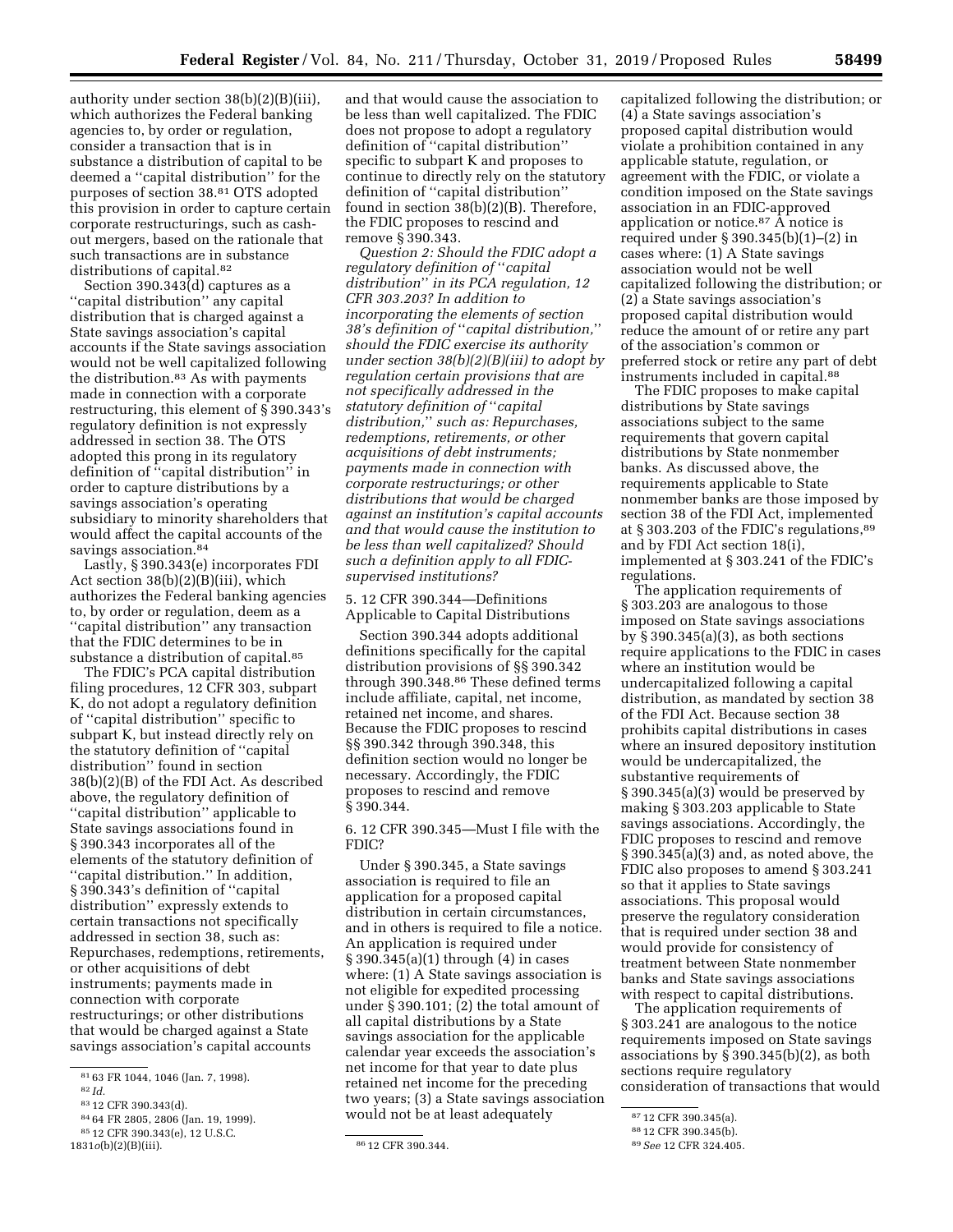reduce or retire common or preferred stock or capital notes or debentures. Although § 303.241 implements section 18(i) of the FDI Act, which applies by its terms only to State nonmember banks, the FDIC believes that it would be advisable to use its authority under section 39 to maintain a regulatory filing requirement for a capital distribution by a State savings association that would reduce or retire the association's capital. Accordingly, the FDIC proposes to rescind and remove § 390.345(b)(2) and, as noted above, the FDIC also proposes to amend § 303.241 so that it applies to State savings associations. Doing so would preserve the regulatory consideration that applies to reductions or retirements of capital by State savings associations, and would achieve consistency of treatment between State nonmember banks and State savings associations with respect to capital distributions.

The FDIC proposes to rescind and remove § 390.345 in its entirety, which would effectively eliminate application requirements for capital distributions in cases where: A State savings association is not eligible for expedited processing under § 390.101; the total amount of all capital distributions by a State savings association for the applicable calendar year exceeds the association's net income for that year to date plus retained net income for the preceding two years; and where a State savings association's proposed capital distribution would violate a prohibition contained in any applicable statute, regulation, or agreement with the FDIC, or violate a condition imposed on the State savings association in an FDICapproved application or notice. The rescission and removal of § 390.345 would also effectively eliminate the notice requirements for capital distributions in cases where a State savings association would not be well capitalized following the distribution. The FDIC believes that making §§ 303.203 and 303.241 applicable to State savings associations would preserve adequate regulatory consideration over capital distributions by State savings associations, and therefore proposes to rescind and remove § 390.345 in order to achieve consistency of treatment between State nonmember banks and State savings associations with respect to capital distributions.<sup>90</sup>

7. 12 CFR 390.346—How do I file with the FDIC?

Section 390.346 provides filing instructions for capital distributions that are subject to application or notice requirements under § 390.345, including instructions concerning a filing's content, schedules, and timing.91 Because the FDIC proposes to rescind and remove § 390.345, these provisions would no longer be applicable. Therefore, the FDIC proposes to rescind and remove § 390.346. As described above, the FDIC also proposes to make §§ 303.203 and 303.241 applicable to State savings associations, and both of these sections set forth requirements related to the content of filings. Furthermore, certain rules of general applicability, including those related to processing, are set forth in subpart A of part 303 of the FDIC's regulations and would apply to filings made by State savings associations under §§ 303.203 and 303.241.

8. 12 CFR 390.347—May I combine my notice or application with other notices or applications?

Section 390.347 authorizes a State savings association to combine a notice or application required under § 390.345 with another related notice or application.92 Because the FDIC proposes rescinding § 390.345, these provisions would no longer be applicable. Therefore, the FDIC proposes to rescind and remove § 390.347. As noted above, by making State savings associations subject to §§ 303.203 and 303.241, as proposed, State savings associations should file applications that are subject to both sections as a single filing or concurrently with other filings.93

9. 12 CFR 390.348—Will the FDIC permit my capital distribution?

Section 390.348 sets forth the bases on which the FDIC may deny, in whole or in part, a notice or application filed under § 390.345. Section 390.348(a) states that if a State savings association would be undercapitalized, significantly undercapitalized, or critically undercapitalized following a capital distribution, the FDIC will determine if the distribution would be permitted under the exemption authorized in section  $38(d)(1)(B)$  of the FDI Act.<sup>94</sup>

Section 390.348(b) states that the FDIC may deny a notice or application for a capital distribution that raises safety and soundness concerns. Section 390.348(c) states that the FDIC may deny a capital distribution if it would violate a prohibition contained in any statute, regulation, or condition imposed on the applicant State savings association. Because the FDIC proposes to rescind and remove § 390.345, these provisions would no longer be applicable. Furthermore, the statutory exception that applies to capital distributions subject to section 38 would continue to apply to capital distributions by State savings associations that are subject to section 38. In addition, because the proposal would make reductions or retirements of capital by State savings associations subject to the application requirements of § 303.241, the FDIC would evaluate such applications in light of the statutory factors enumerated in section 18(i)(4) of the FDI Act, and the bases identified in §§ 390.348(b) and 390.348(c) would be preserved insofar as they would be inherent in how the FDIC would review applications in light of the statutory factors of section 18(i)(4).95 For these reasons, the FDIC proposes to rescind and remove § 390.348 in its entirety.

# *N. 12 CFR 390.349—Management and Financial Policies*

Section 390.349 implements the statutory requirement of section 4 of HOLA. That section requires each State savings association to be operated in a safe and sound manner and encourages State savings associations to provide credit for housing safely and soundly.96 In particular, § 390.349 includes explicit safety and soundness requirements relating to liquidity and compensation to officers, directors, employees, and consultants. Section 39 of the FDI Act,97 requires the Federal banking agencies to prescribe safety and soundness standards for internal controls, information systems, and internal audit systems; loan documentation; credit underwriting; interest rate exposure; asset growth; compensation, fees, and

<sup>90</sup>State savings associations also may be subject to capital distribution requirements or restrictions under applicable state law or as required by the appropriate State supervisor.

<sup>91</sup> 12 CFR 390.346.

<sup>92</sup> 12 CFR 390.347.

<sup>93</sup>*See* 12 CFR 303.203(b) and 12 CFR 303.241(e).

<sup>94</sup> 12 CFR 390.348(a). This statutory exception under section 38(d)(1)(B) authorizes the FDIC to permit a capital distribution that would otherwise be prohibited by section 38 if such a distribution is made in connection with the issuance of additional shares of obligations and would reduce

the institution's financial obligations or otherwise improve the institution's financial condition. 12 U.S.C. 1831*o*(d)(1)(B).

<sup>95</sup>The statutory factors of section 18(i)(4): (A) The financial history and condition of the institution; (B) the adequacy of its capital structure; (C) its future earnings prospects; (D) the general character and fitness of its management; (E) the convenience and needs of the community to be served; and (F) whether or not its corporate powers are consistent with the purposes of the FDI Act. 12 U.S.C.  $1828(i)(4)$ 

<sup>96</sup> 12 U.S.C. 1463(a).

<sup>97</sup> 12 U.S.C. 1831p–1.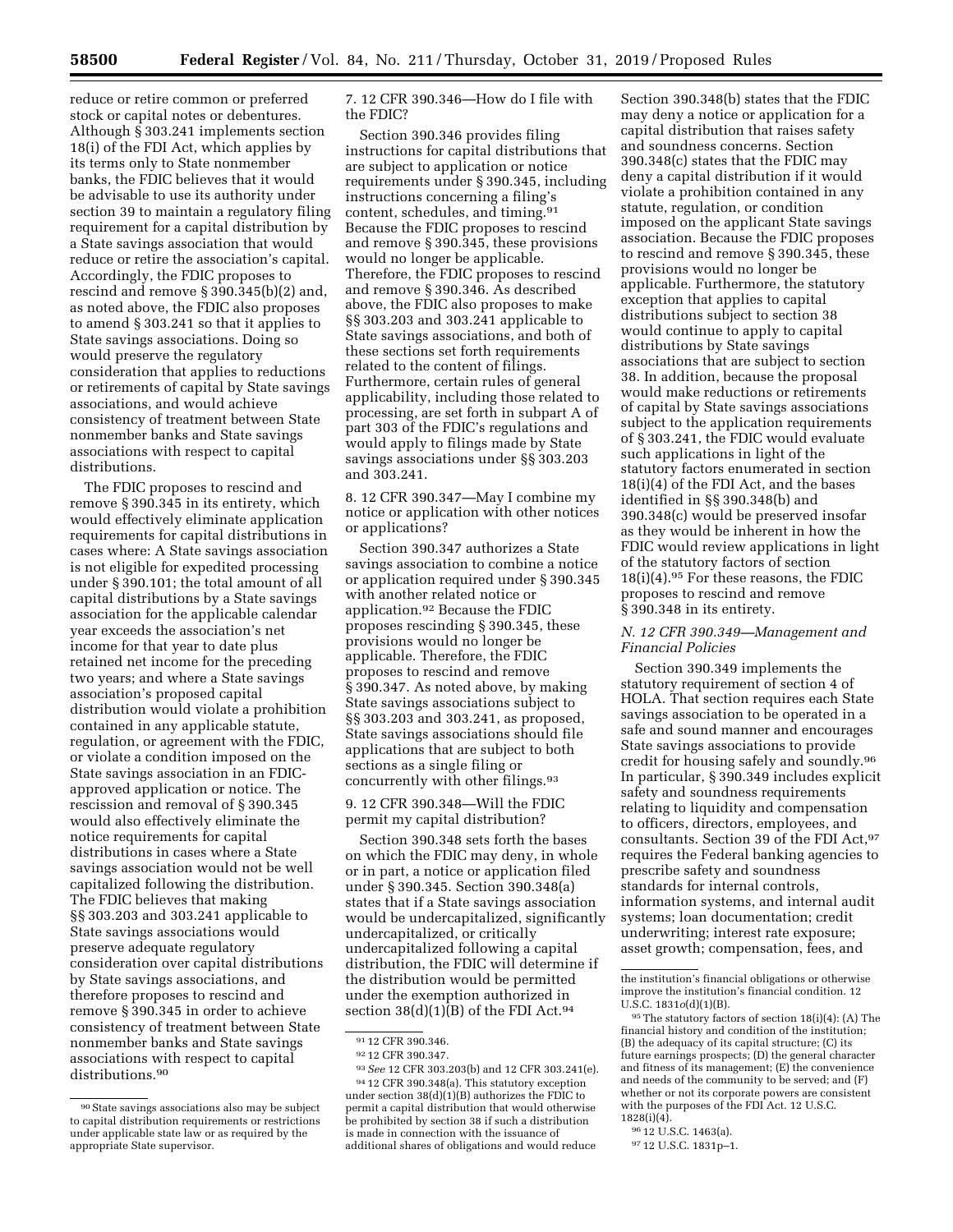benefits; and such other operational and managerial standards as the agency determines to be appropriate. To this end, the FDIC has adopted part 364 and the related appendices. Part 364 establishes compensation-related standards and provides for other safetyand soundness-related guidelines which apply to all insured State nonmember banks, to state-licensed insured branches of foreign banks, and to State savings associations.<sup>98</sup> As such, the safety and soundness standards in § 390.349 are generally duplicative of the standards implemented through part 364. To ensure consistent treatment of State nonmember banks and State savings associations, FDIC staff proposes to eliminate the distinct safety and soundness requirements for State savings associations found in § 390.349, because part 364, as amended, provides consistent safety and soundness standards for both State nonmember banks and State savings associations. These standards help to ensure that State savings associations are operated in a safe and sound manner, enabling them to provide credit for housing safely and soundly. For these reasons, the FDIC proposes to rescind and remove § 390.349.

# *O. 12 CFR 390.350—Examinations and Audits; Appraisals; Establishment and Maintenance of Records*

Section 390.350 contains requirements regarding examinations, appraisals, establishing and maintaining books and records, and using data processing services for maintenance of records. The proposed rule would rescind and remove all of § 390.350. The FDIC believes that examination and appraisal requirements should be consistent between State savings associations and State nonmember banks because they are based on the same or similar statutory authority, as described below.

Section 390.350(a) states that each State savings association and affiliate will be examined periodically and may be examined anytime by the FDIC and that appraisals may be required as part of the examination. Section 337.12 states that the FDIC examines State nonmember banks pursuant to section 10 of the FDI Act,99 State savings associations pursuant to section 10 of

the FDI Act and section 4 of HOLA,<sup>100</sup> and implements the frequency of examinations specified by section 10 for insured depository institutions, including State savings associations. Because the examination requirements of §§ 390.350(a) and 337.12 are similar and both based on section 10 of the FDIA, the FDIC proposes to rescind § 390.350(a).

Section 390.350(a) allows the FDIC to require an appraisal during an examination if it is deemed advisable. Section 390.350(b) permits the FDIC to select appraisers in connection with an examination, requires State savings associations to pay for such an appraiser, and mandates that the FDIC furnish the appraisal report to the State savings association within 90 days following the filing of the report to the FDIC. Part 323 of the FDIC's regulations implements Title XI of FIRREA,101 which requires written appraisals in connection with certain federally related transactions entered into by institutions regulated by the FDIC. Section 323.3(c), which applies to all FDIC-supervised institutions, including State savings associations, allows the FDIC to require an appraisal whenever the agency believes it is necessary to address safety and soundness concerns, which would include during an examination. The FDIC believes the appraisal provisions of § 390.350(a) and (b) are unnecessary because they are duplicative of the FDIC's reservation of authority found in § 323.3(c), which allows the FDIC to require an appraisal whenever the agency believes it is necessary to address safety and soundness concerns.102

Section 390.350(c) requires each State savings association and its affiliates to establish and maintain such accounting and other records as will provide an accurate and complete record of all business it transacts to enable the examination of the State savings association and its affiliates by the FDIC. The documents, files, and other material or property comprising said records shall at all times be available for such examination and audit wherever

102Section 390.350(b) contains a cost allocation provision and a timeframe within which appraisals must be provided. These provisions are unnecessary because it is unlikely that the FDIC would purchase an appraisal and seek reimbursement. If the FDIC determines that an appraisal is needed, it will be made in a supervisory recommendation in a report of examination and the response time would be requested in the report transmittal letter or the request would be made as part of an enforcement action with a required timeframe.

any of said records, documents, files, material, or property may be.

State savings associations are already subject to other FDIC regulations that achieve the purposes of § 390.350(c). For example, as recognized by § 304.3 of the FDIC's regulations, all insured depository institutions, including State savings associations, are required to file quarterly Consolidated Reports of Condition and Income (Call Reports). Under § 304.3(a), all insured depository institutions must prepare the Call Report in accordance with the instructions for the report (Call Report Instructions), which in turn require the institutions to maintain their business records in a manner that supports and reconciles to the contents of the Call Report.103 In addition, portions of the Call Report also are required to be prepared in accordance with GAAP.104 In addition, all State savings associations and other FDIC-supervised institutions are subject to 12 CFR part 364 (including its Appendix A).105 This part requires FDIC-supervised institutions to have internal controls and information systems that are appropriate to their size and the risks posed by their activities and that provide for, among other things: ''timely and accurate financial, operational and regulatory reports.'' 106 Because accurate and complete business records are the very foundation of accurate regulatory and financial reporting, State savings associations must, therefore, maintain accurate and complete records of their business transactions supporting, and readily reconcilable to, the associations' regulatory and financial reports. In the event an FDIC-supervised institution fails to create and maintain the required internal controls and information systems, the FDIC may require the institution to submit a safety and

<sup>98</sup> 12 CFR 364.101. In 2015, 12 CFR 364.101 was amended to apply to both state nonmember banks and state savings associations. *See Removal of Transferred OTS Regulations Regarding Safety and Soundness Guidelines and Compliance Procedures; Rules on Safety and Soundness,* 80 FR 65903 (Oct. 28, 2015).

<sup>99</sup> 12 U.S.C. 1820.

<sup>100</sup> 12 U.S.C. 1463.

<sup>101</sup>Public Law 101–73, 103 Stat. 183; codified at 12 U.S.C. 3331 *et seq.* 

<sup>103</sup>See the section entitled ''Preparation of the Reports'' contained in the General Instructions portion of Call Report Instructions for the FFIEC 031, 041 and 051 Report Forms and the section entitled ''Preparation of Information to be Reported'' in the General Instructions portion of the Report of Assets and Liabilities of U.S. Branches and Agencies of Foreign Banks (FFIEC 002 Report Form).

<sup>104</sup> 12 U.S.C. 1831(n); See the section entitled ''Applicability of U.S. Generally Accepted Accounting Principles to Regulatory Reporting Requirements'' contained in the General Instructions portion of Call Report Instructions for the FFIEC 031, 041 and 051 Report Forms and the section entitled ''Accounting Basis'' in the General Instructions portion of the FFIEC 002 Report Form.

<sup>105</sup> 12 CFR 364.101. Part 364 and its appendices implement section 39(a) of the FDI Act. 12 U.S.C. 1831p–1. Taken together, part 364 and Appendix A reflect the FDIC's longstanding expectations for all prudently managed FDIC-supervised institutions while generally leaving the specific methods of achieving these objectives to each institution. 106 12 CFR part 364, App. A, § II.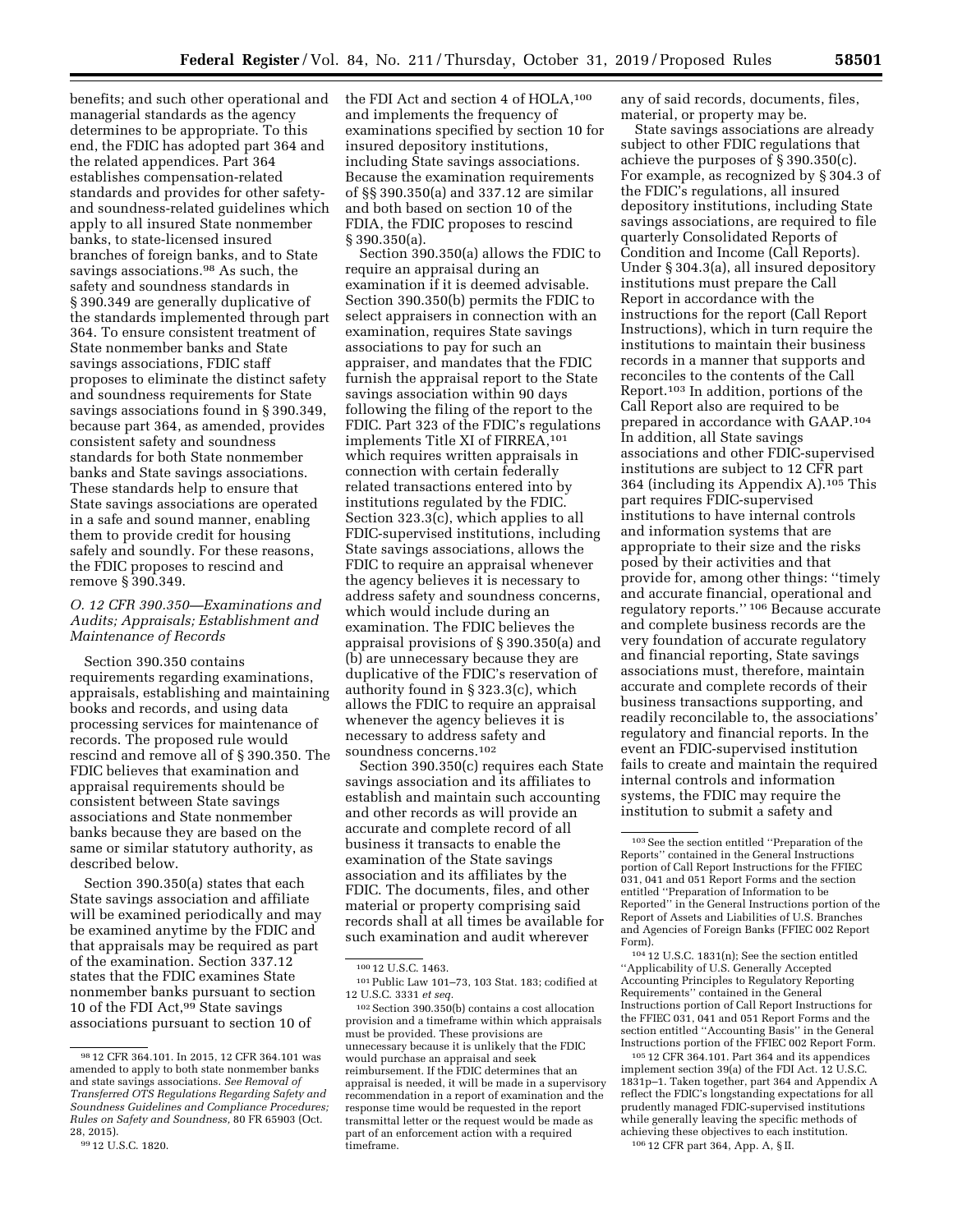soundness plan designed to correct the deficiencies and, if necessary, compel compliance by means of order.107

Section 390.350(d) prohibits State savings associations from transferring the location of any of its general accounting or control records, or the maintenance thereof, from its home office to a branch or service office, or from a branch or service office to its home office or to another branch or service office unless prior to the date of transfer its board of directors has authorized the transfer by resolution and notified the appropriate regional director. The FDIC has not promulgated a similar rule for State nonmember banks. Generally, state laws or regulations of the state chartering authority provide for the location of records. The FDIC generally conducts examinations at the home office of FDIC-supervised institutions and requires that records be produced upon request in connection with any examination or investigation under section 10(c) or section 8(n) of the FDI Act. The removal of § 390.350(d) will provide relief to State savings association by not having to notify the appropriate regional director of its intention to relocate records from its home office to a branch or service office and will provide parity with State nonmember banks which do not provide the FDIC with prior notification of transferring records from one location to another.

Section 390.350(e) requires that when a State savings association maintains any of its records by means of data processing services, it will notify the appropriate regional director for the region in which the principal office of such State savings association is located, in writing, at least 90 days prior to the date on which such maintenance of records will begin. Section 304.3(d), implementing section 7 of the Bank Service Company Act,<sup>108</sup> already requires FDIC-supervised institutions, including State savings associations, to notify the FDIC about the existence of a service relationship within thirty days after the making of the contract or the performance of the service and provides for the required information either through a letter or FDIC Form 6120/06 *Notification of Performance of Bank Services.* The removal of § 390.350(e) will eliminate conflicting requirements on State savings associations with respect to Section 7 of the Bank Service Company Act.

For the foregoing reasons, the FDIC proposes to rescind and remove § 390.350 in its entirety.

# *P. 12 CFR 390.352—Financial Derivatives*

Section 390.352 addresses the permissibility of financial derivatives transactions, the responsibility of the board of directors and management of a State savings association with respect to such transactions, and recordkeeping requirements related to such transactions. The FDIC proposes to rescind and remove § 390.352 for the reasons discussed below.

Section 28(a) of the FDI Act,<sup>109</sup> implemented by part 362 of the FDIC's regulations,110 restricts and prohibits State savings associations and their service corporations from engaging in activities and investments of a type that are not permissible for a Federal savings association and its service corporations. The term ''activities permissible for a Federal savings association'' means, among other things, activities recognized as permissible in OCC regulations.111 Section 163.172 of the OCC's regulations governs the financial derivatives activities of Federal savings associations, the responsibility of the board of directors and management of a Federal savings association with respect to such transactions, and recordkeeping requirements related to such transactions.112 Because section 28(a) of the FDI Act and part 362 permit a State savings association to engage in financial derivatives activities to the same extent permitted by the OCC with respect to a Federal savings association, the FDIC proposes to rescind and remove § 390.352.

# *Q. 12 CFR 390.353—Interest-Rate-Risk-Management Procedures*

Former FHLBB rules 12 CFR 571.3 and 563.17–6, respectively, were intended to support responsible risk management within the industry, to facilitate the examination process, and to assess and reduce the impact of interest rate risk on the former Savings Association Insurance Fund (SAIF).113

109 12 U.S.C. 1831e(a).<br><sup>110</sup> *See* 12 CFR 362.9–.15.<br><sup>111</sup> *See* 12 CFR 362.9(a).<br><sup>112</sup> *See* 12 CFR 163.172.<br><sup>113</sup> The SAIF provided deposit insurance to depositors of federally insured savings associations until it was merged into the Bank Insurance Fund (BIF), which similarly insured depositors of federally insured banks. The merged fund, the Deposit Insurance Fund (DIF) became effective on March 31, 2006, consistent with § 2102(a) of the Federal Deposit Insurance Reform Act of 2005. As a result of this action, both the SAIF and BIF were abolished. *See* 49 FR 19307 (May 7, 1984) (proposed rule); 49 FR 27295 (July 3, 1984) (final rule).

The OTS redesignated § 563.17–6 as 12 CFR 563.176.114 When the rule was transferred from the former OTS to the FDIC, the FDIC redesignated it as 12 CFR 390.353.

Section 390.353 requires the board of directors or a board committee of a State savings association to develop, implement, and review policies and procedures for the management of a State savings association's interest-raterisk; requires the association's management to report periodically to the board regarding implementation of the policy; and requires the association's board of directors to adjust the policy as necessary, including adjustments to the authorized acceptable level of interest rate risk. For the reasons below, the FDIC proposes to rescind and remove § 390.353.

As mentioned above, the Interagency Safety and Soundness Guidelines, promulgated pursuant to section 39 of the FDI Act, describe examples of safe and sound practices for State nonmember banks and State savings associations. The guidelines suggest that an institution ''should manage interest rate risk in a manner that is appropriate to its size and the complexity of its assets and liabilities''.115 Management and the board of directors should be provided reports regarding interest rate risk that are adequate to assess the level of risk. There is no reason to have an additional set of similar standards applicable only to State savings associations.116

# *R. 12 CFR 390.354—Procedures for Monitoring BSA Compliance*

Section 390.354 requires State savings associations to establish and maintain a Bank Secrecy Act (BSA) compliance program and a customer identification program. Section 390.354 also enumerates the four pillars required for a BSA compliance program. Similarly, § 326.8 of the FDIC's regulations<sup>117</sup> requires insured depository institutions for which the FDIC is the appropriate Federal banking agency to establish a BSA compliance program to include the same four pillars and a customer identification program. The proposed rule would rescind § 390.354 and make technical changes to § 326.8, which is currently only applicable to insured depository institutions for which the

<sup>107</sup>*See* 12 U.S.C. 1831p–1(e); 12 CFR 308.300, *et seq.;* 12 CFR part 364, App. A. 108 12 U.S.C. 1867.

<sup>114</sup> 54 FR 49411 (Nov. 30, 1989).

<sup>115</sup> 12 CFR part 364, App. A, § II.E.

 $^{\rm 116}$  Section 305 of FDICIA required the Federal banking agencies to revise their risk-based capital standards to take into account interest rate risk. *See*  12 U.S.C. 1828 nt.; *see also* 12 CFR 324.63, Table 10; 12 CFR 324.173, Table 12.

<sup>117</sup> 12 CFR 326.8, 326.1(a).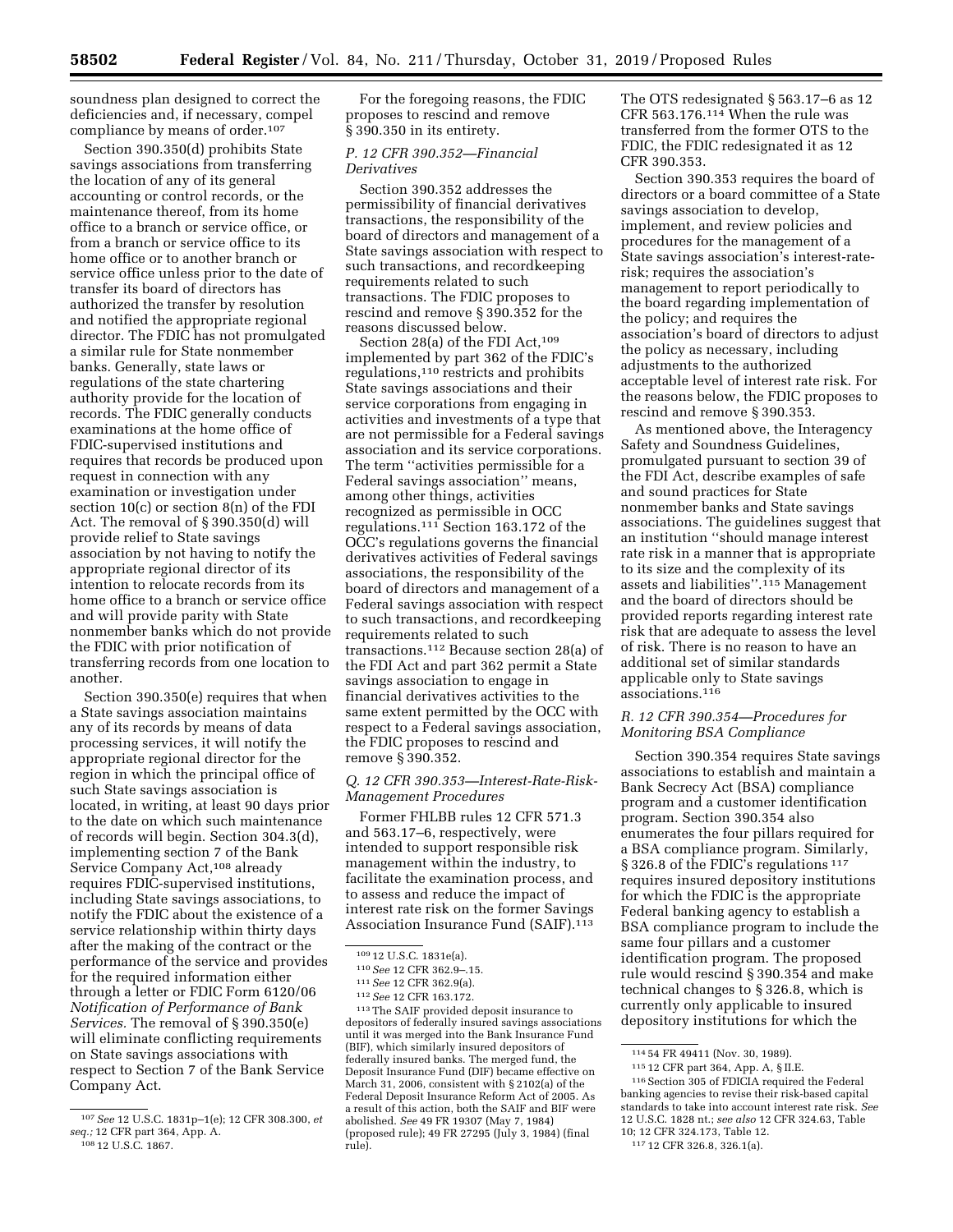FDIC is the appropriate Federal Banking agency.118

Section 390.354(a) states that the purpose of the regulation is to require State savings associations to establish and maintain procedures reasonably designed to assure and monitor compliance with the requirements of subchapter II of chapter 53 of title 31, United States Code, and the implementing regulations promulgated thereunder by the U.S. Department of the Treasury, 31 CFR part 103 (now superseded by 31 CFR chapter X), commonly referred to as the Bank Secrecy Act. Similarly, § 326.8(a) requires that all insured depository institutions for which the FDIC is the appropriate Federal banking agency establish and maintain procedures reasonably designed to assure and monitor their compliance with the same laws and regulations.

Section 390.354(b) discusses the establishment of a BSA compliance program. Subparagraph (b)(1) states that State savings association shall develop and provide for the continued administration of a program reasonably designed to assure and monitor compliance with the recordkeeping and reporting requirements of the BSA. The compliance program must be written, approved by the State savings association's board of directors, and reflected in the minutes of the State savings association. Subparagraph (b)(2) states that each State savings association is subject to the requirements of 31 U.S.C. 5318(l) and its implementing regulations, which require the implementation of a customer identification program. Similarly, § 326.8(b)(1) requires that all insured depository institutions for which the FDIC is the appropriate Federal banking agency have a written BSA compliance program, approved by the board of directors, and reflected in the board minutes. Section 326.8(b)(2) also requires all insured depository institutions for which the FDIC is the appropriate Federal banking agency to have a customer identification program.

Section 390.354(c) states that a BSA compliance program shall: Provide for a system of internal controls; provide for independent testing; designate individual(s) responsible for BSA compliance; and provide training. Like

§ 390.354, § 326.8(c) requires that all insured depository institutions for which the FDIC is the appropriate Federal banking agency have these same BSA compliance program components.

Effective May 2, 2018, the FDIC amended §§ 326.0–326.4 119 and rescinded the corresponding OTS regulations.120 As of this date, the recently amended § 326.1 121 defines both ''FDIC-supervised insured depository institution'' and ''institution'' as any insured depository institution for which the FDIC is the appropriate Federal banking agency pursuant to 12 U.S.C. 1813(q)(2).

The proposed rule would amend § 326.8 to include both insured State savings associations and State nonmember banks for all of § 326.8 by replacing the terms ''insured nonmember bank'' and ''bank'' currently in § 326.8 with the term ''FDIC supervised institution'' or ''institution.'' Having made the technical amendment to § 326.8, § 390.354 will be duplicative and the FDIC proposes to rescind and remove § 390.354.122

# *S. 12 CFR 390.355—Suspicious Activity Reports and Other Reports and Statements*

In order to streamline FDIC regulations and reduce regulatory burden, the FDIC proposes to rescind and remove § 390.355 because it is unnecessary, redundant, and duplicative. In addition, the FDIC proposes to make conforming changes to §§ 353.1 and 353.3 to make part 353 of the FDIC's regulations applicable to all FDIC-supervised institutions.

Section 390.355 requires State savings associations and service corporations to make certain reports. Specifically, subsection 390.355 (a) requires State savings associations to make periodic reports to the FDIC in such a manner and on such forms as the FDIC may prescribe. Subsection 390.355(b) prohibits State savings associations from making false or misleading statements or omissions. Subsection 390.355(c) requires a State Savings association maintaining bond insurance coverage to promptly notify its carrier and file a proof of loss concerning any covered

122The FDIC also proposes to amend the definition in 12 CFR 326.1 to apply to all entities for which the FDIC is the appropriate Federal banking agency pursuant to section 3(q) of the FDI Act. This revision would clarify that foreign banks having a State-chartered insured branch are also subject to part 326 of the FDIC's regulations. This change is not substantive because the term ''insured depository institution'' already includes insured branches. *See* 12 U.S.C. 1813(a)(1), (c)(2), and (s)(3). losses more than twice the deductible amount. Subsection 390.355(d) requires State savings associations to file a Suspicious Activity Report (''SAR'') when they detect a known or suspected violation of Federal law or a suspicious transaction related to a money laundering activity or a violation of law or regulation. Subsection 390.355(e) requires State savings associations within the jurisdiction of a Federal Home Loan Bank (FHLB) to provide data from the Consolidated Reports of Condition or Income (Call Report) upon the request of the FHLB.

### 1. § 390.355(a) Periodic Reports

Section 390.355(a) requires State savings associations to make such periodic or other reports to the FDIC in the manner and on the forms the FDIC requires. The FDIC may provide that reports filed for other purposes may also satisfy requirements imposed under § 390.355.

There are a number of Federal statutes that require reporting by State savings associations. For example, section 5 of HOLA requires ''each association to make reports of conditions to the appropriate Federal banking agency which shall be in a form prescribed by the appropriate Federal banking agency

. . . .'' and sets forth the type of information such reports shall contain.123 Section 7(a)(3) of the FDI Act requires all insured depository institutions to make four annual reports of condition to their appropriate Federal banking agency.124 In addition, section 36 of the FDI Act 125 and the FDIC's implementing regulations at part 363 126 require insured depository institutions above a specified asset threshold to have annual independent audits and to submit annual reports and audited financial statements to the FDIC. Section 37 of the FDI Act requires financial statements, capital standards, and other reports provided to the FDIC to be prepared in a manner consistent with generally accepted accounting procedures.127 Finally, The Interagency Policy Statement on External Audit Programs of Banks and Savings

- 125 12 U.S.C. 1831m.
- 126 12 CFR part 363.

<sup>118</sup> 12 CFR 326.8 is applicable to ''all insured nonmember banks as defined in 12 CFR 326.1.'' Section 326.1 was revised to remove the definition of ''insured nonmember bank'' and replace it with the term ''FDIC-supervised institution'' or ''institution'', defined to mean any insured depository institution for which the FDIC is the appropriate Federal banking agency pursuant to section 3(q) of the FDI Act (12 U.S.C. 1813(q). 83 FR 13839, 13842 (April 2, 2018).

<sup>119</sup> 12 CFR 326.0–326.4

<sup>120</sup> 83 FR at 13842–3.

<sup>121</sup> 12 CFR 326.1 (2019).

<sup>123</sup> 12 U.S.C. 1464(v)(1). Although 12 U.S.C. 1464 is titled ''Federal savings associations'', section 1464(v) describes the reporting obligations of ''[e]ach association'' and refers to the requirements of the ''appropriate Federal banking agency'' rather than only the OCC. The FDIC is the appropriate Federal banking agency for State savings associations. 12 U.S.C. 1813(q).

<sup>124</sup> 12 U.S.C. 1817(a)(3).

<sup>127</sup> 12 U.S.C. 1831n.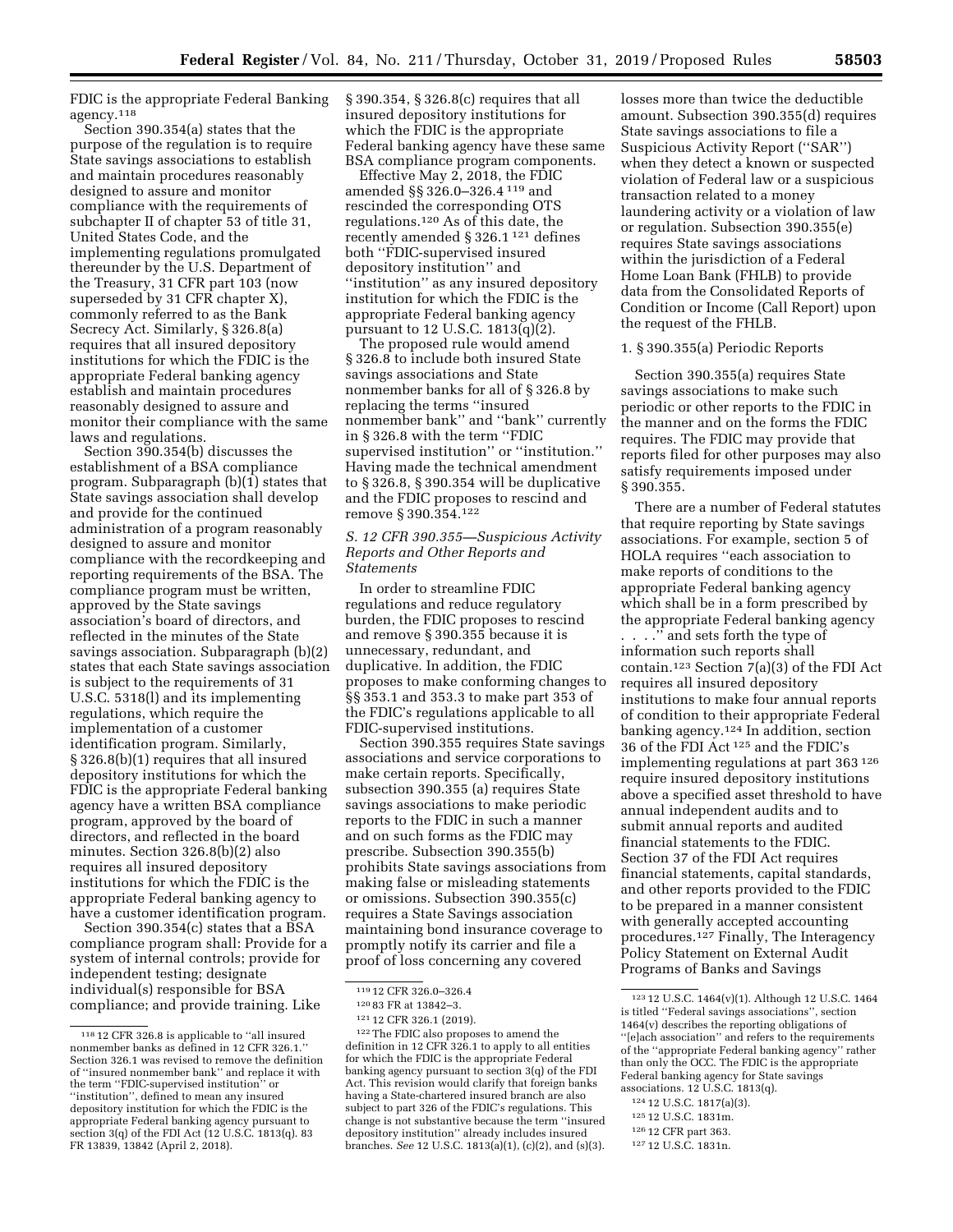Associations 128 provides unified interagency guidance regarding independent external auditing programs of insured depository institutions that community banks and savings associations that do not have to comply with part 363 (because they do not meet the size threshold) or that are not otherwise subject to audit requirements by order, agreement, statute, or FDIC regulations.

For these reasons, § 390.355(a) is not necessary and the FDIC proposes that it be rescinded and removed.

2. § 390.355(b) False or Misleading Statements or Omissions

Section 390.355(b) prohibits State savings associations from making false or misleading statements or omissions to the FDIC and to auditors of State savings associations.

By statute, whoever makes any materially false, fictitious, or fraudulent statement or representation in a matter involving the executive branch of the U.S. government, is subject to imprisonment for up to five years.<sup>129</sup>

In addition, the OCC has promulgated a rule on this topic applicable to all savings associations, Federal or State. The Dodd-Frank Act provided the OCC with rulemaking authority relating to both State and Federal savings associations.130 On August 9, 2011, the OCC published in the **Federal Register**  a final rule that contained a provision, 12 CFR 163.180(b), that is substantially similar to § 390.355(b) and that applies to both State and Federal savings associations.131 It prohibits all savings associations from knowingly making false or misleading statements to their ''appropriate Federal banking agency'' and to those auditing the institution.132 The OCC's prohibition at § 163.180(b) effectively prohibits a State savings association from making false or misleading statements to the FDIC or to any party auditing or preparing or reviewing its financial statements. Because the prohibition contained in the OCC's regulation is applicable to all savings associations and is substantially similar to the rule found at § 390.355(b), and enforceable by the FDIC pursuant to section 8 of the FDI Act,<sup>133</sup> the FDIC has concluded that § 390.355(b) is duplicative and unnecessary, and the

133 12 U.S.C. 1818.

FDIC proposes to rescind and remove this section.

3. § 390.355(c) Notifications of Loss and Reports of Increase in Deductible Amount of Bond

Subsection 390.355(c) requires a State Savings association maintaining bond insurance coverage to promptly notify its carrier and file a proof of loss concerning any covered losses more than twice the deductible amount. The FDIC generally requires fidelity bond insurance for insured depository institutions and considers whether fidelity bond insurance is in place when analyzing the general character and fitness of the management of a *de novo*  financial institution applying for deposit insurance.134 However, the FDIC does not otherwise impose a reporting requirement such as the one contained in § 390.355(c). $135$  Staff was unable to find a provision of State law or in the regulations of any Federal banking agency containing a prescriptive filing requirement such as that contained in § 390.355(c).

Therefore, on the basis of parity and reduction of the regulatory burden for State savings associations, the FDIC proposes to rescind and remove § 390.355(c).

4. § 390.355(d) Suspicious Activity Reports

Subsection 563.180(d) was transferred to the FDIC and redesignated as subsection 390.355(d). The section, which regulates SARs, was enacted in concert with the other Federal banking agencies, including the OCC,<sup>136</sup> the FRB,137 and the FDIC,138 as well as the Financial Crimes Enforcement Network (FinCEN).139 These entities issued

135*See* Statement of Policy on Applications for Deposit Insurance, *supra* note 134 (''An insured depository institution should maintain sufficient fidelity bond coverage on its active officers and employees to conform with generally accepted industry practices. Primary coverage of no less than \$1 million is ordinarily expected. Approval of the application may be conditioned upon acquisition of adequate fidelity coverage prior to opening for business.'').

136Minimum Security Devices and Procedures, Reports of Suspicious Activities, and Bank Secrecy Act Compliance Program, 61 FR 4332 (Feb. 5, 1996).

137Membership of State Banking Institutions in the Federal Reserve System; International Banking Operations; Bank Holding Companies and Change in Control; Reports of Suspicious Activities Under Bank Secrecy Act, 61 FR 4338 (Feb. 5, 1996).

138Suspicious Activity Reports, 61 FR 6095 (Feb. 16, 1996).

139Amendment to the Bank Secrecy Act Regulations; Requirement to Report Suspicious Transactions, 61 FR 4326 (Feb. 5, 1996).

substantially similar proposals, which became effective on April 1, 1996. The purpose of the OTS's regulation was to revise its rule on the reporting of known or suspected criminal conduct and suspicious activities by the savings associations under its supervision. The final rule developed a single form, the SAR, for reporting known or suspected Federal criminal law violations and transactions that an institution suspects involve money laundering or violates the BSA.

Paragraph (1) of § 390.355(d) states that the purpose and scope of the subsection is to ensure that State savings associations and service corporations file a SAR when they detect a known or suspected violation of Federal law or a suspicious transaction related to a money laundering activity or a violation of the BSA. Similarly, § 353.1 of the FDIC regulations states that its purpose is to ensure that all insured State nonmember banks file a SAR pursuant to the same laws and regulations.

Paragraph (2) of subsection 390.355(d) is a definition section similar to the definitional section contained in § 353.2 of the FDIC's regulations.

Paragraph (3) of subsection 390.355(d) enumerates the four instances when a State savings association must file a SAR with FinCEN: (1) Insider abuse involving any amount; (2) violations aggregating \$5,000 or more where a suspect can be identified; (3) violations aggregating \$25,000 or more regardless of potential suspects; and (4) transactions aggregating \$5,000 or more that involve potential money laundering or violations of the Bank Secrecy Act. Similarly, § 353.3 of the FDIC's regulations requires State nonmember banks to file SARs with FinCEN in the same four instances.

Paragraph (4) of subsection 390.355(d) is reserved.

Paragraph (5) of subsection 390.355(d) states the time by which a State savings association is required to file a SAR in various circumstances after the date of initial detection of facts that may constitute a basis for filing a SAR. Similarly, § 353.3(b) requires State nonmember banks to file SARs with FinCEN within the same time limits.

Paragraph (6) of subsection 390.355(d) encourages State savings associations to file a copy of the SAR with state and local law enforcement agencies where appropriate. Similarly, § 353.3(c) encourages State nonmember banks to file a copy of the SAR with state and local law enforcement agencies where appropriate.

Paragraph (7) of subsection 390.355(d) indicates that a State savings association

<sup>128</sup>*See* FIL–96–99 (Oct. 25, 1999); 64 FR 57094 (Oct. 22, 1999).

 $^{\rm 129\,18}$  U.S.C. 1001(a)(2) (up to 8 years if the offense involves terrorism).

<sup>130</sup>*See* 12 U.S.C. 5412(b)(2)(B)(i)(II).

<sup>131</sup> 76 FR 49047 (Aug. 9, 2011).

<sup>132</sup>The FDIC is the ''appropriate Federal banking agency'' for any State savings association. *See* 12 U.S.C. 1813(q).

<sup>134</sup>*See* 12 U.S.C. 1816; FDIC Statement of Policy on Applications for Deposit Insurance, 63 FR 44756 (Aug. 20, 1998), amended at 67 FR 79278 (Dec. 27, 2002), available at *[https://www.fdic.gov/](https://www.fdic.gov/regulations/laws/rules/5000-3000.html)  [regulations/laws/rules/5000-3000.html.](https://www.fdic.gov/regulations/laws/rules/5000-3000.html)*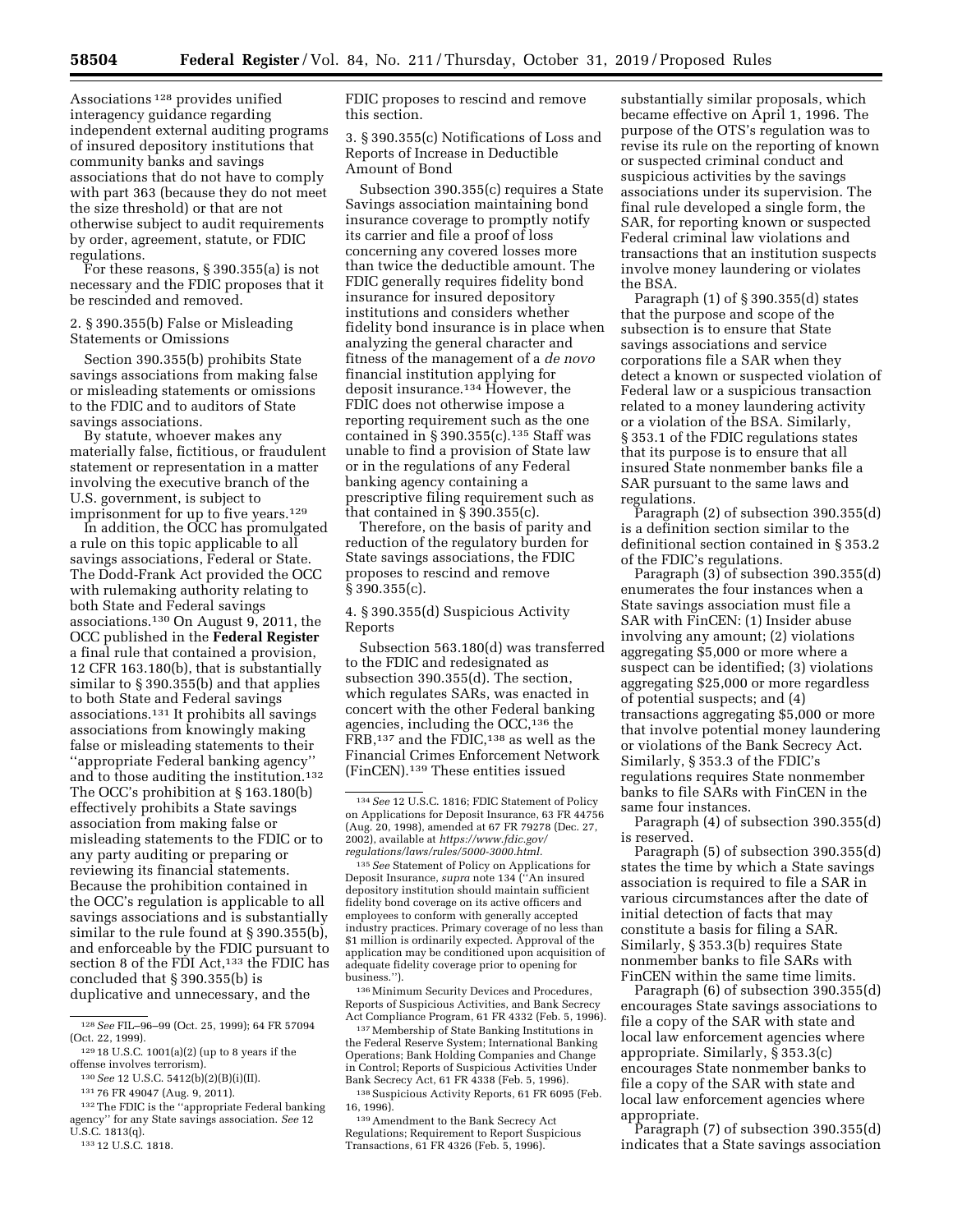need not file a SAR for a robbery or burglary committed or attempted that is reported to appropriate law enforcement authorities. Similarly, § 353.3(d) directs that State nonmember banks need not file a SAR for a robbery or burglary committed or attempted that is reported to appropriate law enforcement authorities.

Paragraph (8) of subsection 390.355(d) states that a State savings association shall maintain a copy of any SAR filed along with supporting documentation for five years and shall make the supporting documentation available to appropriate law enforcement agencies upon request. Similarly, § 353.3(e) directs a State nonmember banks to maintain a copy of any SAR filed and supporting documentation for five years and to make supporting documentation available to appropriate law enforcement agencies upon request.

Paragraph (9) of subsection 390.355(d) states that the management of a State savings association shall promptly notify its board of directors, or a committee of directors or executive officers designated by the board of directors to receive notice of a SAR filing. Similarly, § 353.3(f) directs that State nonmember banks shall promptly notify its board of directors, or a committee thereof, to receive notice of a SAR filing.

Paragraph (9) of subsection 390.355(d) also states that if the subject of the SAR is a director or executive officer, the State savings association may not notify the suspect, pursuant to 31 U.S.C. 5318(g)(2), but shall notify all directors who are not suspects. In this circumstance, § 353.3 does not have analogous language; however, the FDIC relies on 31 U.S.C.  $5813(g)(2)$  to achieve the same purpose. That section states:

Reporting of suspicious transactions . . . (2) Notification prohibited (A) In general. If a financial institution or any director, officer, employee, or agent of any financial institution, voluntarily or pursuant to this section or any other authority, reports a suspicious transaction to a government agency (i) neither the financial institution, director, officer, employee, or agent of such institution (whether or not any such person is still employed by the institution), nor any other current or former director, officer, or employee of, or contractor for, the financial institution or other reporting person, may notify any person involved in the transaction that the transaction has been reported. . . .

Paragraph (10) of subsection 390.355(d) states that a State savings association's failure to file a SAR in accordance with this section may subject the State savings association, its directors, officers, employees, agents, or other institution-affiliated parties to

supervisory action. In this circumstance, § 353.3 does not have analogous language. Although § 353.3 does not explicitly provide a remedy for failure to file a SAR, the FDIC has enforcement authority for violations of law or regulation.140 Therefore, the FDIC is proposing to remove subsection 390.355(d)(10) in its entirety because it is unnecessary.

Paragraph (11) of subsection 390.355(d) states that a State savings association may obtain SARs and the instructions from the appropriate FDIC region as defined in § 303.2 of the FDIC's regulations. In this circumstance, § 353.3 does not have analogous language. However, FDIC-supervised institutions can obtain SAR forms electronically. Specifically, 31 CFR 1010.306(e) states:

Forms to be used in making the reports required by § 1010.311, § 1010.313, § 1010.350, § 1020.315, § 1021.311, or § 1021.313 of this chapter may be obtained from BSA E-Filing System. Forms to be used in making the reports required by § 1010.340 may be obtained from the U.S. Customs and Boarder Protection or FinCEN.

Since the OTS's rule went into effect, FinCEN converted to the BSA E-Filing System for filing SARs for all financial institutions.141 This provision of the transferred OTS rule is now obsolete as forms are no longer available from FDIC regions.

Paragraph (12) of subsection 390.355(d) states that SARs are confidential and any institution or person subpoenaed or otherwise requested to disclose a SAR or the information contained in a SAR shall decline to produce the SAR or to provide any information that would disclose that a SAR has been prepared or filed, citing this paragraph (d), applicable law (*e.g.,* 31 U.S.C. 5318(g)), or both, and shall notify the FDIC. Similarly, § 353.3(g) directs that State nonmember banks maintain the confidentiality of SARs, decline to disclose a SAR or the information contained in a SAR or information concerning the existence of a SAR, and notify the FDIC.

Paragraph (13) of subsection 390.355(d) states that the safe harbor provision of 31 U.S.C. 5318(g), which exempts any financial institution that makes a disclosure of any possible violation of law or regulation from liability under any law or regulation of the United States, or any constitution, law or regulation of any state or political subdivision, covers all reports of

suspected or known criminal violations and suspicious activities to law enforcement and financial institution supervisory authorities, including supporting documentation, regardless of whether such reports are filed pursuant to this paragraph (d), or are filed on a voluntary basis. Similarly, § 353.3(h) contains similar safe harbor language.

For the above-stated reasons, the FDIC proposes to rescind and remove § 390.355(d).

5. § 390.355(e) Adjustable-Rate Mortgage Indices

Section 390.355(e) requires State savings associations within the jurisdiction of a FHLB to provide data from the Call Report upon the request of the FHLB. The FDIC is required under section 402(e)(3) of FIRREA ''to take such action as may be required as may be necessary to assure that the indexes prepared by the . . . Federal home loan banks immediately prior to the enactment of this subsection and used to calculate the interest rate on adjustable rate mortgage instruments continue to be available.'' 142 As noted above, the Dodd-Frank Act provided the OCC with rulemaking authority relating to both State and Federal savings associations.143 On August 9, 2011, the OCC published in the **Federal Register**  a final rule that contained a provision, 12 CFR 163.180(e), which is substantially similar to § 390.355(e) and that applies to both State and Federal savings associations.144 It requires all savings associations within the jurisdiction of that FHLB to report specified data items for the FHLB to use in calculating and publishing an adjustable-rate mortgage index.145

Because the provision contained in the OCC's regulation is applicable to all savings associations and is substantially similar to the rule found at § 390.355(e), the FDIC has concluded that 3§ 90.355(e) is duplicative and unnecessary, and the FDIC proposes to rescind and remove this section.

# 6. Amendments to Other Rules

The proposed rule would amend FDIC §§ 353.1 and 353.3 to include both insured State savings associations and State nonmember banks by replacing the terms ''insured nonmember banks'' and ''bank'' currently in the regulation with the term ''FDIC-supervised institution.'' With these amendments, § 390.355 is unnecessary and, for the reasons stated

<sup>140</sup>*See* 12 U.S.C. 1818.

<sup>141</sup>*See [https://bsaefiling.fincen.treas.gov/](https://bsaefiling.fincen.treas.gov/main.html)  [main.html.](https://bsaefiling.fincen.treas.gov/main.html)* 

<sup>142</sup>*See* 12 U.S.C. 1437 nt.

<sup>143</sup>*See* 12 U.S.C. 5412(b)(2)(B)(i)(II).

<sup>144</sup> 76 FR 49047 (Aug. 9, 2011).

<sup>145</sup> 12 CFR 163.180(e).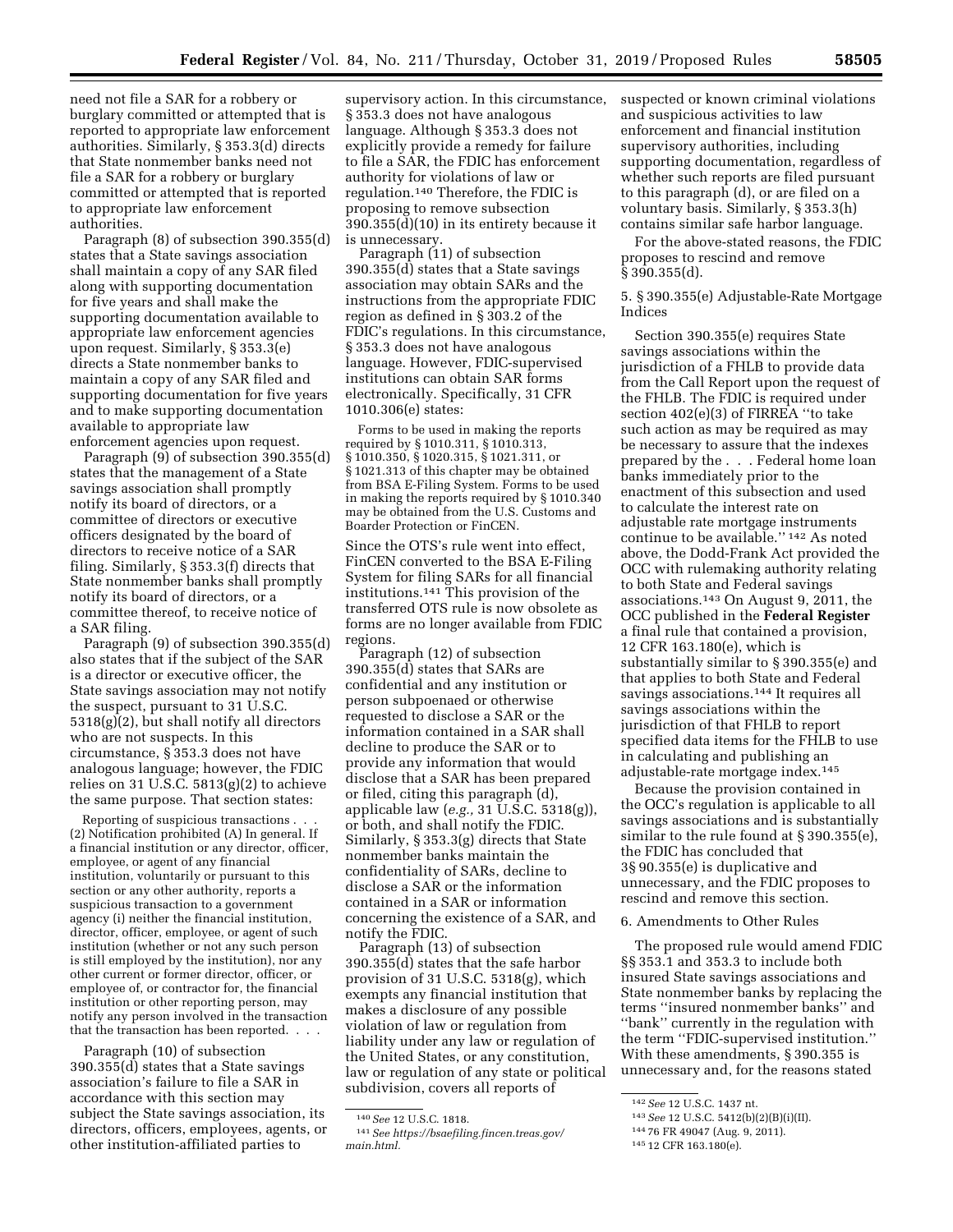above, the FDIC proposes to rescind and remove § 390.355 in its entirety.

# *T. 12 CFR 390.356—Bonds for Directors, Officers, Employees and Agents; Form of and Amount of Bonds*

Section 390.356 requires fidelity bond coverage for directors, officers, employees, and agents of State savings associations. The FDIC proposes to rescind and remove § 390.356, to conform requirements for State savings associations with requirements for State nonmember banks, and to reduce regulatory burden. State savings associations may, however, consult FDIC guidance concerning best practices regarding fidelity bond coverage.<sup>146</sup>

Section 390.356(a) requires each State savings association to maintain fidelity bond coverage for those directors, officers, employees, and agents who have control over or access to cash, securities, or other property of the State savings association. Section 390.356(b) requires the management of each State savings association to determine the amount of fidelity bond coverage that would be considered safe and sound, commensurate with its assessment of the association's potential risk exposure. Additionally, paragraph (b) requires the State savings association's board of directors to approve the management's determination. Section 390.356(c) provides that the State savings association may maintain bond coverage through riders, endorsements, or supplements, beyond that provided by the insurance underwriting industry's standard forms if the State savings association's board determines that additional coverage is warranted. Section 390.356(d) provides that the State savings association's board of directors must approve the State savings association's fidelity bond coverage, review such coverage annually, and document its review and approval in board meeting minutes.

Neither the FDI Act nor the FDIC's regulations for State nonmember banks contain similar prescriptive language concerning fidelity bonds that would be applicable to State savings associations. Section 18(e) of the FDI Act authorizes, but does not mandate, that the FDIC require an insured depository institution to ''provide protection and indemnity against burglary, defalcation, and other similar insurable losses.'' 147 The FDIC generally requires fidelity bond insurance for insured depository

institutions and considers whether fidelity bond insurance is in place when analyzing the general character and fitness of the management of a *de novo*  financial institution applying for deposit insurance.148 However, other than expressing general guidelines regarding the appropriate level of insurance coverage, the FDIC does not otherwise impose requirements such as the ones contained in § 390.356.149 There are no other relevant provisions concerning fidelity bond coverage or the use of fidelity bond proceeds. And, there is no analogous statutory or regulatory language for State nonmember banks that mirrors § 390.356. Therefore, for supervisory consistency between State nonmember banks and State savings associations, and to reduce regulatory burden, the FDIC proposes that § 390.356 be rescinded and removed.

### *U. 12 CFR 390.357—Bonds for Agents*

Section 390.357,<sup>150</sup> provides that, in lieu of a bond for directors, officers, employees, and agents of State savings associations referenced in § 390.356, the State savings association's board may approve a bond for its agents. This bond must be twice the average monthly collections of such agent, and the agent is required to settle its account with the State savings association at least monthly.

Similar to § 390.356, there are not analogous statutory or regulatory requirements for State nonmember banks that resemble § 390.357. Neither sections 18(e) or 18(k) of the FDI Act nor §§ 326.2 or 326.3 of FDIC's regulations require or provide for bond coverage. State savings associations may, however, consult FDIC guidance concerning best practices regarding fidelity bond coverage.151 Therefore, in the interest of consistency between State nonmember banks and State savings associations, and to reduce regulatory burden, the FDIC proposes that § 390.357 be rescinded and removed.152

151*See, e.g.,* Risk Management Manual of Examination Policies § 4.4, *supra* note 146.

152 State savings associations may, however, consult FDIC guidance concerning best practices regarding fidelity bond coverage. *See* Risk

### *V. 390.358 Conflicts of Interest*

12 CFR 390.358 is the re-designation of the transferred OTS regulation prohibiting persons including directors, officers, or employees of State savings associations, or others who have power to direct its management or policies or who otherwise owe a fiduciary duty to a State savings association from advancing personal or business interests, or those of others, at the expense of the State savings association. The section also prescribes how these individuals should interact with the board of directors of a State savings association if they have an interest in a matter or transaction requiring board consideration.

While section 8(e) of the FDI Act 153 authorizes enforcement actions against directors and officers who breach their fiduciary duties to the depository institution, the existence and scope of a fiduciary duty generally is a matter of state law. The FDIC proposes to rescind and remove § 390.358 because such conduct is governed by either statutory or common law.154

# *W. 390.359 Corporate Opportunity*

Section 390.359 is the re-designation of the OTS regulation prohibiting persons, including directors and officers or others who have power to direct its management or policies or who otherwise owe a fiduciary duty to a State savings association from taking advantage of corporate opportunities belonging to the State savings association. Such conduct is governed by either statutory or common law.155 While section 8(e) of the FDI Act 156 authorizes enforcement actions against directors and officers who breach their fiduciary duties to the depository institution, the existence and scope of a fiduciary duty generally is a matter of state law. The FDIC proposes to rescind and remove § 390.358 because such conduct is governed by either statutory or common law.

Management Manual of Examination Policies § 4.4, *supra* note 146.

154*See, e.g.,* 12 U.S.C. 1821(k); *Atherton* v. *FDIC,*  519 U.S. 213 (1997); CO Rev Stat § 7–108–401 and § 11–41–134 (2017); IN Code § 23–1–35–1; § 28–10– 1–3; § 28–13–11–1 (2018); LA Rev Stat § 6:291; § 12:1–830 (2018); MO Rev. Stat Title XXIV § 369.109; NH Rev Stat § 293-A:8.30 (2018); NJ 17:9A–250; NY Banking Law § 398–B (2018); Ohio Rev. Code 1701.59, .641, 1105.11; PA Consol. Stat, Title 15, § 512; SC Code § 34–28–440 (2018); WI Stat § 180.0828; § 215.525 (2018).

<sup>146</sup>*See, e.g.,* Risk Management Manual of Examination Policies § 4.4 (Fidelity and Other Indemnity Protection), available at *[https://](https://www.fdic.gov/regulations/safety/manual/section4-4.pdf) [www.fdic.gov/regulations/safety/manual/section4-](https://www.fdic.gov/regulations/safety/manual/section4-4.pdf)  [4.pdf.](https://www.fdic.gov/regulations/safety/manual/section4-4.pdf)*.

<sup>147</sup>*See* 12 U.S.C. 1828(e).

<sup>148</sup>*See* 12 U.S.C. 1816; Statement of Policy on Applications for Deposit Insurance, *supra* note 134.

<sup>149</sup>*See* Statement of Policy on Applications for Deposit Insurance, *supra* note 134. Generally, an order granting Federal deposit insurance would include fidelity coverage as a condition, but would not specify an amount. See also Resolution Seal No. 071098, B(2)(a)(iii) and (d) (Dec. 3, 2002); Memorandum to the Board regarding Delegations of Authority, Ex. 1, Delegations of Authority: Notices and Filings, subpart B, n. B–1 6(11) (Nov. 25, 2002), available at *[https://www.fdic.gov/regulations/laws/](https://www.fdic.gov/regulations/laws/matrix/exhibit1.html)  [matrix/exhibit1.html.](https://www.fdic.gov/regulations/laws/matrix/exhibit1.html)* 

<sup>150</sup> 12 CFR 390.357.

<sup>153</sup> 12 U.S.C. 1818(e).

<sup>155</sup>*See supra* note 154.

<sup>156</sup> 12 U.S.C. 1818(e).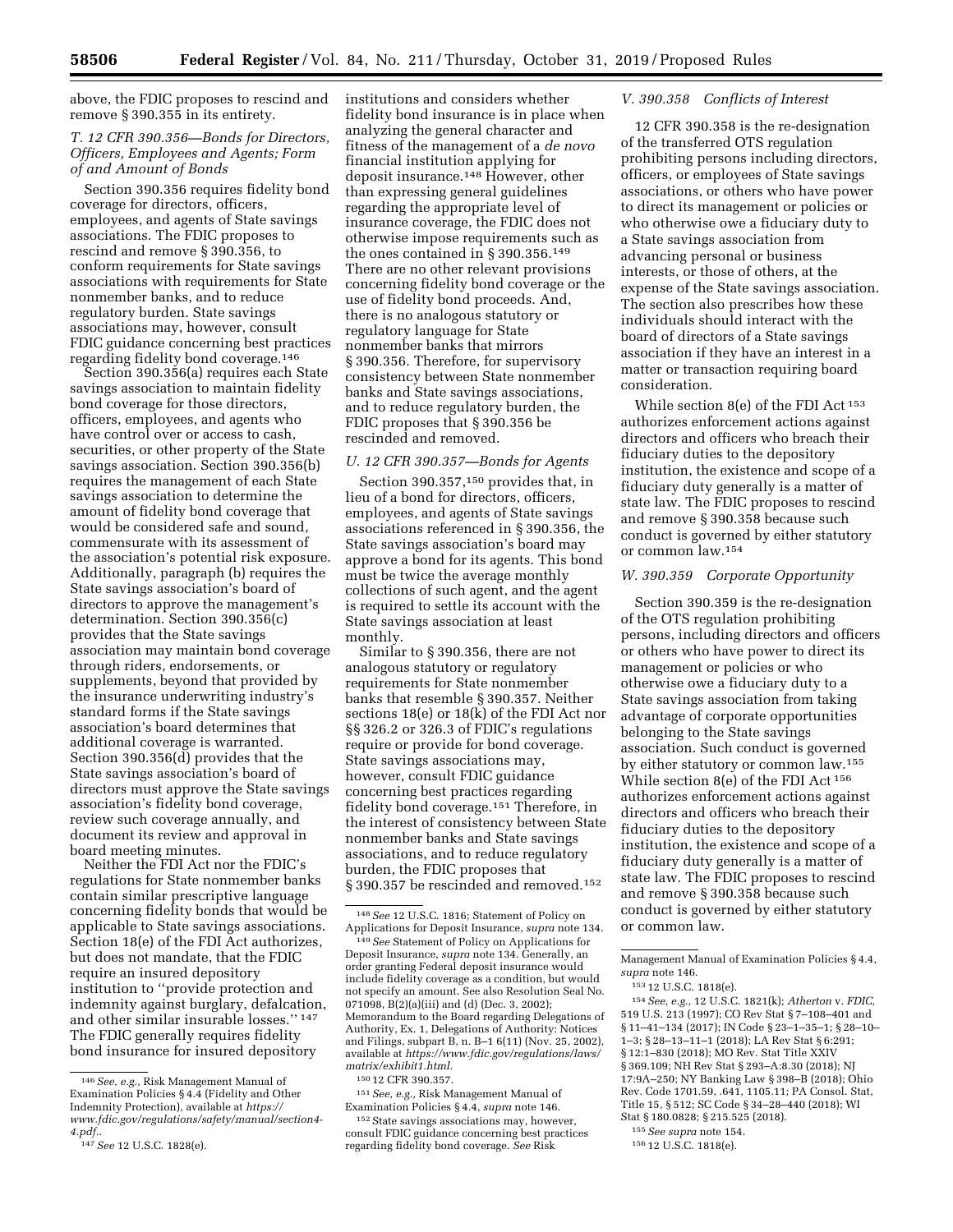# *X. 12 CFR 390.360–.368—Change of Director or Senior Executive Officer*

Section 914 of FIRREA added section 32 of the FDI Act.157 Section 32 requires certain insured depository institutions and insured depository institution holding companies to furnish the appropriate Federal banking agency with at least 30 days' notice prior to adding any individual to the board of directors or employing any individual as a senior executive officer. Section 32 was amended on September 30, 1996, by the Economic Growth and Regulatory Paperwork Reduction Act of 1996 (EGRPRA).158 Section 209 of the EGRPRA changed the circumstances under which a notice must be filed and also permitted the appropriate Federal banking agency no more than 90 days to issue a notice of disapproval of the proposed addition of a director or employment of a senior executive officer. On September 25, 1998, the OTS, then the appropriate Federal banking agency for all savings associations, issued a final rule relating to the changes made to section 32 by EGRPRA and added implementing regulations which replaced 12 CFR 574.9 with §§ 563.550 through 563.590. These regulations were transferred then to the FDIC, as the appropriate Federal banking agency for State savings associations. The implementing regulations are now found at §§ 390.360 through 390.368.159

Subpart F of part 303 of the FDIC's regulations imposes similar notice filing requirements on insured State nonmember banks. After careful review, for the reasons described below, the FDIC proposes to amend subpart F of part 303 so that it applies to State savings associations as well as State nonmember banks and to rescind and remove §§ 390.360 through 390.368 as unnecessary and duplicative. The FDIC believes that the section 32 of the FDI Act and the proposed amendments to subpart F of part 303 sufficiently address the circumstances and requirements for both State nonmember banks and State savings associations to provide advance notification to the FDIC before appointing or employing directors and senior executive officers.

1. 12 CFR 390.360—Change of Director or Senior Executive Officer

Section 390.360 is an introductory section. It describes the statutory basis for and the content and purpose of the remaining §§ 390.361 through 390.368. 2. 12 CFR 390.361—Applicable Definitions

Section 390.361 provides definitions of certain terms that apply to §§ 390.360 through 390.368. This section defines the terms director, senior executive officer and troubled condition. Section 303.101 provides substantively similar definitions for the same three terms. The FDIC does not believe § 390.361 is necessary in light of § 303.101, and for this reason, the FDIC proposes to rescind and remove § 390.361.

3. 12 CFR 390.362—Who must give prior notice?

Section 390.362 outlines the conditions under which prior notification must be given to the FDIC. Paragraph (a) requires a State savings association to provide notice prior to adding or replacing board members or senior executive officers if it: (1) Does not comply with all minimum capital requirements; (2) is in troubled condition; or (3) if it has been notified by the FDIC that a notice is required. These three conditions are substantively identical to those contained in § 303.102, which pertains to State nonmember banks. When part 303, subpart F is amended to apply to State savings associations, paragraph (a) will become unnecessary and duplicative.

Paragraph (b) allows an individual seeking election to the board of directors of a State savings association, without a nomination by the institution's management, to submit an after-the-fact notice to the FDIC within seven days of being elected. Section 303.102(c)(2) contains a similar regulation with the requirement that a notice must be submitted within two business days after election. Thus paragraph (b) is duplicative and unnecessary. For foregoing reasons, the FDIC proposes to rescind and remove § 390.362.

4. 12 CFR 390.363—What procedures govern the filing of my notice?

Section 390.363 references the procedures found in §§ 390.103 through 390.110 as governing the filing of a notice to the FDIC. Again, these sections are substantively similar to the procedural rules found in subpart A of part 303. Because subpart A of part 303 governs general procedures for submitting filings, including notices, to the FDIC, § 390.363 is unnecessary and duplicative. For this reason and because maintaining alternative procedures for State savings associations and State

nonmember banks would be confusing and burdensome, the FDIC proposes to rescind and remove § 390.363.

5. 12 CFR 390.364—What information must I include in my notice?

Section 390.364 establishes the required content for prior notices filed pursuant to section 32 of the FDI Act. Paragraph (a) requires the submission of certain biographical information, a set of fingerprints and any other information that the FDIC requires. Paragraph (d)(1) of § 303.102 requires substantively similar information.<sup>160</sup>

Paragraph (b) of § 390.364 allows the FDIC to modify the requirements listed in paragraph (a), similar to paragraph (d)(2) of § 303.102. Amending § 303.102 to also apply to State savings associations will make § 390.364 unnecessary and duplicative. For this reason, the FDIC proposes to rescind and remove § 390.364.

6. 12 CFR 390.365—What procedures govern the FDIC's review of my notice for completeness?

Section 390.365 outlines the procedures and timelines the FDIC will follow in reviewing a notice of change of director or senior officer. Paragraph (a) states that the FDIC will notify the applicant in writing of the date on which the FDIC received a complete notice. This provision is substantively similar to paragraph (a) of § 303.103. Paragraph (b) of § 390.365 states that an applicant may be asked to provide additional information before an application is deemed complete, and failure to provide such information may cause the notice filing to be deemed withdrawn. This provision is substantively similar to § 303.11. If subpart F of part 303 is amended to apply to State savings associations, § 390.365 will become duplicative and unnecessary. For this reason, the FDIC proposes to rescind and remove § 390.365.

<sup>157</sup> 12 U.S.C. 1831i.

<sup>158</sup>Public Law 104–208, 110 Stat. 3009, Sept. 30, 1996. 159 63 FR 51272 (Sept. 25, 1998).

The content of this section is substantively identical to § 303.100. Therefore, the FDIC proposes that § 390.360 be rescinded and removed.

<sup>160</sup>Section 303.102(d)(1) does not specifically contain a fingerprinting requirement, but does provide that ''[t]he FDIC may require additional information.'' In practice, the FDIC obtains fingerprints to facilitate background checks performed in connection with applications and notices submitted to the FDIC, including: Applications for Federal deposit insurance, notices of acquisition of control, requests for participation in the banking industry by individuals with certain criminal convictions, and notices to replace board members or senior management in certain institutions *See* FIL–21–2018, Electronic Fingerprinting for Background Checks Related to Applications (Apr. 17, 2018). Thus, the FDIC is clarifying that fingerprints may be required in connection with the filings noted above.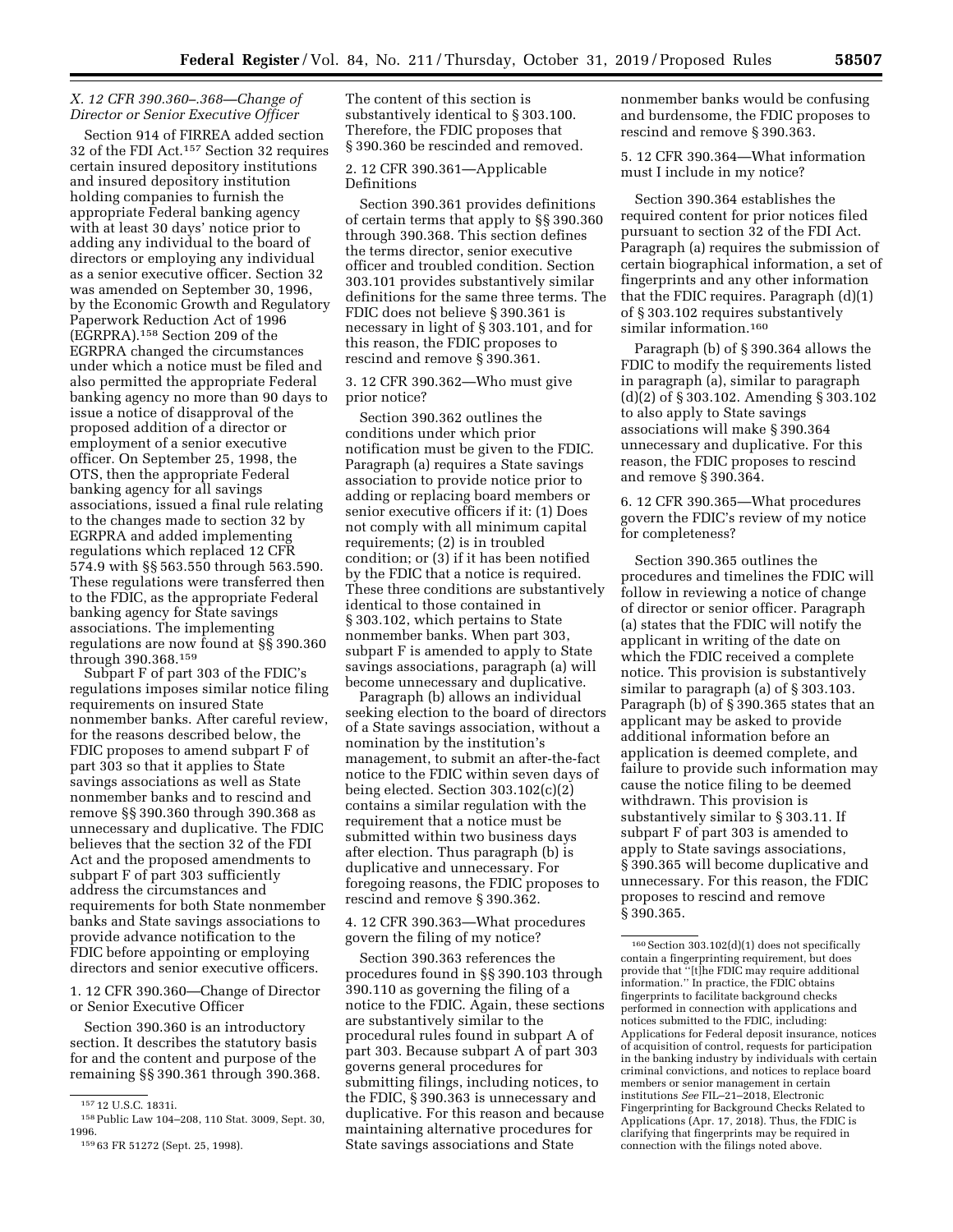7. 12 CFR 390.366—What standards and procedures will govern the FDIC review of the substance of my notice?

Section 390.366 outlines the standards and procedures under which a notice of change of director or senior officer will be reviewed by the FDIC. This section is substantively identical to paragraph (c) of § 303.103. If subpart F of part 303 is amended to apply to State savings associations, § 390.366 will become duplicative and unnecessary. For this reason, the FDIC proposes to rescind and remove § 390.366.

8. 12 CFR 390.367—When may a proposed director or senior executive officer begin service?

Section 390.367 establishes the conditions and timelines for a proposed director or senior executive officer to begin service. Paragraph (a) establishes that a director or senior executive officer may begin service 30 days after the FDIC receives all required information, unless the FDIC has disapproved the notice or the FDIC has extended its review period. Paragraph (b) establishes that a director or senior executive officer may begin service any time after the FDIC provides notice that it will not disapprove the notice. Both of these paragraphs are substantively similar to the conditions and timelines established under paragraphs (a) and (b) of § 303.103. If subpart F of part 303 is amended to apply to State savings associations, § 390.367 will become duplicative and unnecessary. For this reason, the FDIC proposes to rescind and remove § 390.367.

9. 12 CFR 390.368—When will the FDIC waive the prior notice requirement?

Section 390.398 outlines the conditions under which the FDIC may waive the prior notification requirement. Paragraph (a) establishes that the FDIC may provide a waiver of prior notice if it issues a written finding that a delay would (1) threaten the safety or soundness of the institution, (2) not be in the public interest, or (3) that extraordinary circumstances exist to justify a waiver. Paragraph (b) allows for an automatic waiver under certain circumstances for directors elected without the nomination of management. Paragraph (c) allows for the FDIC to subsequently deny a notice filed after a waiver within 30 days. Paragraph (c) of § 303.102 provides for substantively identical criteria for the waiver of prior notice for State nonmember banks. If subpart F of part 303 is amended to apply to State savings associations, § 390.368 will become duplicative and unnecessary. For this reason, the FDIC

proposes to rescind and remove § 390.368.

#### **III. Request for Comments**

The FDIC invites comments on all aspects of this proposed rulemaking, and specifically requests comments on the following:

*Question 3: What impact, positive or negative, can you foresee in the FDIC's proposal to rescind certain provisions of Subpart S? Please substantiate your response.* 

Written comments must be received by the FDIC no later than December 2, 2019.

### **IV. Regulatory Analysis and Procedure**

#### *A. The Paperwork Reduction Act*

In accordance with the requirements of the Paperwork Reduction Act (PRA),161 the FDIC may not conduct or sponsor, and the respondent is not required to respond to, an information collection unless it displays a currently valid Office of Management and Budget (OMB) control number.

The proposed rule would rescind and remove from the FDIC's regulations part 390, subpart S. The proposed rule will not create any new or revise any existing information collections pursuant to the PRA. Therefore, no information collection request will be submitted to the OMB for review.

### *B. The Regulatory Flexibility Act*

The Regulatory Flexibility Act (RFA) requires that, in connection with a notice of proposed rulemaking, an agency prepare and make available for public comment an initial regulatory flexibility analysis that describes the impact of the proposed rule on small entities.162 However, a regulatory flexibility analysis is not required if the agency certifies that the rule will not have a significant economic impact on a substantial number of small entities, and publishes its certification and a short explanatory statement in the **Federal Register**, together with the rule. The Small Business Administration (SBA) has defined ''small entities'' to include banking organizations with total assets of less than or equal to \$600 million.163 Generally, the FDIC

considers a significant effect to be a quantified effect in excess of 5 percent of total annual salaries and benefits per institution, or 2.5 percent of total noninterest expenses. The FDIC believes that effects in excess of these thresholds typically represent significant effects for FDIC-supervised institutions. For the reasons provided below, the FDIC certifies that the proposed rule, if adopted in final form, would not have a significant economic impact on a substantial number of small banking organizations. Accordingly, a regulatory flexibility analysis is not required.

As of June 30, 2019, the FDIC supervised 3,424 insured depository institutions, of which 2,665 are considered small banking organizations for the purposes of RFA. The proposed rule primarily affects regulations that govern State savings associations. There are 36 State savings associations considered to be small banking organizations for the purposes of the RFA.164

As discussed previously in the **SUPPLEMENTARY INFORMATION** section, § 390.330 requires a de novo State savings association, prior to commencing operations, to file its charter and bylaws with the FDIC for certification. The FDIC does not charter depository institutions, therefore the certification authority outlined in § 390.330 does not conform with the FDIC's general authority. The OCC or State banking supervisors do charter depository institutions and therefore, may have similar charter and bylaw certification requirements for de novo savings associations. If the OCC or a State banking supervisor does not have similar charter and bylaw certification requirements for de novo savings associations, this aspect of the proposed rule could reduce recordkeeping and reporting requirements for future de novo savings associations. However, an analysis of de novo activity for savings associations shows that there has been only one in the last eleven years. The proposed rule would also eliminate the federal requirement for a state savings association to make available to its accountholders, on request, a copy of its bylaws. The nature of the requirements contained in § 390.330 are typically addressed by state law. Depending on the state, elimination of this section could result in a small reduction in expenses. Therefore, this aspect of the

<sup>161</sup> 44 U.S.C. 3501, *et seq.* 

<sup>162</sup> 5 U.S.C. 601, *et seq.* 

<sup>163</sup>The SBA defines a small banking organization as having \$600 million or less in assets, where ''a financial institution's assets are determined by averaging the assets reported on its four quarterly financial statements for the preceding year.'' *See* 13 CFR 121.201 (as amended by 84 FR 34261, effective August 19, 2019). ''SBA counts the receipts, employees, or other measure of size of the concern whose size is at issue and all of its domestic and foreign affiliates.'' *See* 13 CFR 121.103. Following these regulations, the FDIC uses a covered entity's

affiliated and acquired assets, averaged over the preceding four quarters, to determine whether the FDIC-supervised institution is ''small'' for the purposes of RFA.

<sup>164</sup>Based on data from the June 30, 2019, Call Report and Report of Assets and Liabilities of U.S. Branches and Agencies of Foreign Banks.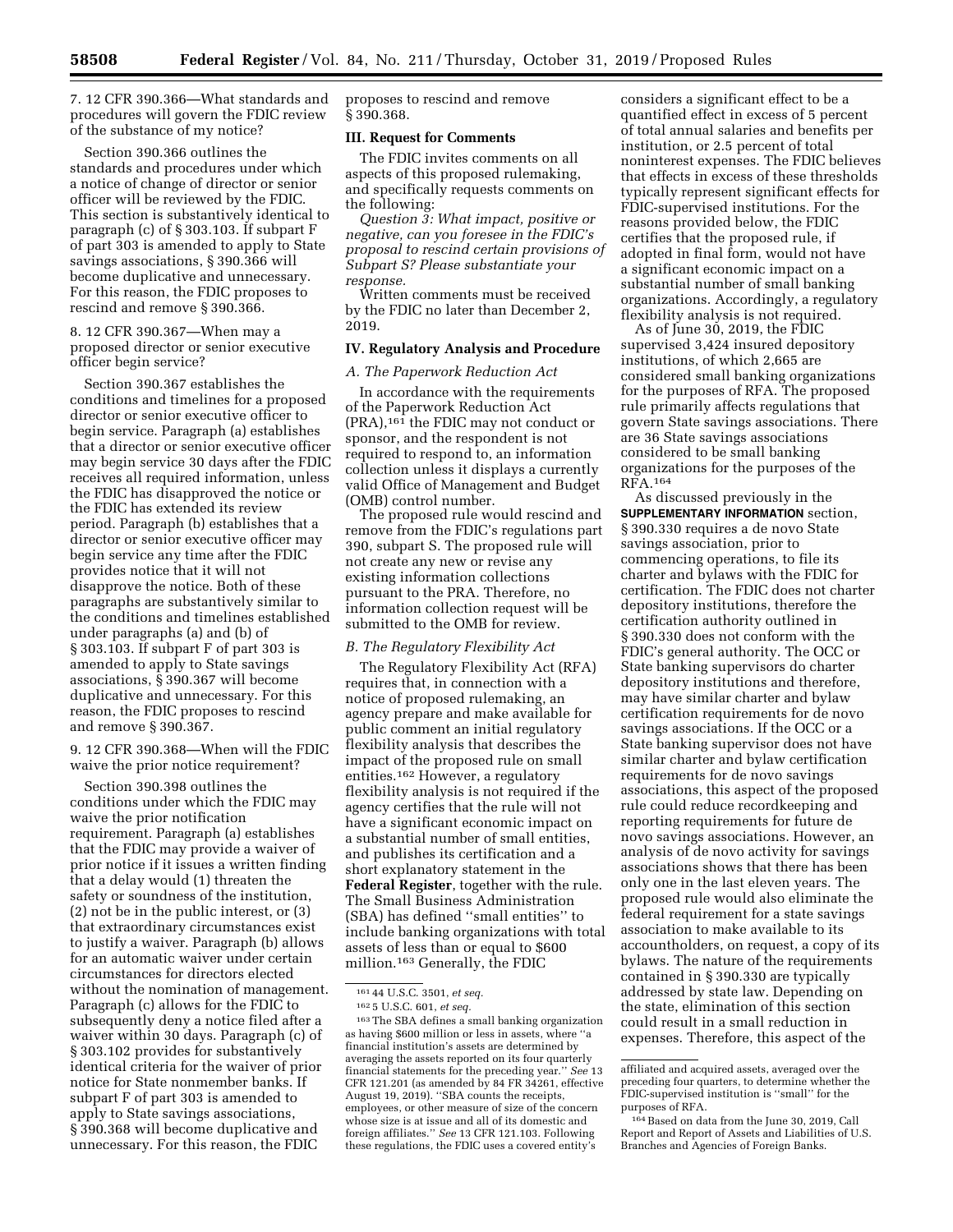proposed rule is unlikely to pose significant effects on a substantial number of small, FDIC-supervised state savings associations.

As discussed previously in the **SUPPLEMENTARY INFORMATION** section, § 390.331 requires that every security issued by a State savings association include in its provisions a clear statement that the security is not insured by the FDIC. Although, the FDIC does not have a companion rule that requires state nonmember institutions to clearly state that a security is not insured by the FDIC, provisions of the FDI Act, FDIC regulations, and Statements of Policy clarify that securities are not insured by the FDIC. Moreover, the FDIC has issued two Statements of Policy, one regarding the sale of nondeposit investment products and one regarding the use of offering circulars, that are intended to prevent confusion on the part of customers and investors regarding these matters. Therefore, rescission of § 390.331 would not substantively change deposit insurance coverage for state savings associations, or security disclosure practices. This aspect of the proposed rule is unlikely to pose significant effects on small, FDICsupervised state savings associations.

As discussed previously in the **SUPPLEMENTARY INFORMATION** section, § 390.332 addresses the application requirements for mergers, consolidations, purchases or sales of assets, and assumptions of liabilities that apply to State savings associations. The FDIC proposes to rescind § 390.332 and to amend 12 CFR part 303, subpart D, the section of the FDIC's regulations governing merger transactions. The proposed amendments to subpart D would make that section applicable to any FDIC-supervised institution, including State savings associations, and would make other conforming changes. Because the proposed changes would not affect the application requirements and application content this aspect of the proposed rule is unlikely to pose any effects on small, FDIC-supervised state savings associations.

As discussed previously in the **SUPPLEMENTARY INFORMATION** section, § 390.333 prohibits State savings associations from making inaccurate representations about services, contracts, investments, or financial condition in their advertising. The prohibition of misrepresentations in advertising contained in § 390.333 is substantially similar to the more general prohibition of unfair or deceptive acts or practices under section 5(a) of the Federal Trade Commission Act (section

5). The FDIC enforces this provision pursuant to its authority under section 8 of the FDI Act.165 The prohibition contained in section 5 is broader than § 390.333 because it prohibits all ''unfair or deceptive acts or practices in or affecting commerce,'' and it applies to all FDIC-supervised institutions, not only State savings associations.166 Because the narrower prohibitions of § 390.333 appear subsumed within the broader prohibitions of Section 5, the FDIC believes that this aspect of the proposed rule will not have any substantive effect on small, FDICsupervised state savings associations.

As discussed previously in the **SUPPLEMENTARY INFORMATION** section, § 390.334 limits who may serve on the board of directors of a State savings association by providing that: A majority of the directors must not be employees of the State savings association or its affiliates; no more than two directors may come from the same family; and no more than one director may be an attorney with a particular law firm. This aspect of the proposed rule could reduce compliance requirements on small, FDIC-supervised state savings associations by enabling them to make changes to the composition of their board of directors if they so choose. Such a reduction of compliance requirements could benefit covered entities by enabling them to choose a board that best executes the fiduciary powers of the board of directors, and more effectively supports the financial health of the institution. However, rescinding § 390.334 also potentially reduces the independence of boards of directors for small State savings associations thereby increasing risks to safety and soundness. The FDIC believes that the potential risks to safety and soundness for small FDIC-insured state savings associations that might result from rescinding § 390.334 is ameliorated by periodic examinations of safety and soundness risk in management for covered institutions. Therefore, the FDIC believes that this aspect of the proposed rule will not have any significant effects on small, FDIC-supervised state savings associations.

As discussed previously in the **SUPPLEMENTARY INFORMATION** section, § 390.335 is entitled ''Tying restriction exception'' and refers solely to the regulations issued by the FRB. Section 312(b)(2) of the Dodd-Frank Act transferred the authority to grant exceptions from the anti-tying regulations of HOLA to the FRB, rather

than to the FDIC, upon the dissolution of the OTS.167 Therefore, rescinding § 390.335 would align the FDIC's regulations with the FDIC's general authority. Additionally, because the FRB maintains the authority to grant exceptions from the anti-tying regulations for Federal and State savings associations, this aspect of the proposed rule will have no substantive effect on small, FDIC-supervised state savings associations.

As discussed previously in the **SUPPLEMENTARY INFORMATION** section, § 390.336 sets forth requirements with which a State savings association must comply when entering into an employment contract with its officers and other employees. Although there are no similar regulations for FDICsupervised institutions, existing statutes, guidelines, and regulations have a similar effect on FDIC-supervised institutions, including State savings associations. Therefore, removal of § 390.336 is unlikely to have any substantive effect on small, FDICsupervised State savings associations.

As discussed previously in the **SUPPLEMENTARY INFORMATION** section, § 390.337 states only that State savings associations should ''see the regulations issued by Board of Governors of the Federal Reserve System'' for the applicable rules for transactions with affiliates. Because HOLA applies sections 23A and 23B of the Federal Reserve Act to State savings associations 168 and because the FRB's Regulation W169 addresses the additional restrictions of HOLA applicable to State and Federal savings associations' transactions with their affiliates, the FDIC believes that this aspect of the proposed rule will not have any substantive effects on small, FDIC-supervised institutions.

As discussed previously in the **SUPPLEMENTARY INFORMATION** section, § 390.338 cross-referenced the FRB's Regulation  $O<sub>170</sub>$  with some additional modifications. Section 337.3 of the FDIC's regulations reference Regulation O to impose similar direct regulatory requirements on State nonmember banks. The FDIC proposes to rescind and remove § 390.338, to make minor conforming changes to § 337.3 to clarify its applicability to State savings associations, and to make technical amendments to § 337.3. Therefore, this aspect of the proposed rule is unlikely

<sup>165</sup> 12 U.S.C. 1818.

<sup>166</sup> 15 U.S.C. 45(a)(1).

<sup>167</sup> 12 U.S.C. 5412(b)(2)(A).

<sup>168</sup> 12 U.S.C. 1468(a).

<sup>169</sup>The FDIC has interpreted the language ''in the same manner and to the same extent'' to include the application of Regulation W.

<sup>170</sup> 12 CFR part 215.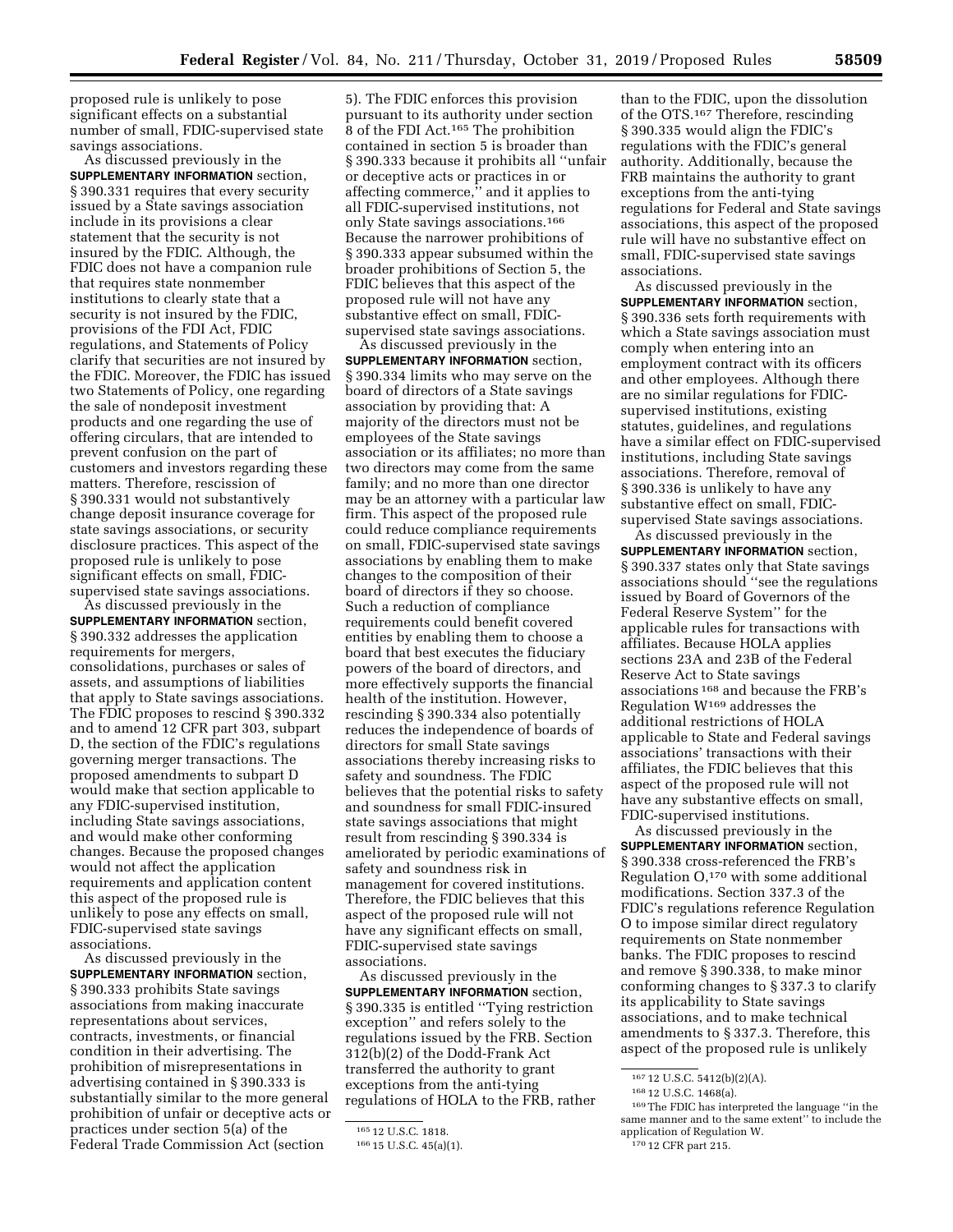to have any effect on small, FDICsupervised institutions.

As discussed previously in the **SUPPLEMENTARY INFORMATION** section, § 390.339 prohibits State savings associations from sponsoring an employee pension plan which, because of unreasonable costs or for any other reason, could lead to material financial loss or damage to the sponsor. The section further requires a State savings association that serves as a pension plan sponsor to retain detailed pension plan records and actuarial funding reports and to provide advance notice of a pension plan termination. The Interagency Safety and Soundness Guidelines explicitly identify compensation that could lead to material financial loss as an unsafe and unsound practice. Additionally, regulations on recordkeeping by the Pension Benefit Guaranty Corporation would apply to any pension plan offered by an FDIC-supervised institution.171 Because FDIC-supervised institutions, including State savings associations, will continue to be subject to the Interagency Safety and Soundness Guidelines, as well as PBCG regulations, rescinding § 390.339 is unlikely to substantively effect small, FDICsupervised institutions.

As discussed previously in the **SUPPLEMENTARY INFORMATION** section, § 390.340 generally prohibits the offer or sale of debt or equity securities issued by a State savings association or an affiliate of the State savings association at an office of the State savings association with the exception of equity securities issued in connection with the State savings association's conversion from mutual to stock form in a transaction that has been approved by the FDIC or if the sale is conducted in accordance with the conditions set forth in § 390.340. The NDIP Statement of Policy 172 provides guidelines for all sales of nondeposit products (such as annuities, mutual funds, and other securities) by depository institutions, including State savings associations. Additionally, the Offering Circular Statement of Policy provides guidelines for sales and distribution of bank securities. Therefore, the FDIC believes that rescission of § 390.340 will not substantively change the offer or sale of debt or equity securities issued by a State savings associations or their subsidiaries. Therefore, this aspect of the proposed rule is unlikely to pose

significant effects on small, FDICsupervised state savings associations.

As discussed previously in the **SUPPLEMENTARY INFORMATION** section, § 390.341 provides application and notice procedures and form and content requirements for subordinate debt securities and mandatorily redeemable preferred stock that a State savings association seeks to include in its tier 2 capital. There is no corresponding requirement applicable to State nonmember banks. Many of the form and content requirements in § 390.341 that are designed to prevent consumer confusion are included in the FDIC's Offering Circular Statement of Policy which covers FDIC-supervised institutions, including State savings associations. Small FDIC-supervised institutions, including State savings associations, are governed by the criteria for inclusion in tier 2 capital are included in the FDIC's capital rules in 12 CFR part 324.173 Therefore, this aspect of the proposed rule is unlikely to pose significant effects on small, FDIC-supervised state savings associations.

As discussed previously in the **SUPPLEMENTARY INFORMATION** section, § 390.342 states that §§ 390.342 through 390.348 apply to capital distributions by a State savings association.174 Because the proposed rule would rescind §§ 390.342 through 390.348, and would amend other FDIC regulations to make them applicable to State savings associations, the removal of § 390.342 will not have any substantive effects on small, FDIC-supervised state savings associations.

As discussed previously in the **SUPPLEMENTARY INFORMATION** section, § 390.343 defines a ''capital distribution'' for the purposes of §§ 390.342–348. Section 38 of the FDI Act 175 applies to all insured depository institutions, and, among other things, generally prohibits an insured depository institution from making a capital distribution if, after making the distribution, the institution would be undercapitalized. Section also 38 defines a ''capital distribution'' to include certain dividends; repurchases, redemptions, retirements, or other acquisitions of shares or other ownership interests, including extensions of credit to finance an affiliated company's acquisition of such shares; and any other transaction that the Federal banking agencies find to be in substance a distribution of capital.176 Part 303 of the FDIC's regulations implements the PCA provisions of section 38 for insured State nonmember banks and insured branches of foreign banks. The proposed rule would amend § 303.203 so that it expressly applies to State savings associations. The requirements of §§ 390.343(a) and (b) are substantively similar to requirements in section 38 and the current, analogous FDIC regulations at § 303.203. Section 390.343(e) incorporates FDI Act section 38(b)(2)(B)(iii), which authorizes the Federal banking agencies to, by order or regulation, deem as a ''capital distribution'' any transaction that the FDIC determines to be in substance a distribution of capital.177 Therefore, the proposed rule's rescission of these elements and amendments to § 303.203 will have no effects on small, FDICsupervised state savings associations.

Section 390.343(c) further defines ''capital distribution'' to include any direct or indirect payment of cash or other property to owners or affiliates made in connection with a corporate restructuring, including the payment of cash or property to shareholders of another savings association of its holding company to acquire ownership in that savings association, other than by a distribution of shares.178 This prong of § 390.343's definition of ''capital distribution'' is not matched by an analogous prong in section 38. Additionally, § 390.343(d) captures as a ''capital distribution'' any capital distribution that is charged against a State savings association's capital accounts if the State savings association would not be well capitalized following the distribution.179 As with payments made in connection with a corporate restructuring, this element of § 390.343's regulatory definition is not expressly addressed in section 38. The proposed rule would rescind these requirements for small, FDIC-supervised state savings associations. The FDIC believes that this aspect of the proposed rule is unlikely to substantively effect small, FDICsupervised institutions. Additionally, the FDIC believes that small, FDICsupervised savings association would benefit from the establishment of equal treatment of capital distributions for State nonmember banks and State savings associations. However, it is difficult to estimate these effects because it depends on the financial condition of, and future decisions of

<sup>171</sup>Public Law 109–280, 120 Stat. 780, 29 U.S.C. 1301 *et seq.* 

<sup>172</sup>*See supra* note 12.

<sup>173</sup>*See* 12 CFR 324.20(d)(1).

<sup>174</sup> 12 CFR 390.342.

<sup>175</sup> 12 U.S.C. 1831o.

<sup>176</sup> 12 U.S.C. 1831*o*(b)(2)(B).

<sup>177</sup> 12 CFR 390.343(e), 12 U.S.C.

<sup>1831</sup>*o*(b)(2)(B)(iii). 178 12 CFR 390.343(c).

<sup>179</sup> 12 CFR 390.343(d).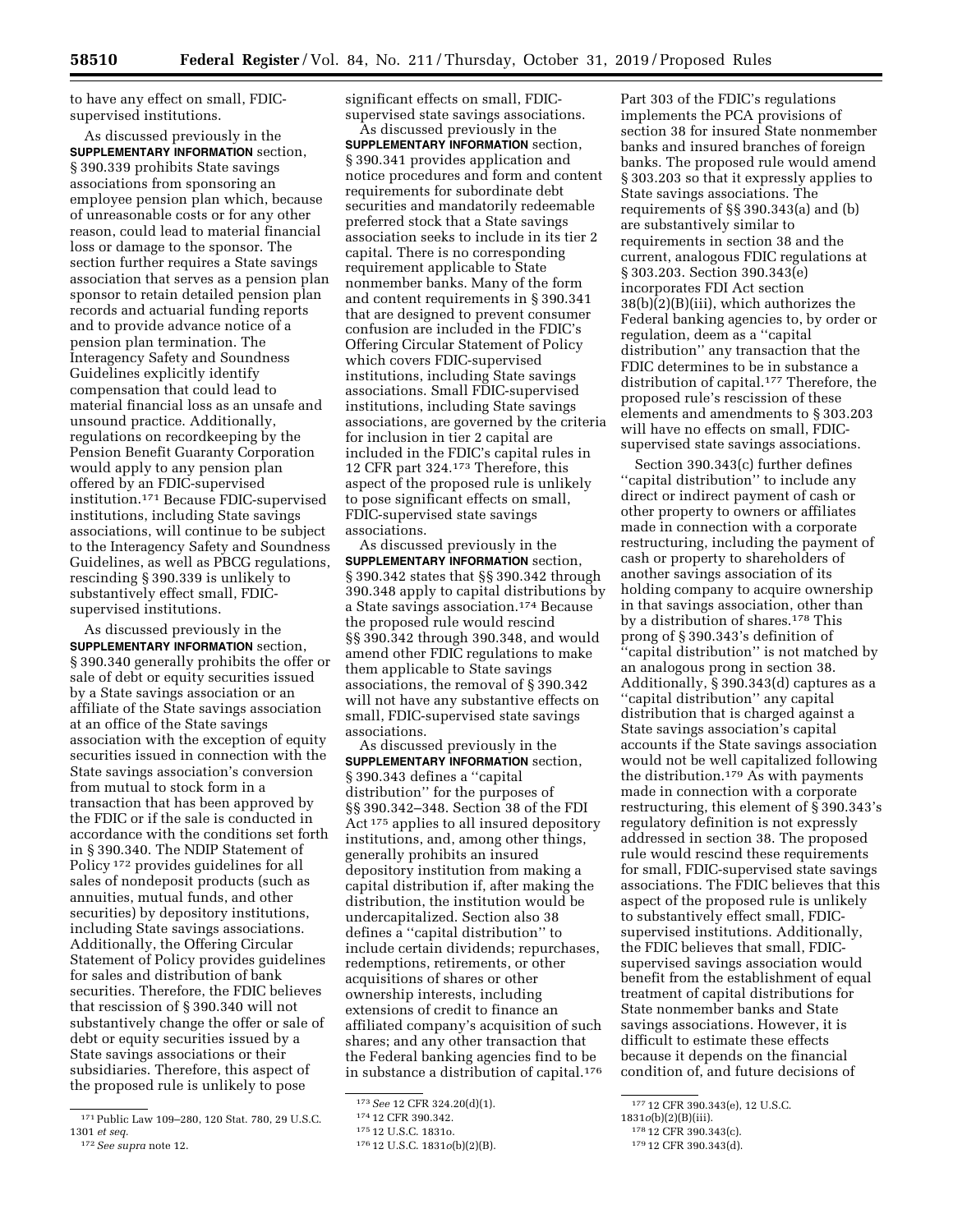senior management at, small FDICsupervised savings associations.

As discussed previously in the **SUPPLEMENTARY INFORMATION** section, § 390.344 adopts additional definitions specifically for the capital distribution provisions of §§ 390.342 through 390.348.180 Section 38 of the FDI Act 181 applies to all insured depository institutions, and, among other things, generally prohibits an insured depository institution from making a capital distribution if, after making the distribution, the institution would be undercapitalized. Section 38 also defines a ''capital distribution'' to include certain dividends; repurchases, redemptions, retirements, or other acquisitions of shares or other ownership interests, including extensions of credit to finance an affiliated company's acquisition of such shares; and any other transaction that the Federal banking agencies find to be in substance a distribution of capital.182 Part 303 of the FDIC's regulations implements the PCA provisions of section 38 for insured state nonmember banks and insured branches of foreign banks, and definitions of terms for capital distribution provisions are contained in the FDIC's capital rules. The proposed rule would amend § 303.203 so that it expressly applies to State savings associations. Therefore, the rescinding § 390.344 is unlikely to have any substantive effects on small, FDIC-supervised state savings associations.

As discussed previously in the **SUPPLEMENTARY INFORMATION** section, § 390.345 establishes that a State savings association is required to file an application for a proposed capital distribution in certain circumstances, and in others is required to file a notice. The application requirements of § 303.203 are analogous to those imposed on State savings associations by § 390.345(a)(3), as both sections require applications to the FDIC in cases where an institution would be undercapitalized following a capital distribution, as mandated by section 38 of the FDI Act. Because section 38 prohibits capital distributions in cases where an insured depository institution would be undercapitalized, the substantive requirements of § 390.345(a)(3) would be preserved by making § 303.203 applicable to State savings associations. The application requirements of § 303.241 are analogous to the notice requirements imposed on State savings associations by

§ 390.345(b)(2), as both sections require regulatory consideration of transactions that would reduce or retire common or preferred stock or capital notes or debentures. Accordingly, the FDIC proposes to rescind §§ 390.345(a)(3) and 390.345(b)(2) and, as noted above, the FDIC also proposes to amend § 303.241 so that it applies to State savings associations.

The FDIC proposes to rescind the entirety of § 390.345, which would effectively eliminate application requirements for capital distributions in cases where: A State savings association is not eligible for expedited processing under § 390.101; the total amount of all capital distributions by a State savings association for the applicable calendar year exceeds the association's net income for that year to date plus retained net income for the preceding two years; and where a State savings association's proposed capital distribution would violate a prohibition contained in any applicable statute, regulation, or agreement with the FDIC, or violate a condition imposed on the State savings association in an FDICapproved application or notice. The rescission of § 390.345 would also effectively eliminate the notice requirements for capital distributions in cases where a State savings association would not be well capitalized following the distribution. The prompt corrective action provisions of section 38 of the FDI Act, however, which apply to all insured institutions, would address such situations. This aspect of the proposed rule is expected to reduce compliance costs for small, FDICsupervised state savings associations. Although reducing notice requirements for these capital distribution activities could potentially increase the frequency of this activity for small, FDICsupervised state savings associations, the FDIC believes such effects are likely to be relatively small. However, it is difficult to estimate these effects because it depends on the financial condition of, and future decisions of senior management at, small, FDICsupervised savings associations. Additionally, the FDIC believes that small, FDIC-supervised savings association would benefit from the establishment of equal treatment for application and notification requirements of capital distributions for State nonmember banks and State savings associations.

As discussed previously in the **SUPPLEMENTARY INFORMATION** section, § 390.346 provides filing instructions for capital distributions that are subject to application or notice requirements under § 390.345, including instructions

concerning a filing's content, schedules, and timing.183 Because the FDIC proposes rescinding § 390.345, these provisions would no longer be applicable. Therefore, the FDIC proposes to rescind § 390.346. As described above, the FDIC also proposes to make §§ 303.203 and 303.241 applicable to State savings associations, and both of these sections set forth requirements related to the content of filings. Furthermore, certain rules of general applicability, including those related to processing, are set forth in subpart A of part 303 of the FDIC's regulations and would apply to filings made by State savings associations under §§ 303.203 and 303.241. Based on this information, the FDIC believes that this aspect of the proposed rule is unlikely to have any effect on small, FDIC-supervised State savings associations.

As discussed previously in the **SUPPLEMENTARY INFORMATION** section, § 390.347 authorizes a State savings association to combine a notice or application required under § 390.345 with another related notice or application.184 Because the FDIC proposes rescinding § 390.345, these provisions would no longer be applicable. Therefore, the FDIC proposes to rescind § 390.347. As noted above, by making State savings associations subject to §§ 303.203 and 303.241, as proposed, State savings associations would be permitted to file applications that are subject to both sections as a single filing or concurrently with other filings.185 Therefore, the FDIC believes that this aspect of the proposed rule is unlikely to have any effect on small, FDICsupervised state savings associations.

As discussed previously in the **SUPPLEMENTARY INFORMATION** section, § 390.348 sets forth the bases on which the FDIC may deny, in whole or in part, a notice or application filed under § 390.345. Because the FDIC proposes to rescind § 390.345, these provisions would no longer be applicable. Furthermore, the statutory exception that applies to capital distributions subject to section 38 of the FDI Act would continue to apply to capital distributions by State savings associations that are subject to section 38. In addition, because the proposal would make reductions or retirements of capital by State savings associations subject to the application requirements of § 303.241, the FDIC would evaluate such applications in light of the

<sup>180</sup> 12 CFR 390.344.

<sup>181</sup> 12 U.S.C. 1831o.

<sup>182</sup> 12 U.S.C. 1831*o*(b)(2)(B).

<sup>183</sup> 12 CFR 390.346.

<sup>184</sup> 12 CFR 390.347.

<sup>185</sup>*See* 12 CFR 303.203(b) and 12 CFR 303.241(e).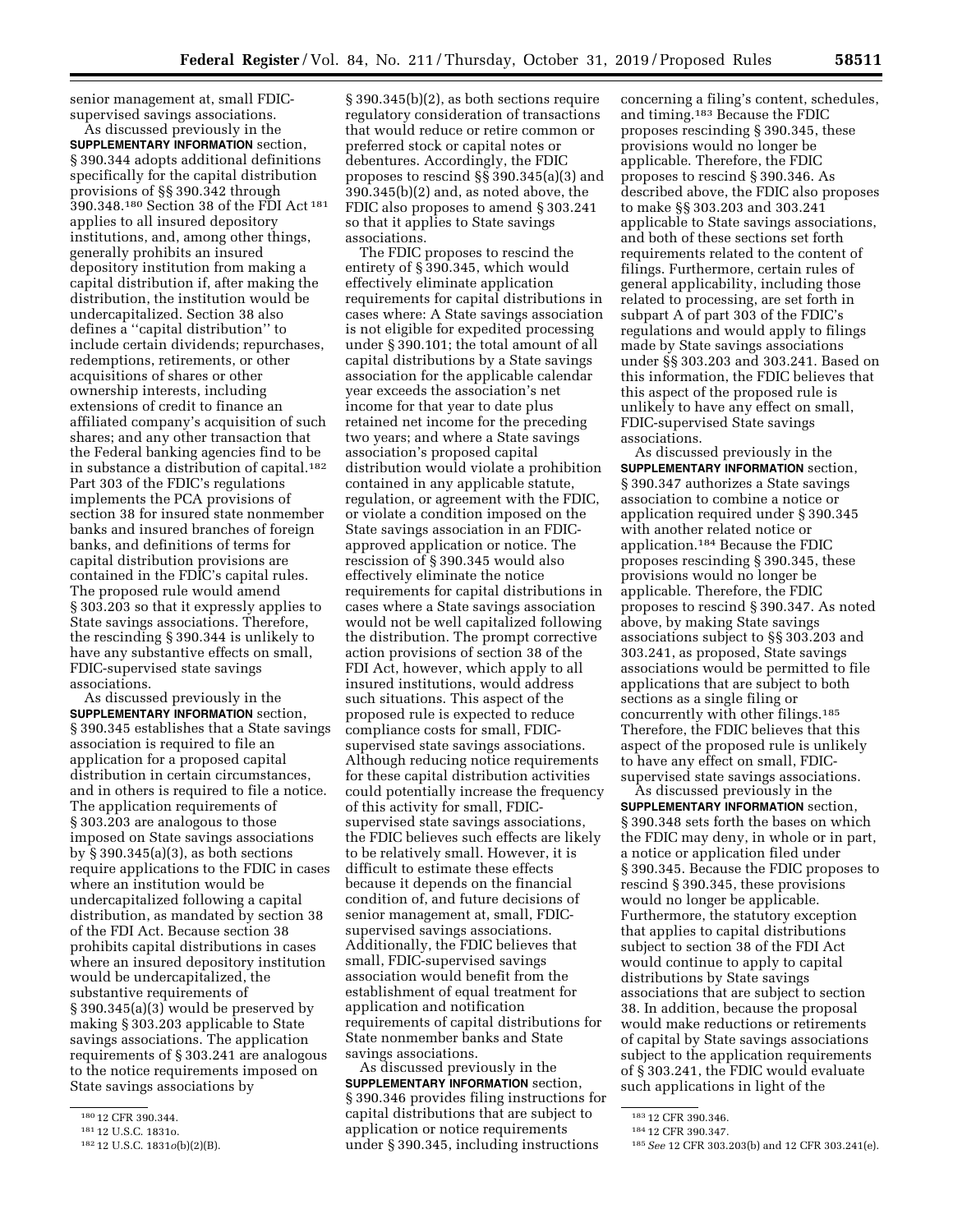statutory factors enumerated in section 18(i)(4) of the FDI Act, and the bases identified in §§ 390.348(b) and 390.348(c) would be preserved insofar as they would be inherent in how the FDIC would review applications in light of the statutory factors of section 18(i)(4).186 Therefore, the FDIC believes that this aspect of the proposed rule is unlikely to have any effect on small FDIC-supervised State savings associations.

As discussed previously in the **SUPPLEMENTARY INFORMATION** section, § 390.349 implements the statutory requirement of section 4 of the HOLA. That section requires each State savings association to be operated in a safe and sound manner and encourages State savings associations to provide credit for housing safely and soundly.187 In particular, § 390.349 includes explicit safety and soundness requirements relating to liquidity and compensation to officers, directors, employees, and consultants. Section 39 of the FDI Act 188 requires the Federal banking agencies to prescribe safety and soundness standards for internal controls, information systems, and internal audit systems; loan documentation; credit underwriting; interest rate exposure; asset growth; compensation, fees, and benefits; and such other operational and managerial standards as the agency determines to be appropriate. To this end, the FDIC has adopted part 364 and the related appendices. Part 364 establishes compensation-related standards and provides for other safety- and soundness-related guidelines which apply to all insured State nonmember banks, to state-licensed insured branches of foreign banks, and to State savings associations.<sup>189</sup> As such, the safety and soundness standards in § 390.349 are generally duplicative of the standards implemented through part 364. Part 364, as amended, provides consistent safety and soundness standards for both State nonmember banks and State savings associations.

Therefore, the FDIC believes that this aspect of the proposed rule will have no substantive effects on small, FDICsupervised institutions.

As discussed previously in the **SUPPLEMENTARY INFORMATION** section, § 390.350 contains requirements regarding examinations, appraisals, establishing and maintaining books and records, and using data processing services for maintenance of records. The proposed rule would rescind paragraphs (a), pertaining to examinations and audits, and (b), pertaining to appraisals. Section 390.350(a) states that each State savings association and affiliate will be examined periodically and may be examined anytime by the FDIC and that appraisals may be required as part of the examination. Section 337.12 states that the FDIC examines State nonmember banks pursuant to section 10 of the FDI Act,190 State savings associations pursuant to section 10 of the FDI Act and section 4 of HOLA,191 and implements the frequency of examinations specified by section 10 for insured depository institutions, including State savings associations. Section 390.350(b) permits the FDIC to select appraisers in connection with an examination, requires State savings associations to pay for such an appraiser, and mandates that the FDIC furnish the appraisal report to the State savings association within 90 days following the filing of the report to the FDIC. Part 323 of the FDIC's regulations implements Title XI of FIRREA,192 which requires written appraisals in connection with certain federally related transactions entered into by institutions regulated by the FDIC. Section 323.3(c), which applies to all FDIC-supervised institutions, including State savings associations, allows the FDIC to require an appraisal whenever the agency believes it is necessary to address safety and soundness concerns, which would include during an examination.

Section 390.350(c) requires each State savings association and its affiliates to establish and maintain such accounting and other records as will provide an accurate and complete record of all business it transacts to enable the examination of the State savings association and its affiliates by the FDIC. The documents, files, and other material or property comprising said records shall at all times be available for such examination and audit wherever

any of said records, documents, files, material, or property may be.

State savings associations are already subject to other FDIC regulations that achieve the purposes of § 390.350(c). For example, as recognized by § 304.3 of the FDIC's regulations, all insured depository institutions, including State savings associations, are required to file quarterly Consolidated Reports of Condition and Income (Call Reports).

Section 390.350(d) prohibits State savings associations from transferring the location of any of its general accounting or control records, or the maintenance thereof, from its home office to a branch or service office, or from a branch or service office to its home office or to another branch or service office unless prior to the date of transfer its board of directors has authorized the transfer by resolution and notified the appropriate regional director. The FDIC has not promulgated a similar rule for State nonmember banks. The removal of § 390.350(d) will provide relief to State savings association by not having to notify the appropriate regional director of its intention to relocate records from its home office to a branch or service office and will provide parity with State nonmember banks which do not provide the FDIC with prior notification of transferring records from one location to another.

Section 390.350(e) requires that when a State savings association maintains any of its records by means of data processing services, it will notify the appropriate regional director for the region in which the principal office of such State savings association is located, in writing, at least 90 days prior to the date on which such maintenance of records will begin. Section 304.3(d), implementing section 7 of the Bank Service Company Act,<sup>193</sup> already requires FDIC-supervised institutions, including State savings associations, to notify the FDIC about the existence of a service relationship within thirty days after the making of the contract or the performance of the service and provides for the required information either through a letter or FDIC Form 6120/06 *Notification of Performance of Bank Services.* Therefore, the FDIC believes that rescinding § 390.350 is unlikely to have any substantive effects on small, FDIC-supervised state savings associations.

As discussed previously in the **SUPPLEMENTARY INFORMATION** section, § 390.352 addresses the permissibility of financial derivatives transactions, the responsibility of the board of directors

<sup>186</sup>The statutory factors of section 18(i)(4): (A) The financial history and condition of the institution; (B) the adequacy of its capital structure; (C) its future earnings prospects; (D) the general character and fitness of its management; (E) the convenience and needs of the community to be served; and (F) whether or not its corporate powers are consistent with the purposes of the FDI Act. 12 U.S.C. 1828(i)(4).

<sup>187</sup> 12 U.S.C. 1463(a).

<sup>188</sup> 12 U.S.C. 1831p–1.

<sup>189</sup> 12 CFR 364.101. In 2015, 12 CFR 364.101 was amended to apply to both state nonmember banks and state savings associations. *See Removal of Transferred OTS Regulations Regarding Safety and Soundness Guidelines and Compliance Procedures; Rules on Safety and Soundness,* 80 FR 65903 (Oct. 28, 2015).

<sup>190</sup> 12 U.S.C. 1820.

<sup>191</sup> 12 U.S.C. 1463.

<sup>192</sup>Public Law 101–73, 103 Stat. 183; codified at 12 U.S.C. 3331 *et seq.* 193 12 U.S.C. 1867.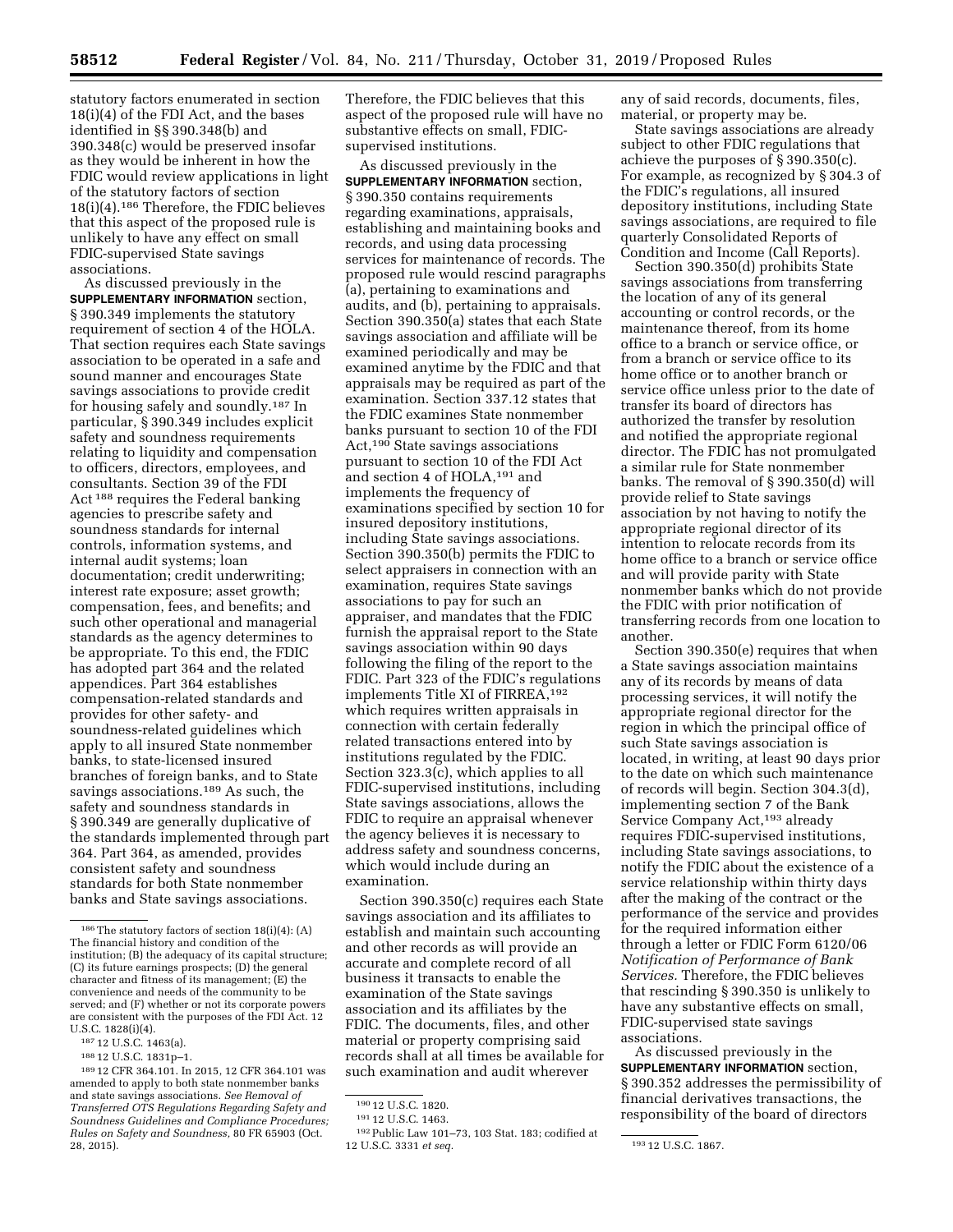and management of a State savings association with respect to such transactions, and recordkeeping requirements related to such transactions. Section 28(a) of the FDI Act,194 implemented by Part 362 of the FDIC's regulations,195 restricts and prohibits State savings associations and their service corporations from engaging in activities and investments of a type that are not permissible for a Federal savings association and its service corporations. The term ''activities permissible for a Federal savings association'' means, among other things, activities recognized as permissible in OCC regulations.196 Section 163.172 of the OCC's regulations governs the financial derivatives activities of Federal savings associations, the responsibility of the board of directors and management of a Federal savings association with respect to such transactions, and recordkeeping requirements related to such transactions.197 Because section 28(a) of the FDI Act and part 362 establish requirements that are duplicative of 390.352, the FDIC believes that rescinding § 390.352 is unlikely to have any effect on small, FDIC-supervised state savings associations.

As discussed previously in the **SUPPLEMENTARY INFORMATION** section, § 390.353 requires the board of directors or a board committee of a State savings association to develop, implement, and review policies and procedures for the management of a State savings association's interest-rate-risk; requires the association's management to report periodically to the board regarding implementation of the policy; and requires the association's board of directors to adjust the policy as necessary, including adjustments to the authorized acceptable level of interest rate risk. As mentioned above, the Interagency Safety and Soundness Guidelines, promulgated pursuant to section 39 of the FDI Act, describe examples of safe and sound practices for State nonmember banks and State savings associations. The Guidelines provide that an institution ''should manage interest rate risk in a manner that is appropriate to its size and the complexity of its assets and liabilities''.198 Management and the board of directors should be provided reports regarding interest rate risk that are adequate to assess the level of risk. Because the requirements outlined in

- 195*See* 12 CFR 362.9–.15.
- 196*See* 12 CFR 362.9(a).

§ 390.353 are similar to the safety and soundness practices outlined in established Guidelines that already apply to small, FDIC-supervised state savings associations, the FDIC believes that this aspect of the proposed rule is unlikely to have any substantive effects on small, FDIC-supervised state savings associations.

As discussed previously in the **SUPPLEMENTARY INFORMATION** section, § 390.354 requires State savings associations to establish and maintain a BSA compliance program and a customer identification program. Section 390.354 also enumerates the four pillars required for a BSA compliance program. Similarly, § 326.8 of the FDIC's regulations 199 requires insured depository institutions for which the FDIC is the appropriate Federal banking agency to establish a BSA compliance program to include the same four pillars and a customer identification program. The proposed rule would rescind § 390.354 and make technical changes to § 326.8, which is currently only applicable to insured depository institutions for which the FDIC is the appropriate Federal banking agency.200 Because the amended § 326.8 would be duplicative of § 390.354 the FDIC believes that this aspect of the proposed rule is unlikely to have any effect on small, FDIC-supervised state savings associations.

As discussed previously in the **SUPPLEMENTARY INFORMATION** section, § 390.355 requires State savings associations and service corporations to make certain reports. Subsection 390.355 (a) requires State savings associations to make periodic reports to the FDIC in such a manner and on such forms as the FDIC may prescribe. Statutory authorities enable the FDIC to require reports be filed by small, FDICsupervised state savings associations.

Subsection 390.355(b) prohibits State savings associations from making false or misleading statements or omissions to the FDIC and to auditors of State savings associations. The Dodd-Frank Act provided the OCC with rulemaking authority relating to both State and Federal savings associations.201 On August 9, 2011, the OCC published in the **Federal Register** a final rule that

contained a provision, 12 CFR 163.180(b), that is substantially similar to § 390.355(b) and that applies to both State and Federal savings associations.202 It prohibits all savings associations from knowingly making false or misleading statements to their ''appropriate Federal banking agency'' and to those auditing the institution.203 The OCC's prohibition at § 163.180(b) effectively prohibits a State savings association from making false or misleading statements to the FDIC or to any party auditing or preparing or reviewing its financial statements. Therefore, the FDIC believes that rescinding this subsection will have no effect on small, FDIC-supervised state savings associations.

Subsection 390.355(c) requires a State Savings association maintaining bond insurance coverage to promptly notify its carrier and file a proof of loss concerning any covered losses more than twice the deductible amount. The FDIC generally requires fidelity bond insurance for insured depository institutions and considers whether fidelity bond insurance is in place when analyzing the general character and fitness of the management of a *de novo*  financial institution applying for deposit insurance.204 However, the FDIC does not otherwise impose a reporting requirement such as the one contained in  $\S 390.355(c)$ . <sup>205</sup> This aspect of the proposed rule potentially reduces reporting requirements on small, FDICsupervised state savings associations. The FDIC believes that these potential effects are likely to be relatively small. However, it is difficult to estimate these effects because it depends on the financial condition of, and future decisions of senior management at, small, FDIC-supervised savings associations.

Subsection § 390.355(d) regulates SARs for state savings associations, was enacted in concert with the other Federal banking agencies, including the

203The FDIC is the ''appropriate Federal banking agency'' for any State savings association. *See* 12 U.S.C. 1813(q).

204*See* 12 U.S.C. 1816; FDIC Statement of Policy on Applications for Deposit Insurance, 63 FR 44756 (Aug. 20, 1998), amended at 67 FR 79278 (Dec. 27, 2002), available at *[https://www.fdic.gov/](https://www.fdic.gov/regulations/laws/rules/5000-3000.html)  [regulations/laws/rules/5000-3000.html.](https://www.fdic.gov/regulations/laws/rules/5000-3000.html)* 

205 *Id.* (''An insured depository institution should maintain sufficient fidelity bond coverage on its active officers and employees to conform with generally accepted industry practices. Primary coverage of no less than \$1 million is ordinarily expected. Approval of the application may be conditioned upon acquisition of adequate fidelity coverage prior to opening for business.'').

<sup>194</sup> 12 U.S.C. 1831e(a).

<sup>197</sup>*See* 12 CFR 163.172.

<sup>198</sup> 12 CFR part 364, App. A, § II.E.

<sup>199</sup> 12 CFR 326.8, 326.1(a).

<sup>200</sup> 12 CFR 326.8 is applicable to ''all insured nonmember banks as defined in 12 CFR 326.1.'' Section 326.1 was revised to remove the definition of ''insured nonmember bank'' and replace it with the term ''FDIC-supervised institution'' or ''institution'', defined to mean any insured depository institution for which the FDIC is the appropriate Federal banking agency pursuant to section 3(q) of the FDI Act (12 U.S.C. 1813(q). 83 FR 13839, 13842 (April 2, 2018).

<sup>201</sup>*See* 12 U.S.C. 5412(b)(2)(B)(i)(II).

<sup>202</sup> 76 FR 49047 (Aug. 9, 2011).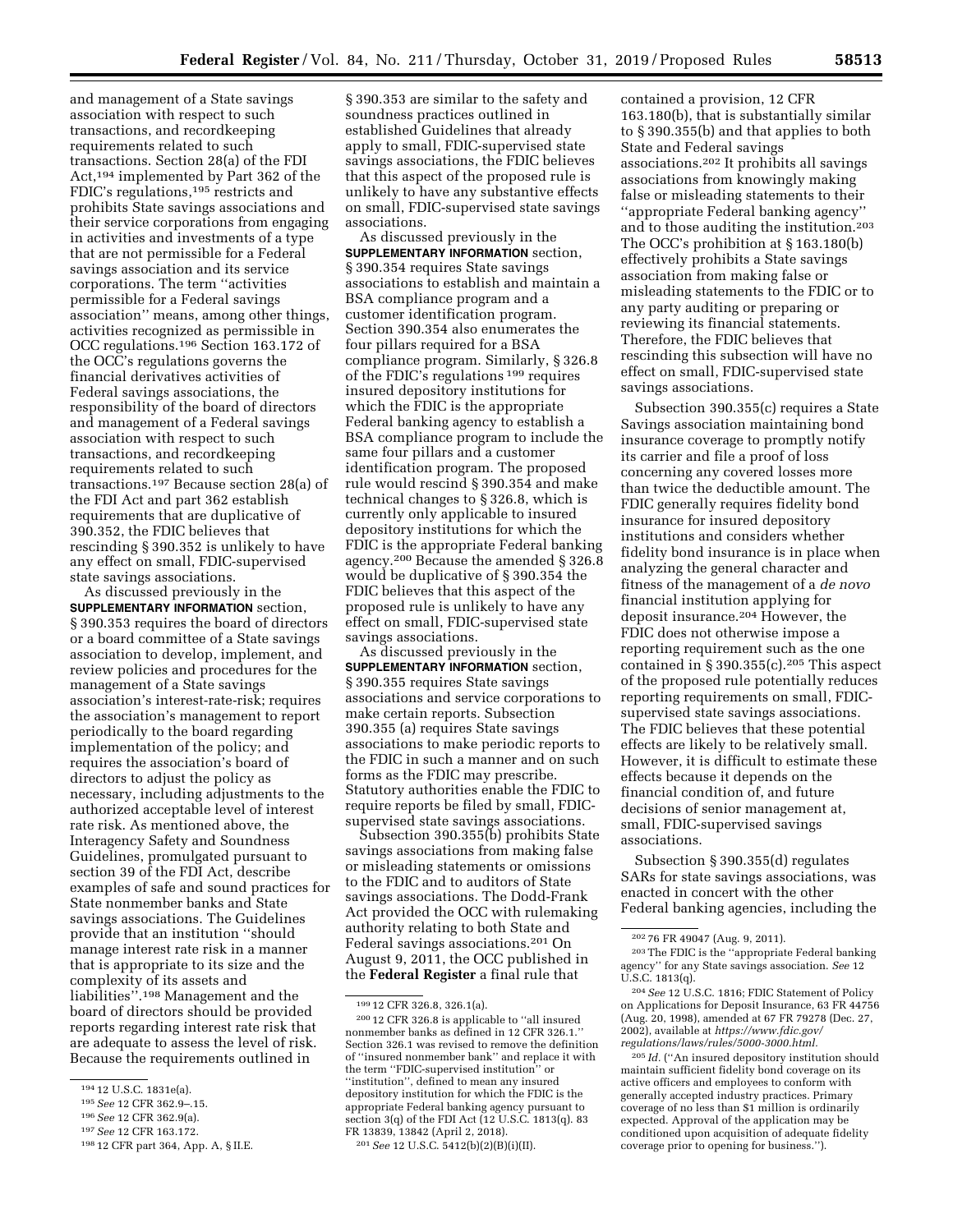OCC,206 the FRB,207 and the FDIC,208 as well as the Financial Crimes Enforcement Network (FinCEN).209 These entities issued substantially similar proposals, which became effective on April 1, 1996. As mentioned earlier, paragraphs  $(1)$ – $(8)$ ,  $(12)$ , and  $(13)$ of § 390.355(d) mirror § 353.3 for state nonmember banks. The notification requirements for board of directors, or a committee of directors or executive officers of state savings associations outlined paragraph (9) of subsection 390.355(d) also mirror notifications requirements in § 353.3. Paragraph (9) of subsection 390.355(d) also states that if the subject of the SAR is a director or executive officer, the State savings association may not notify the suspect, pursuant to 31 U.S.C. 5318(g)(2), but shall notify all directors who are not suspects. In this circumstance, § 353.3 does not have analogous language; however, the FDIC relies on 31 U.S.C. 5813(g)(2) to achieve the same purpose. Paragraph (10) of subsection 390.355(d) states that a State savings association's failure to file a SAR in accordance with this section may subject the State savings association, its directors, officers, employees, agents, or other institution-affiliated parties to supervisory action. In this circumstance, § 353.3 does not have analogous language. Although § 353.3 does not explicitly provide a remedy for failure to file a SAR, the FDIC has enforcement authority for violations of law or regulation.210 Therefore, the FDIC proposes to rescind subsection 390.355(d)(10) in its entirety because it is unnecessary. Paragraph (11) of subsection 390.355(d) states that a State savings association may obtain SARs and the instructions from the appropriate FDIC region as defined in § 303.2 of the FDIC's regulations. In this circumstance, § 353.3 does not have analogous language. However, FDICsupervised institutions can obtain SAR forms electronically. FinCEN converted to the BSA E-Filing System for filing SARs for all financial institutions; 211 therefore this provision is now obsolete

as forms are no longer available from FDIC regions. With this proposed rule the FDIC proposes to make conforming changes to §§ 353.1 and 353.3 to make part 353 of the FDIC's regulations applicable to all FDIC-supervised institutions, including state savings associations. Therefore, the FDIC believes that rescinding this subsection of § 390.355 will have no effect on small, FDIC-supervised state savings associations.

Subsection 390.355(e) requires State savings associations within the jurisdiction of a FHLB to provide data from the Call Report upon the request of the FHLB. The FDIC is required under section 402(e)(3) of FIRREA ''to take such action as may be required as may be necessary to assure that the indexes prepared by the . . . Federal home loan banks immediately prior to the enactment of this subsection and used to calculate the interest rate on adjustable rate mortgage instruments continue to be available.'' 212 As noted above, the Dodd-Frank Act provided the OCC with rulemaking authority relating to both State and Federal savings associations.213 On August 9, 2011, the OCC published in the **Federal Register**  a final rule that contained a provision, § 163.180(e), that is substantially similar to § 390.355(e) and that applies to both State and Federal savings associations.214 It requires all savings associations within the jurisdiction of that FHLB to report specified data items for the FHLB to use in calculating and publishing an adjustable-rate mortgage index.215 Because the provision contained in the OCC's regulation is applicable to all savings associations and is substantially similar to the rule found at § 390.355(e), the FDIC believes that rescinding this subsection will not have any effect on small, FDICsupervised state savings associations.

As discussed previously in the **SUPPLEMENTARY INFORMATION** section, § 390.356 requires fidelity bond coverage for directors, officers, employees, and agents of State savings associations. Neither the FDI Act nor the FDIC's regulations for State nonmember banks contain similar prescriptive language concerning fidelity bonds that would be applicable to State savings associations. Section 18(e) of the FDI Act authorizes, but does not mandate, that the FDIC to require an insured depository institution to ''provide protection and indemnity against burglary, defalcation, and other similar

insurable losses.'' 216 The FDIC generally requires fidelity bond insurance for insured depository institutions and considers whether fidelity bond insurance is in place when analyzing the general character and fitness of the management of a *de novo*  financial institution applying for deposit insurance.217 However, other than expressing general guidelines regarding the appropriate level of insurance coverage, the FDIC does not otherwise impose requirements such as the ones contained in § 390.356.218 There are no other relevant provisions concerning fidelity bond coverage or the use of fidelity bond proceeds. And, there is no analogous statutory or regulatory language for State nonmember banks that mirrors § 390.356. Therefore, rescinding § 390.356 could potentially reduce compliance costs for small, FDICsupervised state savings associations if they choose to make changes to their fidelity bond coverage. The FDIC believes that this aspect of the proposed rule is likely to pose relatively small effects on small, FDIC-supervised state savings associations. However, it is difficult to estimate these effects because it depends on the decisions of senior management at small, FDICsupervised savings associations.

As discussed previously in the **SUPPLEMENTARY INFORMATION** section, § 390.357 provides that, in lieu of a bond for directors, officers, employees, and agents of State savings associations referenced in § 390.356, the State savings association's board may approve a bond for its agents. This bond must be twice the average monthly collections of such agent, and the agent is required to settle its account with the State savings association at least monthly. Similar to § 390.356, there are not analogous statutory or regulatory requirements for State nonmember banks that resemble § 390.357. Therefore, rescinding § 390.357 could potentially reduce compliance costs for small, FDICsupervised state savings associations to the extent that they were engaging in such bond coverage practices and choose to make changes. The FDIC believes that this aspect of the proposed rule is likely to pose relatively small

<sup>206</sup>Minimum Security Devices and Procedures, Reports of Suspicious Activities, and Bank Secrecy Act Compliance Program, 61 FR 4332 (Feb. 5, 1996).

<sup>207</sup>Membership of State Banking Institutions in the Federal Reserve System; International Banking Operations; Bank Holding Companies and Change in Control; Reports of Suspicious Activities Under Bank Secrecy Act, 61 FR 4338 (Feb. 5, 1996).

<sup>208</sup>Suspicious Activity Reports, 61 FR 6095 (Feb. 16, 1996).

<sup>209</sup>Amendment to the Bank Secrecy Act Regulations; Requirement to Report Suspicious Transactions, 61 FR 4326 (Feb. 5, 1996).

<sup>210</sup>*See* 12 U.S.C. 1818.

<sup>211</sup>*See [https://bsaefiling.fincen.treas.gov/](https://bsaefiling.fincen.treas.gov/main.html)  [main.html.](https://bsaefiling.fincen.treas.gov/main.html)* 

<sup>212</sup>*See* 12 U.S.C. 1437 nt.

<sup>213</sup>*See* 12 U.S.C. 5412(b)(2)(B)(i)(II).

<sup>214</sup> 76 FR 49047 (Aug. 9, 2011).

<sup>215</sup> 12 CFR 163.180(e).

<sup>216</sup>*See* 12 U.S.C. 1828(e).

<sup>217</sup>*See* 12 U.S.C. 1816; Statement of Policy on Applications for Deposit Insurance.

<sup>218</sup>*See* Statement of Policy on Applications for Deposit Insurance (''An insured depository institution should maintain sufficient fidelity bond coverage on its active officers and employees to conform with generally accepted industry practices. Primary coverage of no less than \$1 million is ordinarily expected. Approval of the application may be conditioned upon acquisition of adequate fidelity coverage prior to opening for business.'').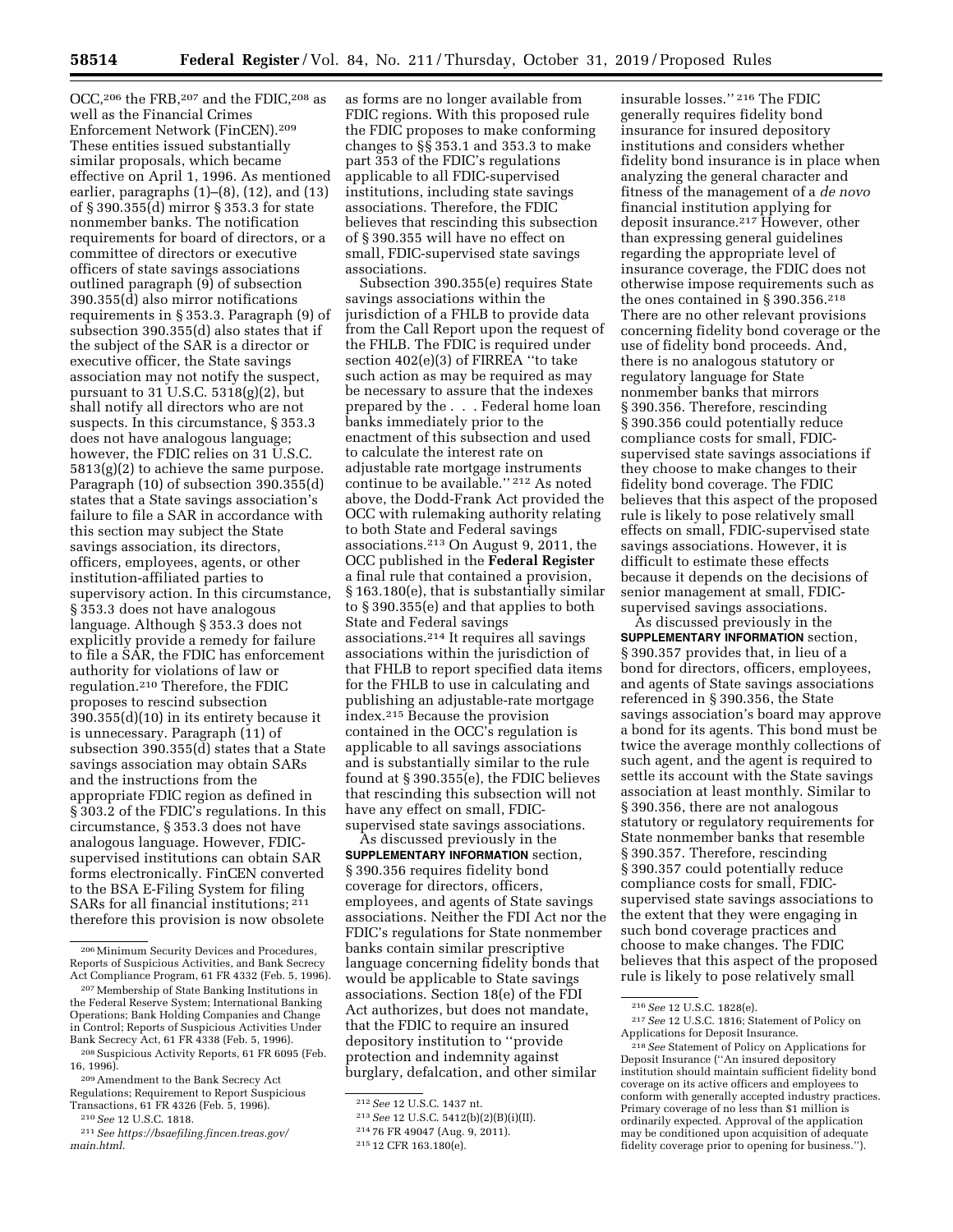effects on small, FDIC-supervised state savings associations. However, it is difficult to estimate these effects because it depends on the decisions of senior management at small, FDICsupervised savings associations.

As discussed previously in the **SUPPLEMENTARY INFORMATION** section, § 390.358 prohibits persons including directors, officers, or employees of State savings associations, or others who have power to direct its management or policies or who otherwise owe a fiduciary duty to a State savings association from advancing personal or business interests, or those of others, at the expense of the State savings association. The section also prescribes how these individuals should interact with the board of directors of a State savings association if they have an interest in a matter or transaction requiring board consideration. While section 8(e) of the FDI Act authorizes enforcement actions against directors and officers who breach their fiduciary duties to the depository institution, the existence and scope of a fiduciary duty is a matter of State law. Therefore, rescinding § 390.358 is not likely to have a substantive effect on small, FDICsupervised State savings associations because applicable State laws will continue to govern conflicts of interest and fiduciary duties, relevant FDIC guidance on boards of director will continue to apply, and the FDIC will have the same enforcement authority for violations of law in this area.

As discussed previously in the **SUPPLEMENTARY INFORMATION** section, § 390.359 prohibits persons, including directors and officers or others who have power to direct its management or policies or who otherwise owe a fiduciary duty to a State savings association from taking advantage of corporate opportunities belonging to the State savings association. Such conduct is governed by either statutory or common law. While section 8(e) of the FDI Act authorizes enforcement actions against directors and officers who breach their fiduciary duties to the depository institution, the existence and scope of a fiduciary duty is a matter of state law. Therefore, rescinding § 390.359 is not likely to have a substantive effect on small, FDICsupervised State savings associations because applicable State laws will continue to govern conflicts of interest and fiduciary duties, relevant FDIC guidance on boards of director will continue to apply, and the FDIC will have the same enforcement authority for violations of law in this area.

As discussed previously in the **SUPPLEMENTARY INFORMATION** section,

§§ 390.360 through 390.368 require certain insured depository institutions and insured depository institution holding companies to furnish the appropriate Federal banking agency with at least 30 days' notice prior to adding any individual to the board of directors or employing any individual as a senior executive officer. It also permits the appropriate Federal banking agency no more than 90 days to issue a notice of disapproval of the proposed addition of a director or employment of a senior executive officer. Subpart F of Part 303 of the FDIC's regulations imposes similar notice filing requirements on insured State nonmember banks. After careful review, for the reasons described above in Section X. of the **SUPPLEMENTARY INFORMATION** section, the FDIC proposes to amend subpart F of Part 303 so that it applies to State savings associations as well as State nonmember banks and to rescind and remove §§ 390.360 through 390.368. Therefore, the FDIC believes that rescinding §§ 390.360 through 390.368 is unlikely to have any effect on small, FDIC-supervised state savings associations.

Based on the information above, the FDIC certifies that the proposed rule would not have a significant economic impact on a substantial number of small entities. The FDIC invites comments on all aspects of the supporting information provided in this RFA section. In particular, would this rule have any significant effects that the FDIC has not identified on small entities?

# *C. The Economic Growth and Regulatory Paperwork Reduction Act*

Under section 2222 of the Economic Growth and Regulatory Paperwork Reduction Act of 1996 (EGRPRA),219 the FDIC is required to review all of its regulations at least once every 10 years, in order to identify any outdated or otherwise unnecessary regulations imposed on insured institutions.220 The FDIC, along with the other Federal banking agencies, submitted a Joint Report to Congress on March 21, 2017, (''EGRPRA Report'') discussing how the review was conducted, what has been done to date to address regulatory burden, and further measures that will be taken to address issues that were identified. As noted in the EGRPRA Report, the FDIC is continuing to streamline and clarify its regulations through the OTS rule integration process. By removing outdated or unnecessary regulations, such as Part 390, subpart S, this Proposed Rule

219Public Law 104–208, 110 Stat. 3009 (1996). 220Public Law 104–208, 110 Stat. 3009 (1996). complements other actions the FDIC has taken, separately and with the other Federal banking agencies, to further the EGRPRA mandate.

## *D. Plain Language*

Section 722 of the Gramm-Leach-Bliley Act 221 requires each Federal banking agency to use plain language in all of its proposed and final rules published after January 1, 2000. As a Federal banking agency subject to the provisions of this section, the FDIC has sought to present the Proposed Rule in a simple and straightforward manner. The FDIC invites comments on whether the Proposed Rule is clearly stated and effectively organized, and how the FDIC might make it easier to understand. For example:

• Has the FDIC organized the material to suit your needs? If not, how could it present the rule more clearly?

• Have we clearly stated the requirements of the rule? If not, how could the rule be more clearly stated?

• Does the rule contain technical jargon that is not clear? If so, which language requires clarification?

• Would a different format (grouping and order of sections, use of headings, paragraphing) make the regulation easier to understand? If so, what changes would make the regulation easier to understand?

• What else could we do to make the regulation easier to understand?

## *E. Riegle Community Development and Regulatory Improvement Act of 1994*

The Riegle Community Development and Regulatory Improvement Act of 1994 (RCDRIA) requires that each Federal banking agency, in determining the effective date and administrative compliance requirements for new regulations that impose additional reporting, disclosure, or other requirements on insured depository institutions, consider, consistent with principles of safety and soundness and the public interest, any administrative burdens that such regulations would place on depository institutions, including small depository institutions, and customers of depository institutions, as well as the benefits of such regulations. In addition, new regulations and amendments to regulations that impose additional reporting, disclosure, or other new requirements on insured depository institutions generally must take effect on the first day of a calendar quarter that begins on or after the date on which the regulations are published in final

<sup>221</sup>Public Law 106–102, 113 Stat. 1338, 1471 (codified at 12 U.S.C. 4809).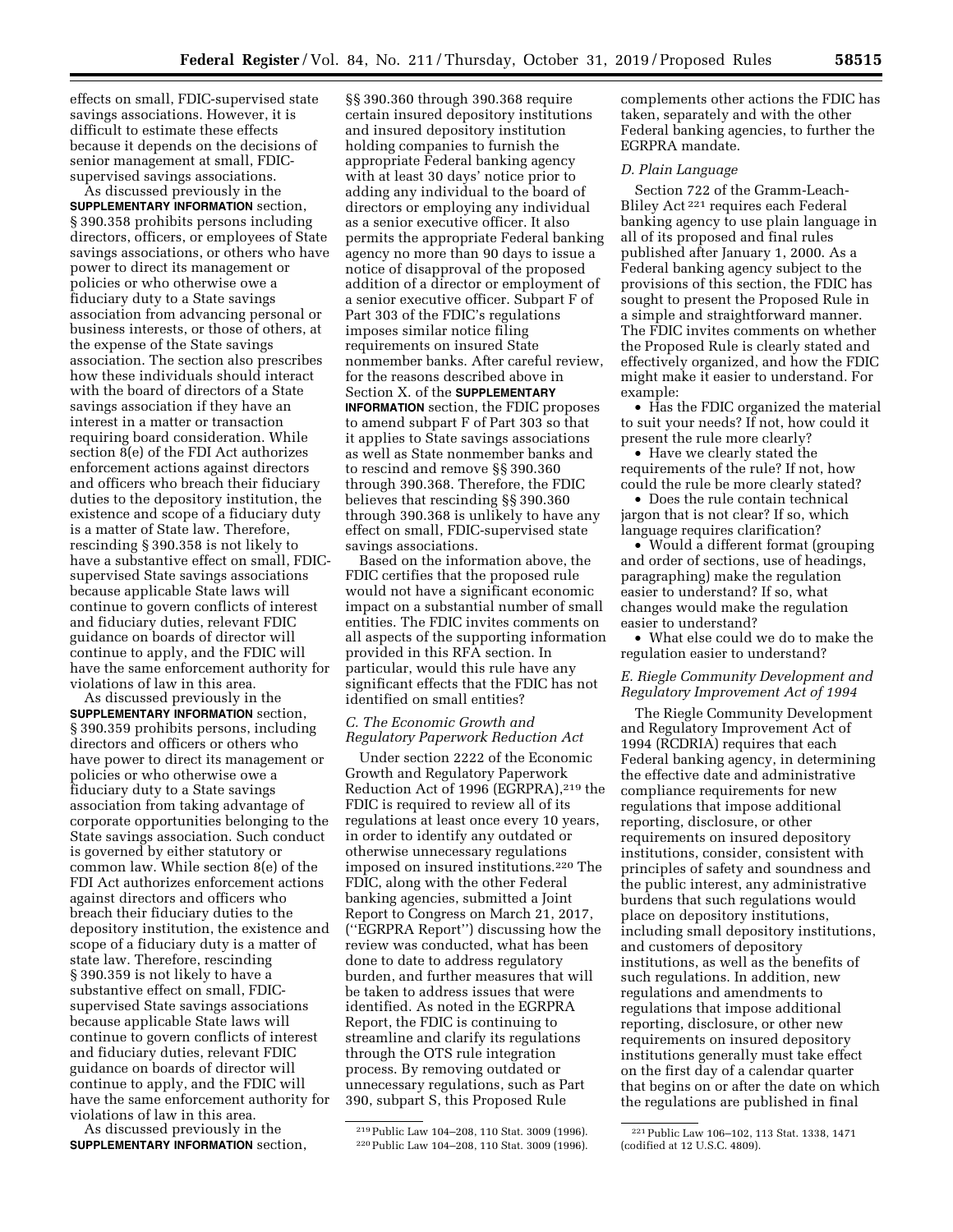form.222 The FDIC invites comments that further will inform its consideration of RCDRIA.

## **List of Subjects**

# *12 CFR Part 303*

Administrative practice and procedure, Bank deposit insurance, Banks, banking, Reporting and recordkeeping requirements, Savings associations.

### *12 CFR Part 326*

Banks, banking, Currency, Reporting and recordkeeping requirements, Security measures.

## *12 CFR Part 337*

Banks, banking, Reporting and recordkeeping requirements, Savings associations, Securities.

## *12 CFR Part 353*

Banks, banking, Crime, Reporting and recordkeeping requirements.

#### *12 CFR Part 390*

Administrative practice and procedure, Advertising, Aged, Civil rights, Conflict of interests, Credit, Crime, Equal employment opportunity, Fair Housing, Government employees, Individuals with disabilities, Reporting and recordkeeping requirements, Savings associations.

For the reasons stated in the preamble and under the authority of 12 U.S.C. 5412, the Federal Deposit Insurance Corporation proposes to amend parts 303, 326, 337, 353 and 390 of title 12 of the Code of Federal Regulations as follows:

## **PART 303—FILING PROCEDURES**

■ 1. The authority citation for 12 CFR Part 303 is revised to read as follows:

**Authority:** 12 U.S.C. 378, 478, 1463, 1813, 1815, 1817, 1818, 1819 (Seventh and Tenth), 1820, 1823, 1828, 1831z, 1831e, 1831o, 1831p–1, 1831w, 1835a, 1843(l), 3104, 3105, 3108, 3207, 5412; 15 U.S.C. 1601–1607.

■ 2. Amend § 303.2 by redesignating paragraphs (s) through (ff) as paragraphs (t) through (gg) and adding a new paragraph (s) to read as follows:

\* \* \* \* \* (s) *FDIC-supervised institution* means any entity for which the FDIC is the appropriate Federal banking agency pursuant to section 3(q) of the FDI Act, 12 U.S.C. 1813(q).

\* \* \* \* \*

■ 3. Revise § 303.62 to read as follows:

222 12 U.S.C. 4802.

### **§ 303.62 Transactions requiring prior approval.**

(a) *Merger transactions.* The following merger transactions require the prior written approval of the FDIC under this subpart:

(1) Any merger transaction, including any corporate reorganization, interim merger transaction, or optional conversion, in which the resulting institution is to be an FDIC-supervised institution; and

(2) Any merger transaction, including any corporate reorganization, or interim merger transaction, that involves an uninsured bank or institution.

(b) *Related regulations.* Transactions covered by this subpart also may be subject to other regulations or application requirements, including the following:

(1) *Interstate merger transactions.*  Merger transactions between insured banks that are chartered in different states are subject to the regulations of section 44 of the FDI Act (12 U.S.C. 1831u). In the case of a merger transaction that consists of the acquisition by an out of state bank of a branch without acquisition of the bank, the branch is treated for section 44 purposes as a bank whose home state is the state in which the branch is located.

(2) *Deposit insurance.* An application for deposit insurance will be required in connection with a merger transaction between a state-chartered interim institution and an insured depository institution if the related merger application is being acted upon by a Federal banking agency other than the FDIC. If the FDIC is the Federal banking agency responsible for acting on the related merger application, a separate application for deposit insurance is not necessary. Procedures for applying for deposit insurance are set forth in subpart B of this part. An application for deposit insurance will not be required in connection with a merger transaction (other than a purchase and assumption transaction) of a federally-chartered interim institution and an insured institution, even if the resulting institution is to operate under the charter of the Federal interim institution.

(3) *Branch closings.* Branch closings in connection with a merger transaction are subject to the notice requirements of section 42 of the FDI Act (12 U.S.C. 1831r–1), including requirements for notice to customers. These requirements are addressed in the ''Interagency Policy Statement Concerning Branch Closings Notices and Policies'' (1 FDIC Law, Regulations, Related Acts (FDIC) 5391; *see* § 309.4(a) and (b) of this chapter for availability).

(4) *Undercapitalized institutions.*  Applications for a merger transaction by applicants subject to section 38 of the FDI Act (12 U.S.C. 1831o) should also provide the information required by § 303.204. Applications pursuant to sections 38 and 18(c) of the FDI Act (12 U.S.C, 1831o and 1828(c)) may be filed concurrently or as a single application.

(5) *Certification of assumption of deposit liability.* Whenever all of the deposit liabilities of an insured depository institution are assumed by one or more insured depository institutions by merger, consolidation, other statutory assumption, or by contract, the transferring insured depository institution, or its legal successor, shall provide an accurate written certification to the FDIC that its deposit liabilities have been assumed, in accordance with 12 CFR part 307. ■ 4. Revise § 303.64 to read as follows:

#### **§ 303.64 Processing**

(a) *Expedited processing for eligible depository institutions*—(1) *General.* An application filed under this subpart by an eligible depository institution as defined in § 303.2(r) and which meets the additional criteria in paragraph (a)(4) of this section will be acknowledged by the FDIC in writing and will receive expedited processing, unless the applicant is notified in writing to the contrary and provided with the basis for that decision. The FDIC may remove an application from expedited processing for any of the reasons set forth in  $\S 303.11(c)(2)$ .

(2) Under expedited processing, the FDIC will take action on an application by the date that is the latest of:

(i) 45 days after the date of the FDIC's receipt of a substantially complete merger application; or

(ii) 10 days after the date of the last notice publication required under § 303.65 of this subpart; or

(iii) 5 days after receipt of the Attorney General's report on the competitive factors involved in the proposed transaction; or

(iv) For an interstate merger transaction subject to the provisions of section 44 of the FDI Act (12 U.S.C. 1831u), 5 days after the FDIC receives confirmation from the host state (as defined in § 303.41(e)) that the applicant has both complied with the filing requirements of the host state and submitted a copy of the FDIC merger application to the host state's bank supervisor.

(3) Notwithstanding paragraphs (a)(1) or (2) of this section, if the FDIC does not act within the expedited processing period, it does not constitute an automatic or default approval.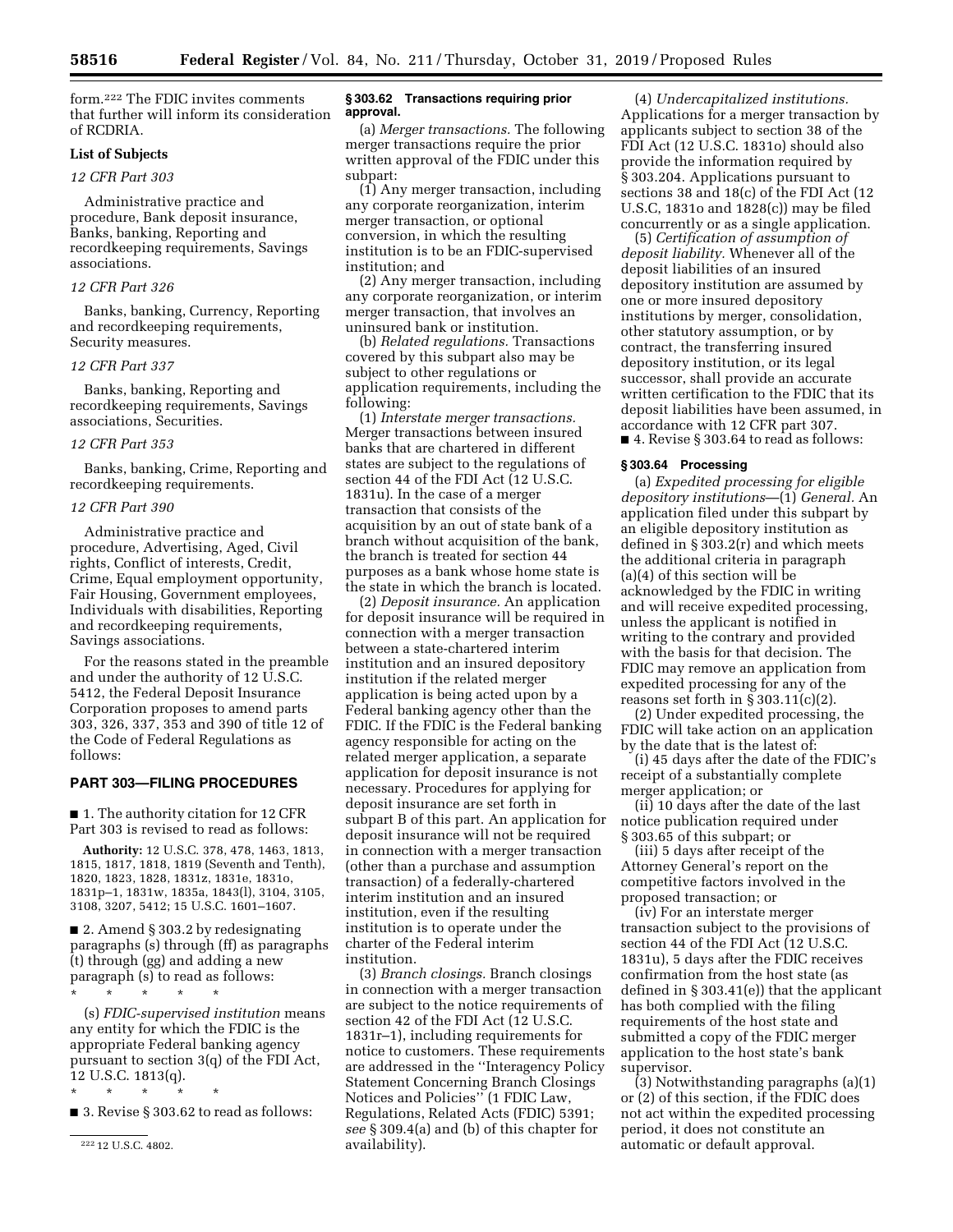(4) *Criteria.* The FDIC will process an application using expedited procedures if:

(i) Immediately following the merger transaction, the resulting institution will be ''well-capitalized'' pursuant to subpart H of part 324 of this chapter (12 CFR part 324), as applicable; and

 $(ii)(A)$  All parties to the merger transaction are eligible depository institutions as defined in § 303.2(r); or

(B) The acquiring party is an eligible depository institution as defined in § 303.2(r) and the amount of the total assets to be transferred does not exceed an amount equal to 10 percent of the acquiring institution's total assets as reported in its report of condition for the quarter immediately preceding the filing of the merger application.

(b) *Standard processing.* For those applications not processed pursuant to the expedited procedures, the FDIC will provide the applicant with written notification of the final action taken by the FDIC on the application when the decision is rendered.

(c) *Processing for State savings associations.* Notwithstanding paragraphs (a) and (b) of this section, the FDIC will approve or disapprove an application filed by a State savings association to acquire or be acquired by another insured depository institution that is required to be filed with the FDIC within 60 days after the date of the FDIC's receipt of a substantially complete merger application, subject to the FDIC's discretion to extend such period by an additional 30 days if any material information submitted is substantially inaccurate or incomplete.

(1) The FDIC shall notify an applicant that is a State savings association in writing of the date the application is deemed substantially complete. The FDIC may request additional information at any time.

(2) Notwithstanding paragraph (c) of this section, if the FDIC does not approve or disapprove an application within the 60-day or extended processing period it does not constitute an automatic or default approval. ■ 5. Revise § 303.100 to read as follows:

### **§ 303.100 Scope**

This subpart sets forth the circumstances under which an FDICsupervised institution must notify the FDIC of a change in any member of its board of directors or any senior executive officer and the procedures for filing such notice. This subpart implements section 32 of the FDI Act (12 U.S.C. 1831i).

■ 6. Amend § 303.101 by revising paragraph (a) introductory text, paragraph (b) introductory, paragraph (c) introductory text and paragraphs  $(c)(3)$ ,  $(c)(4)$  and  $(d)$  to read as follows:

#### **§ 303.101 Definitions**

(a) *Director* means a person who serves on the board of directors or board of trustees of an FDIC-supervised institution, except that this term does not include an advisory director who: \* \* \* \* \*

(b) *Senior executive officer* means a person who holds the title of president, chief executive officer, chief operating officer, chief managing official (in an insured state branch of a foreign bank), chief financial officer, chief lending officer, chief investment officer, or, without regard to title, salary, or compensation, performs the function of one or more of these positions. *Senior executive officer* also includes any other person identified by the FDIC, whether or not hired as an employee, with significant influence over, or who participates in, major policymaking decisions of the FDIC-supervised institution.

(c) *Troubled condition* means any FDIC-supervised institution that:

\* \* \* \* \* (3) Is subject to a cease-and-desist order or written agreement issued by either the FDIC or the appropriate state banking authority that requires action to improve the financial condition of the FDIC-supervised institution or is subject to a proceeding initiated by the FDIC or state authority which contemplates the issuance of an order that requires action to improve the financial condition of the FDIC-supervised institution, unless otherwise informed in writing by the FDIC; or

(4) Is informed in writing by the FDIC that it is in troubled condition for purposes of the requirements of this subpart on the basis of the FDICsupervised institution's most recent report of condition or report of examination, or other information available to the FDIC.

(d) *FDIC-supervised institution* means any entity for which the FDIC is the appropriate Federal banking agency pursuant to section 3(q) of the FDI Act, 12 U.S.C. 1813(q).

 $\blacksquare$  7. Amend § 303.102 by revising paragraph (a), paragraph (c) introductory text, paragraph (c)(1) introductory text, paragraph (c)(1)(i), and (c)(2) to read as follows:

### **§ 303.102 Filing procedures and waiver of prior notice**

(a) *FDIC-supervised institutions.* An FDIC-supervised institution shall give the FDIC written notice, as specified in paragraph (c)(1) of this section, at least 30 days prior to adding or replacing any member of its board of directors, employing any person as a senior executive officer of the institution, or changing the responsibilities of any senior executive officer so that the person would assume a different senior executive officer position, if the FDICsupervised institution:

(1) Is not in compliance with all minimum capital requirements applicable to the FDIC-supervised institution as determined on the basis of the institution's most recent report of condition or report of examination;

(2) Is in troubled condition; or

(3) The FDIC determines, in connection with its review of a capital restoration plan required under section 38(e)(2) of the FDI Act (12 U.S.C. 1831o(e)(2)) or otherwise, that such notice is appropriate.

\* \* \* \* \* (c) *Waiver of prior notice*—(1) *Waiver requests.* The FDIC may permit an individual, upon petition by the FDICsupervised institution to the appropriate FDIC office, to serve as a senior executive officer or director before filing the notice required under this subpart if the FDIC finds that:

(i) Delay would threaten the safety and soundness of the FDIC-supervised institution

\* \* \* \* \* (2) *Automatic waiver.* The prior 30 day notice is automatically waived in the case of the election of a new director not proposed by management at a meeting of the shareholders of an FDICsupervised institution, and the individual immediately may begin serving, provided that a complete notice is filed with the appropriate FDIC office within two business days after the individual's election.

\* \* \* \* \* ■ 8. Revise § 303.103 to read as follows:

#### **§ 303.103 Processing**

(a) *Processing.* The 30-day notice period specified in § 303.102(a) shall begin on the date substantially all information required to be submitted by the notificant pursuant to  $\S 303.102(c)(1)$  is received by the appropriate FDIC office. The FDIC shall notify the FDIC-supervised institution submitting the notice of the date on which the notice is accepted for processing and of the date on which the 30-day notice period will expire. If processing cannot be completed with 30 days, the notificant will be advised in writing, prior to expiration of the 30-day period, of the reason for the delay in processing and of the additional time period, not to exceed 60 days, in which processing will be completed.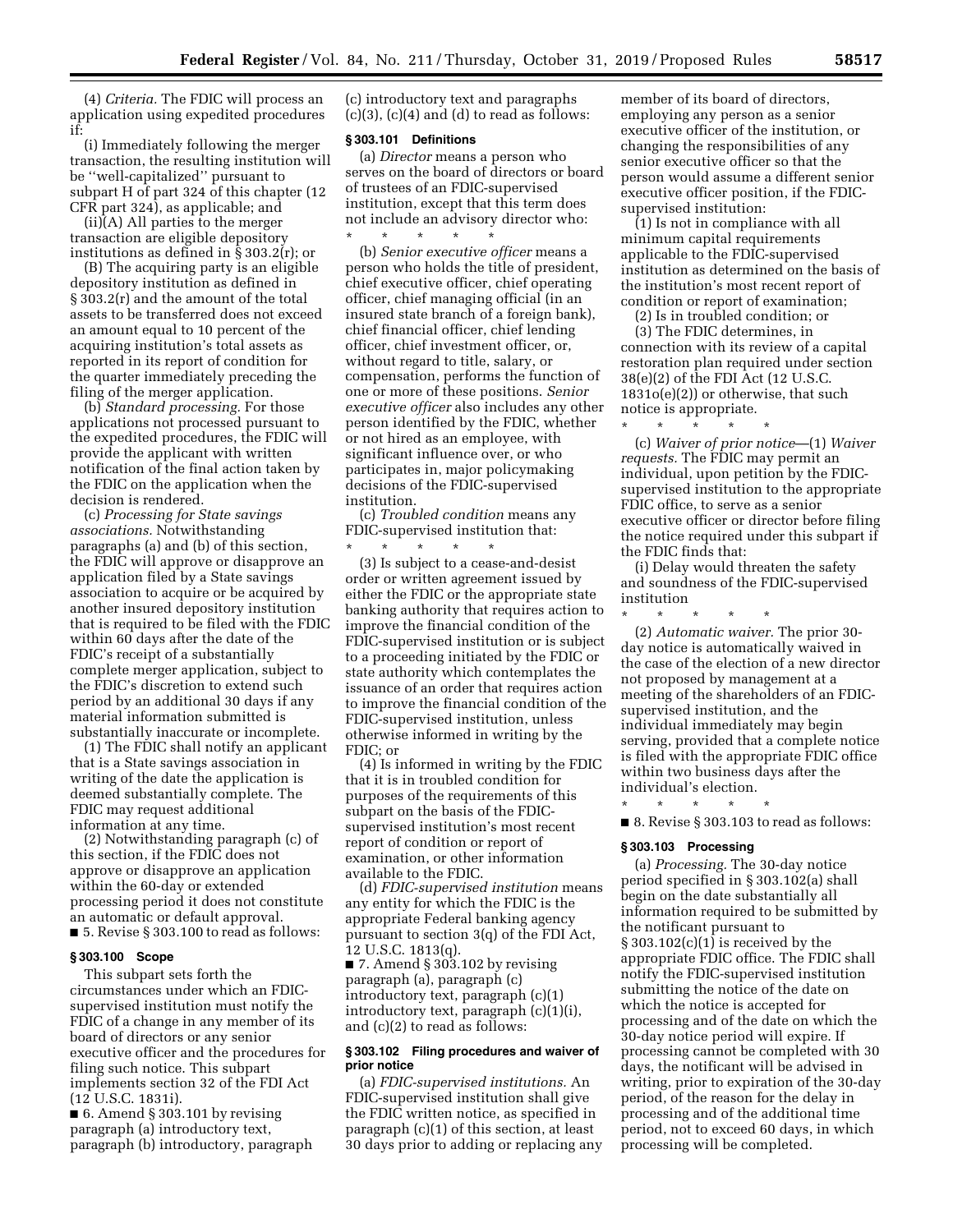(b) *Commencement of service*—(1) *At expiration of period.* A proposed director or senior executive officer may begin service after the end of the 30-day period or any other additional period as provided under paragraph (a) of this section, unless the FDIC disapproves the notice before the end of the period.

(2) *Prior to expiration of the period.* A proposed director or senior executive officer may begin service before the end of the 30-day period or any additional time period as provided under paragraph (a) of this section, if the FDIC notifies the FDIC-supervised institution and the individual in writing of the FDIC's intention not to disapprove the notice.

(c) *Notice of disapproval.* The FDIC may disapprove a notice filed under § 303.102 if the FDIC finds that the competence, experience, character, or integrity of the individual with respect to whom the notice is submitted indicates that it would not be in the best interests of depositors of the FDICsupervised institution or in the best interests of the public to permit the individual to be employed by, or associated with the FDIC-supervised institution. Subpart L of 12 CFR part 308 sets forth the rules of practice and procedure for a notice of disapproval. ■ 9. Revise § 303.200(b) to read as follows:

### **§ 303.200 Scope**

\* \* \* \* \* (b) *Institutions covered.* Restrictions and prohibitions contained in subpart H of part 324 of this chapter apply primarily to FDIC-supervised institutions, as well as to directors and senior executive officers of those institutions. Portions of subpart H of part 324 of this chapter also apply to all insured depository institutions that are deemed to be critically undercapitalized.

■ 10. Revise § 303.203 to read as follows:

### **§ 303.203 Applications for capital distributions.**

(a) *Scope.* An FDIC-supervised institution shall submit an application for a capital distribution if, after having made a capital distribution, the institution would be undercapitalized, significantly undercapitalized, or critically undercapitalized.

(b) *Content of filing.* An application to repurchase, redeem, retire, or otherwise acquire shares or ownership interests of the FDIC-supervised institution shall describe the proposal, the shares or obligations that are the subject thereof, and the additional shares or obligations of the institution that will be issued in

at least an amount equivalent to the distribution. The application also shall explain how the proposal will reduce the institution's financial obligations or otherwise improve its financial condition. If the proposed action also requires an application under § 303.241 of this part regarding prior consent to retire capital, such application should be filed concurrently with, or made a part of, the application filed pursuant to section 38 of the FDI Act (12 U.S.C. 1831*o*).

■ 11. Amend § 303.241 by revising paragraphs (a) and (e) to read as follows:

### **§ 303.241 Reduce or retire capital stock or capital debt instruments.**

(a) *Scope.* (1) *Insured State nonmember banks.* The procedures contained in this section are to be followed by an insured State nonmember bank to seek the prior approval of the FDIC to reduce the amount or retire any part of its common or preferred stock, or to retire any part of its capital notes or debentures pursuant to section 18(i)(1) of the FDI Act (12 U.S.C. 1828(i)(1)).

(2) *Insured State savings associations.*  The procedures contained in this section are to be followed by an insured State savings association to seek the prior approval of the FDIC to reduce the amount or retire any part of its common or preferred stock, or to retire any part of its capital notes or debentures, as if the insured State savings association were a State nonmember bank subject to section 18(i)(1) of the Act (12 U.S.C. 1828(i)(1)).

\* \* \* \* \* (e) *Undercapitalized institutions.*  Procedures regarding applications by an undercapitalized insured depository institution to retire capital stock or capital debt instruments pursuant to section 38 of the FDI Act (12 U.S.C. 1831*o*) are set forth in subpart K (Prompt Corrective Action), § 303.203. Applications pursuant to section 38 and this section should be filed concurrently, or as a single application.

\* \* \* \* \*

## **PART 326—MINIMUM SECURITY DEVICES AND PROCEDURES AND BANK SECRECY ACT COMPLIANCE**

■ 12. Revise the authority citation for 12 CFR part 326 to read as follows:

**Authority:** 12 U.S.C. 1813, 1815, 1817, 1818, 1819 (Tenth), 1881–1883, 5412; 31 U.S.C. 5311–5314, 5316–5332.2.

 $\blacksquare$  13. Revise § 326.1(a) to read as follows:

## **§ 326.8 Definitions**

\* \* \* \* \*

(a) The term *FDIC-supervised institution* or *institution* means any entity for which the Federal Deposit Insurance Corporation is the appropriate Federal banking agency pursuant to section 3(q) of the Federal Deposit Insurance Act, 12 U.S.C. 1813(q).

■ 14. Revise § 326.8 to read as follows:

\* \* \* \* \*

#### **§ 326.8 Bank Secrecy Act Compliance**

(a) *Purpose.* This subpart is issued to assure that all FDIC-supervised institutions as defined in 12 CFR 326.1 establish and maintain procedures reasonably designed to assure and monitor their compliance with the requirements of subchapter II of chapter 53 of title 31, United States Code, and the implementing regulations promulgated thereunder by the Department of Treasury at 31 CFR Chapter X.

(b) *Compliance procedures—*(1) *Program requirement.* Each institution shall develop and provide for the continued administration of a program reasonably designed to assure and monitor compliance with recordkeeping and reporting requirements set forth in subchapter II of chapter 53 of title 31, United States Code, and the implementing regulations issued by the Department of Treasury at 31 CFR Chapter X. The compliance program shall be written, approved by the institution's board of directors, and noted in the minutes.

(2) *Customer identification program.*  Each institution is subject to the requirements of 31 U.S.C. 5318(l) and the implementing regulation jointly promulgated by the FDIC and the Department of the Treasury at 31 CFR 1020.220.

(c) *Contents of compliance program.*  The compliance program shall, at a minimum:

(1) Provide for a system of internal controls to assure ongoing compliance;

(2) Provide for independent testing for compliance to be conducted by institution personnel or by an outside party;

(3) Designate an individual or individuals responsible for coordinating and monitoring day-to-day compliance; and

(4) Provide training for appropriate personnel.

# **PART 337—UNSAFE AND UNSOUND BANKING PRACTICES**

■ 15. Revise the authority citation for 12 CFR 337 to read as follows:

**Authority:** 12 U.S.C. 375a(4), 375b, 1463, 1464, 1816, 1818(a), 1818(b), 1819, 1820(d), 1821(f), 1828(j)(2), 1831, 1831f, 1831g, 5412.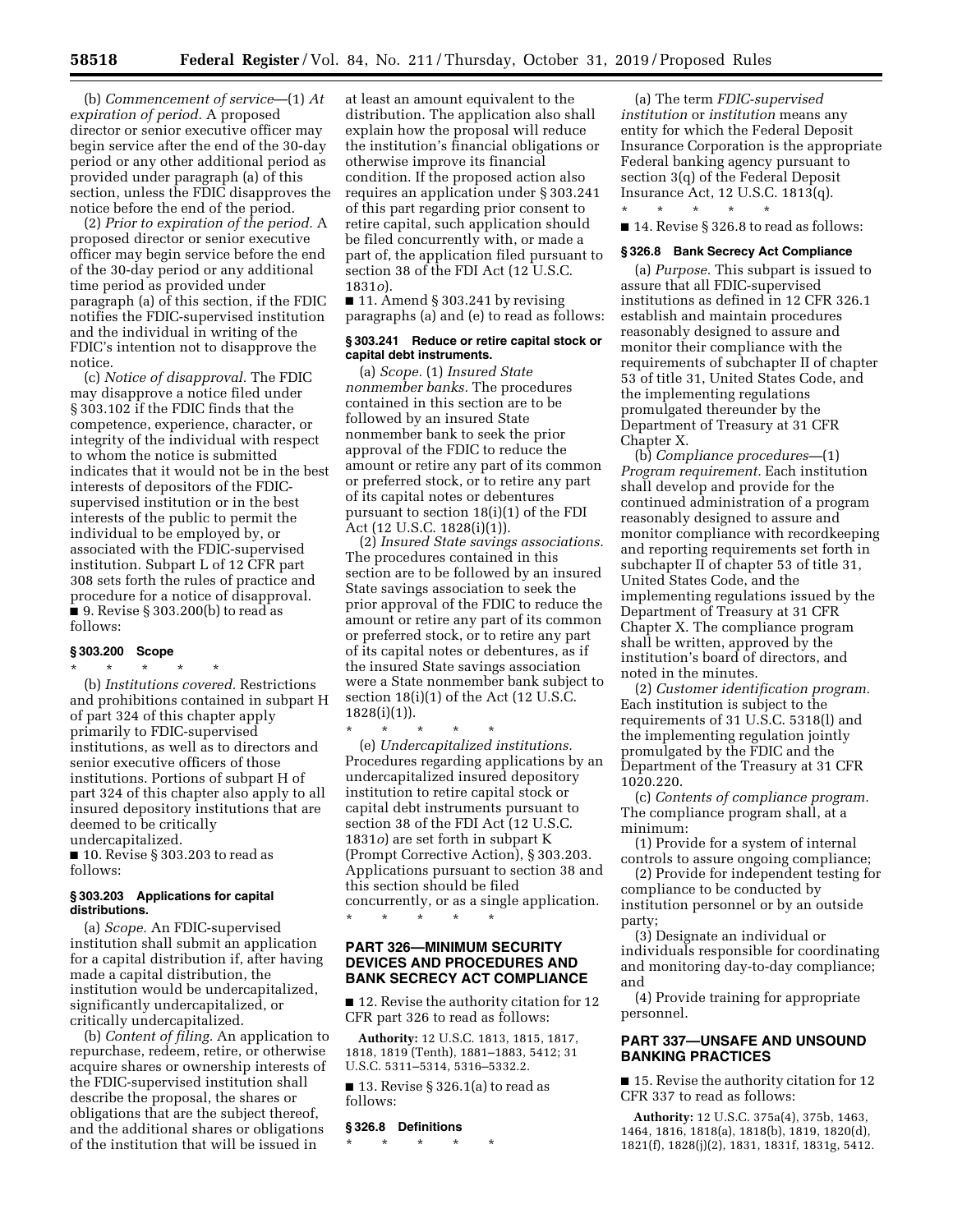■ 16. Revise § 337.3 to read as follows:

### **§ 337.3 Limits on extensions of credit to executive officers, directors, and principal shareholders of FDIC-supervised institutions.**

(a) With the exception of 12 CFR 215.5(b), 215.5(c)(3), and 215.5(c)(4), FDIC-supervised institutions are subject to the restrictions contained in Federal Reserve Board Regulation O (12 CFR part 215) to the same extent and to the same manner as though they were member banks.

(b) For the purposes of compliance with § 215.4(b) of Federal Reserve Board Regulation O, no FDIC-supervised institution may extend credit or grant a line of credit to any of its executive officers, directors, or principal shareholders or to any related interest of any such person in an amount that, when aggregated with the amount of all other extensions of credit and lines of credit by the FDIC-supervised institution to that person and to all related interests of that person, exceeds the greater of \$25,000 or five percent of the FDIC-supervised institution's unimpaired capital and unimpaired surplus,<sup>3</sup> or \$500,000 unless:

(1) The extension of credit or line of credit has been approved in advance by a majority of the entire board of directors of that FDIC-supervised institution and

(2) the interested party has abstained from participating directly or indirectly in the voting.

(c)(1) No FDIC-supervised institution may extend credit in an aggregate amount greater than the amount permitted in paragraph (c)(2) of this section to a partnership in which one or more of the FDIC-supervised institution's executive officers are partners and, either individually or together, hold a majority interest. For the purposes of paragraph (c)(2) of this section, the total amount of credit extended by an FDIC-supervised institution to such partnership is considered to be extended to each executive officer of the FDIC-supervised institution who is a member of the partnership.

(2) An FDIC-supervised institution is authorized to extend credit to any executive officer of the bank for any other purpose not specified in § 215.5(c)(1) and (2) of Federal Reserve Board Regulation O (12 CFR 215.5(c)(1) and (2)) if the aggregate amount of such other extensions of credit does not

exceed at any one time the higher of 2.5 percent of the FDIC-supervised institution's unimpaired capital and unimpaired surplus or \$25,000 but in no event more than \$100,000, provided, however, that no such extension of credit shall be subject to this limit if the extension of credit is secured by:

(i) A perfected security interest in bonds, notes, certificates of indebtedness, or Treasury bills of the United States or in other such obligations fully guaranteed as to principal and interest by the United States;

(ii) Unconditional takeout commitments or guarantees of any department, agency, bureau, board, commission or establishment of the United States or any corporation wholly owned directly or indirectly by the United States; or

(iii) A perfected security interest in a segregated deposit account in the lending FDIC-supervised institution.

(3) For the purposes of paragraph (c) of this section, the definitions of the terms used in Federal Reserve Board Regulation O shall apply including the exclusion of executive officers of an FDIC-supervised institution's parent bank or savings and loan holding company and executive officers of any other subsidiary of that bank or savings and loan holding company from the definition of executive officer for the purposes of complying with the loan restrictions contained in section 22(g) of the Federal Reserve Act. For the purposes of complying with § 215.5(d) of Federal Reserve Board Regulation O, the reference to ''the amount specified for a category of credit in paragraph (c) of this section'' shall be understood to refer to the amount specified in paragraph (c)(2) of this § 337.3.

(d) *Definition.* For purposes of this section, *FDIC-supervised institution*  means an entity for which the FDIC is the appropriate Federal banking agency pursuant to section 3(q) of the FDI Act, 12 U.S.C. 1813(q).

■ 17. Revise § 337.11 to read as follows:

#### **§ 337.11 Effect on other banking practices.**

(a) Nothing in this part shall be construed as restricting in any manner the Corporation's authority to deal with any banking practice which is deemed to be unsafe or unsound or otherwise not in accordance with law, rule, or regulation; or which violates any condition imposed in writing by the Corporation in connection with the granting of any application or other request by an FDIC-Supervised institution, or any written agreement entered into by such institution with the Corporation. Compliance with the

provisions of this part shall not relieve an FDIC-supervised institution from its duty to conduct its operations in a safe and sound manner nor prevent the Corporation from taking whatever action it deems necessary and desirable to deal with specific acts or practices which, although they do not violate the provisions of this part, are considered detrimental to the safety and sound operation of the institution engaged therein.

(b) *Definition. FDIC-supervised institution* means an entity for which the FDIC is the appropriate Federal banking agency pursuant to section 3(q) of the FDI Act, 12 U.S.C. 1813(q).

## **PART 353—SUSPICIOUS ACTIVITY REPORTS**

■ 18. Revise the authority citation for 12 CFR part 353 to read as follows:

**Authority:** 12 U.S.C. 1818, 1819; 31 U.S.C. 5318

## **§ 353.1 [Amended]**

■ 19. Amend § 353.1 by removing the term ''insured nonmember bank'' and adding in its place the term ''FDICsupervised institution''.

 $\blacksquare$  20. Amend § 353.2 by adding paragraph (c) to read as follows:

### **§ 353.2 Definitions**

\* \* \* \* \*

(c) *FDIC-supervised institution* means an entity for which the FDIC is the appropriate Federal banking agency pursuant to section 3(q) of the FDI Act, 12 U.S.C. 1813(q).

## **§ 353.3 [Amended]**

■ 21. Amend § 353.3 by:

■ a. Removing the term "insured nonmember bank'' and adding in its place the term ''FDIC-supervised institution'';

■ b. Removing the term "bank" and adding in its place the term ''institution''.

# **PART 390—REGULATIONS TRANSFERRED FROM THE OFFICE OF THRIFT SUPERVISION**

■ 22. The authority citation for part 390 continues to read as follows:

**Authority:** 12 U.S.C. 1819.

## **Subpart S—[Removed]**

■ 23. Remove subpart S consisting of §§ 390.330 through 390.368

Federal Deposit Insurance Corporation. By order of the Board of Directors.

<sup>3</sup>For the purposes of section 337.3, an FDICsupervised institution's unimpaired capital and unimpaired surplus shall have the same meaning as found in section 215.2(i) of Federal Reserve Board Regulation O (12 CFR 215.2(i)).